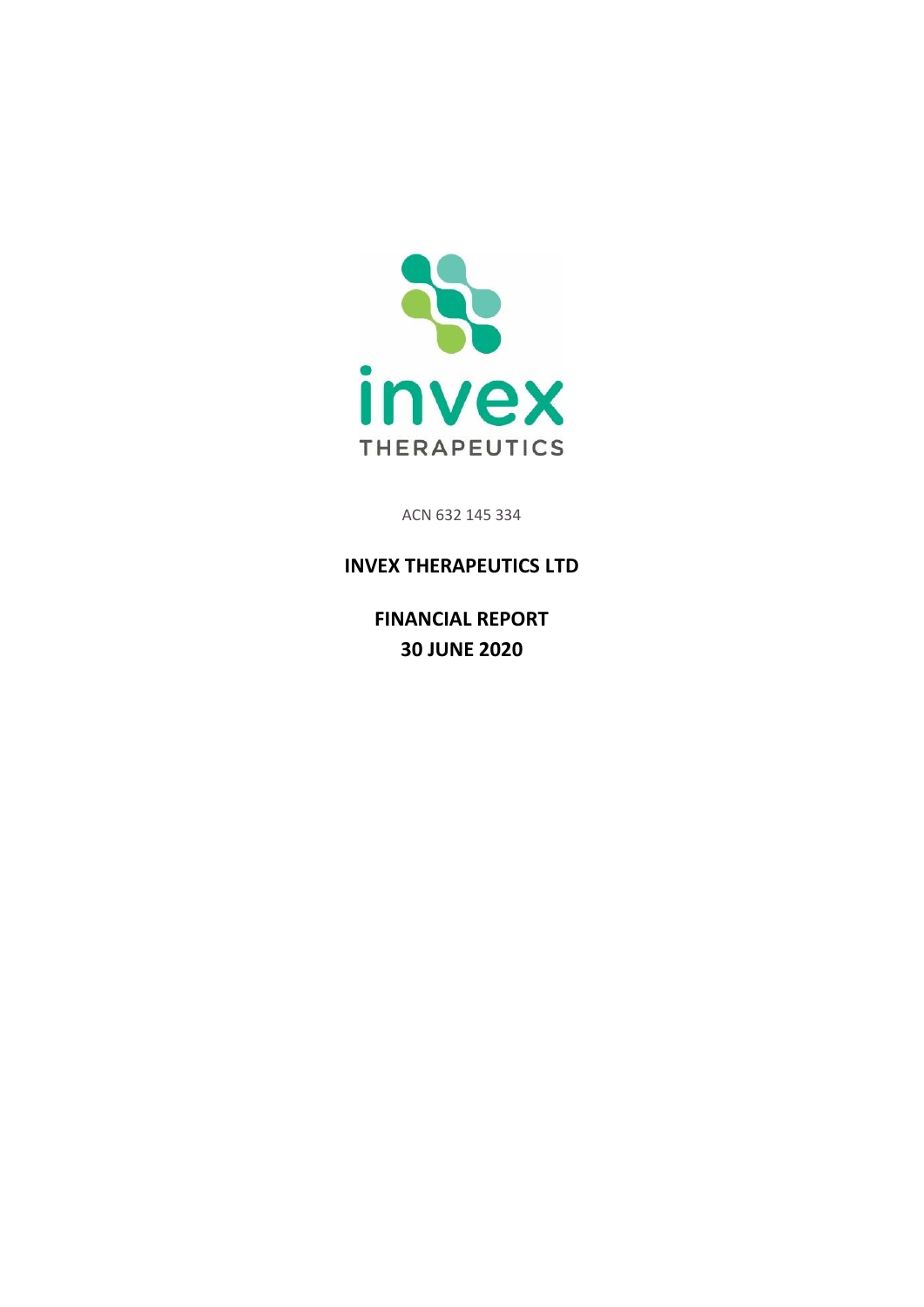# **Contents**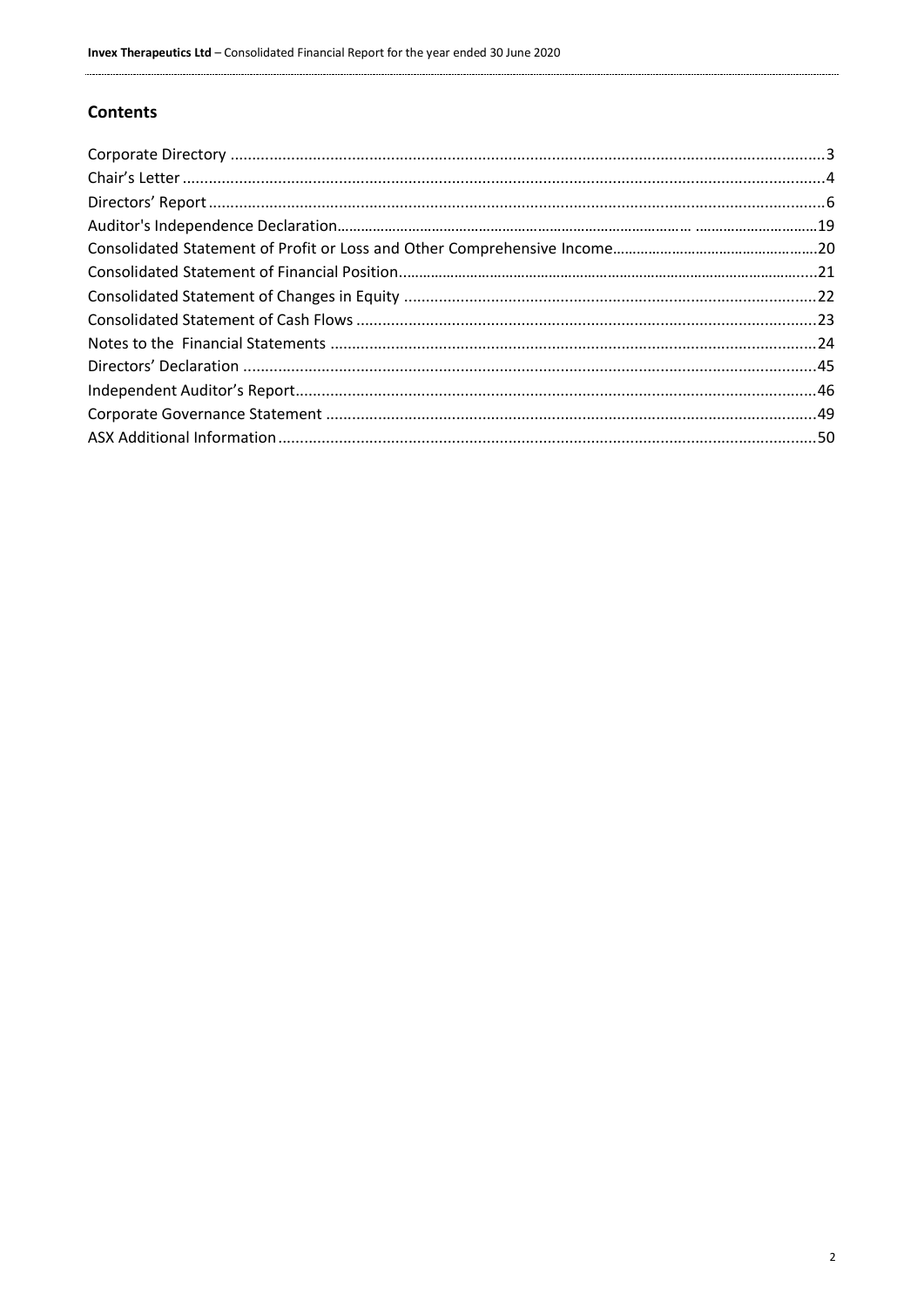# <span id="page-2-0"></span>**Corporate Directory**

This financial report includes the consolidated financial statements and notes of the Group consisting of Invex Therapeutics Ltd and its controlled entity (Invex Therapeutics UK).

The Group's functional and presentation currency is Australian Dollars (\$).

A description of the Group's operations and principal activity is included in the review of operations and activities in the Directors' report on pages 6 to 18. The Directors' Report is not part of the Consolidated Financial Report.

#### **Directors:**

Dr Jason Loveridge Professor Alexandra Sinclair Mr David McAuliffe Ms Narelle Warren

**Company Secretary:**

Ms Narelle Warren

### **Registered Office & Principal Place of Business:**

Level 1, 38 Rowland St SUBIACO WA 6008 Tel: +61 8 6382 0137

Website[: www.invextherapeutics.com](http://www.invextherapeutics.com/)

#### **UK Principal Place of Business**

Unit 28, Birmingham Research Park 97 Vincent Drive Edgbaston, Birmingham B15 2SQ United Kingdom

#### **Auditors:**

BDO Audit (WA) Pty Ltd 38 Station St SUBIACO WA 6008

**Bankers:** Westpac Banking Corporation

#### **Solicitors:**

Steinepreis Paganin Level 4, The Read Buildings 16 Milligan St PERTH WA 6000

#### **Share Registry:**

Automic Registry Services Telephone: 1300 288 664 International: +61 2 9698 5414 Website[: www.automicgroup.com.au](http://www.automicgroup.com.au/) ASX code: IXC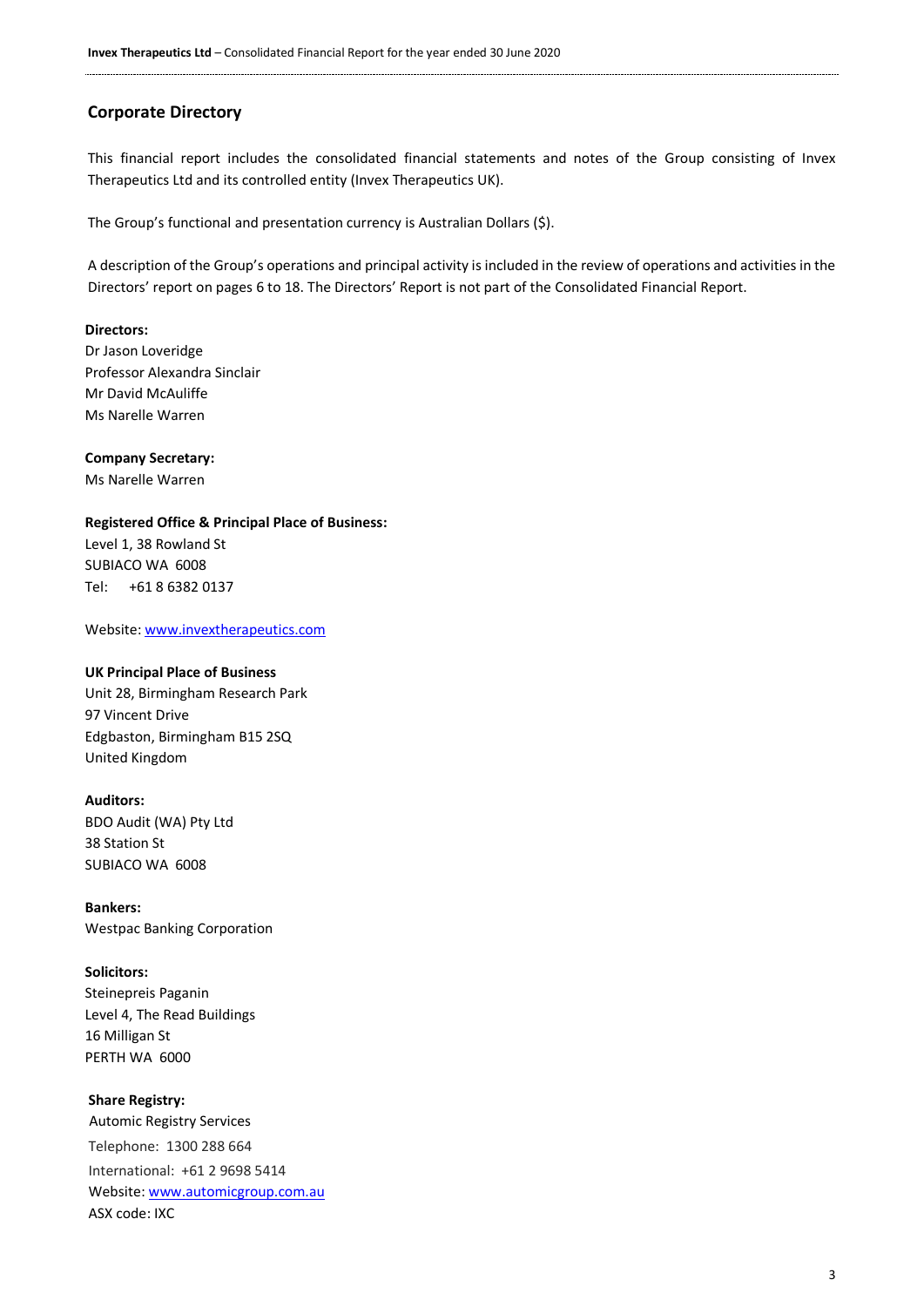# <span id="page-3-0"></span>**Chair's Letter**

On behalf of the Board of Invex Therapeutics Ltd (Invex), I am delighted to report on our significant and numerous achievements this year and the foundations of our strategy to increase shareholder value. Invex is focused on research and development centred around understanding and defining the mechanisms that regulate pressure in the brain, and in particular the potential to repurpose an already approved drug, Exenatide, to reduce intracranial pressure (ICP) and address a significant unmet medical need. Invex has trade marked its repurposed Exenatide as Presendin™ and has progressed rapidly since listing on the Australian Securities Exchange (ASX) in July 2019 with the key achievement being the completion of a Phase II clinical trial in Idiopathic Intracranial Hypertenstion (IIH).

IIH features severely raised intracranial pressure which causes disabling daily headaches and can compress the optic nerve, causing serious vision impairment in up to one third of those affected. IIH is a chronic disease which starts early in life, at around 20-30 years, and it is most common in women who are obese. IIH is a rapidly growing orphan indication: its incidence has increased by more than 350% in the last 10 years. Invex estimates the IIH annual addressable market in the United States (US) and European Union (EU) could be around A\$1.6 billion, representing a drug-treatable patient population of approximately 21,500 newly diagnosed patients and a prevalence population of approximately 92,000 patients. There are currently no approved treatments for IIH, repesenting an attractive and unecumbered market for Presendin™ upon clinical and regulatory success.

One of Invexs' key corporate strategies is to maximise the value of our Exenatide assets through multiple layers of protection utilising both regulatory and patent mechanisms. Our granted orphan drug designation for Exenatide in IIH in both the US and Europe provides us seven and ten years market exclusivity, respectively, upon regulatory clearance being granted. During the year we were awarded a Japanese patent on the use of Exenatide for pressure related disorders of the brain, and just after the end of the financial year, received notification from the US Patent and Trademark Office of a notice of allowance for Invex's patent application covering the use of GLP-1 receptor agonists, including Exenatide, in reducing elevated intracranial pressure. The allowance of our US patent should provide protection until at least August 2035.

During the year Invex reported the results of its first clinical study of Exenatide in IIH. This trial was a single centre, randomised Phase II, double-blind, placebo controlled clinical trial in 16 patients with active IIH comparing Exenatide twice daily with placebo. The primary endpoint of the study was the change in ICP over 12 weeks of dosing as measured by a real-time intracranial pressure (ICP) monitoring device. Secondary endpoints included a number of headache and vision based measures.

Invex was and remains excited with the study outcomes. The study provided clear statistical and clinical evidence of efficacy in the primary endpoint of a reduction in ICP, demonstrating both an immediate reduction in pressure and a strong and sustained reduction in ICP at 12 weeks. This study provides the first evidence that Exenatide can both significantly reduce ICP in IIH patients and provide a clinical benefit in terms of headache reduction and vision improvement.

Exenatide was able to demonstrate a statistically significant and clinically meaningful improvement in visual acuity at 12 weeks, equating to one line improvement on a LogMAR eye chart. Additionally, there was a statistically significant and clinically meaningful 7.7 day (37%) reduction in Monthly Headache Days for IIH patients receiving Exenatide. To place this data into context, one line of vision improvement could mean the difference between driving or not, and that magnitude of headache reduction is not typically seen for migraine drugs already approved by regulators, where a 1.5- 2.0 day improvement is considered clinically meaningful.

In July 2020, Invex received preliminary feedback from the European Medicines Agency (EMA) and US Food and Drug Adminsitration (FDA) on the Invex' proposed Phase III design and pre-clinical package for Presendin™. EMA indicated a single pivotal study of Presendin™ against placebo would be sufficient to support a filing for regulatory approval in IIH in Europe. EMA suggested ICP as the most appropriate primary endpoint, but also acknowledged that reduction in headache frequency would also constitute an acceptable primary endpoint. The FDA stated they would need more information to evaluate Invex's proposed design but did guide that two well controlled studies would be required to support registration in the US. Both regulatory agencies agreed that Invex's proposed pre-clinical and human pharmacokinetic approach was broadly acceptable for the proposed Phase III study. Investors should note these discussions are currently early stage in nature and harmonising regulatory approaches to achieve approval in multiple jurisdictions always requires multiple interactions.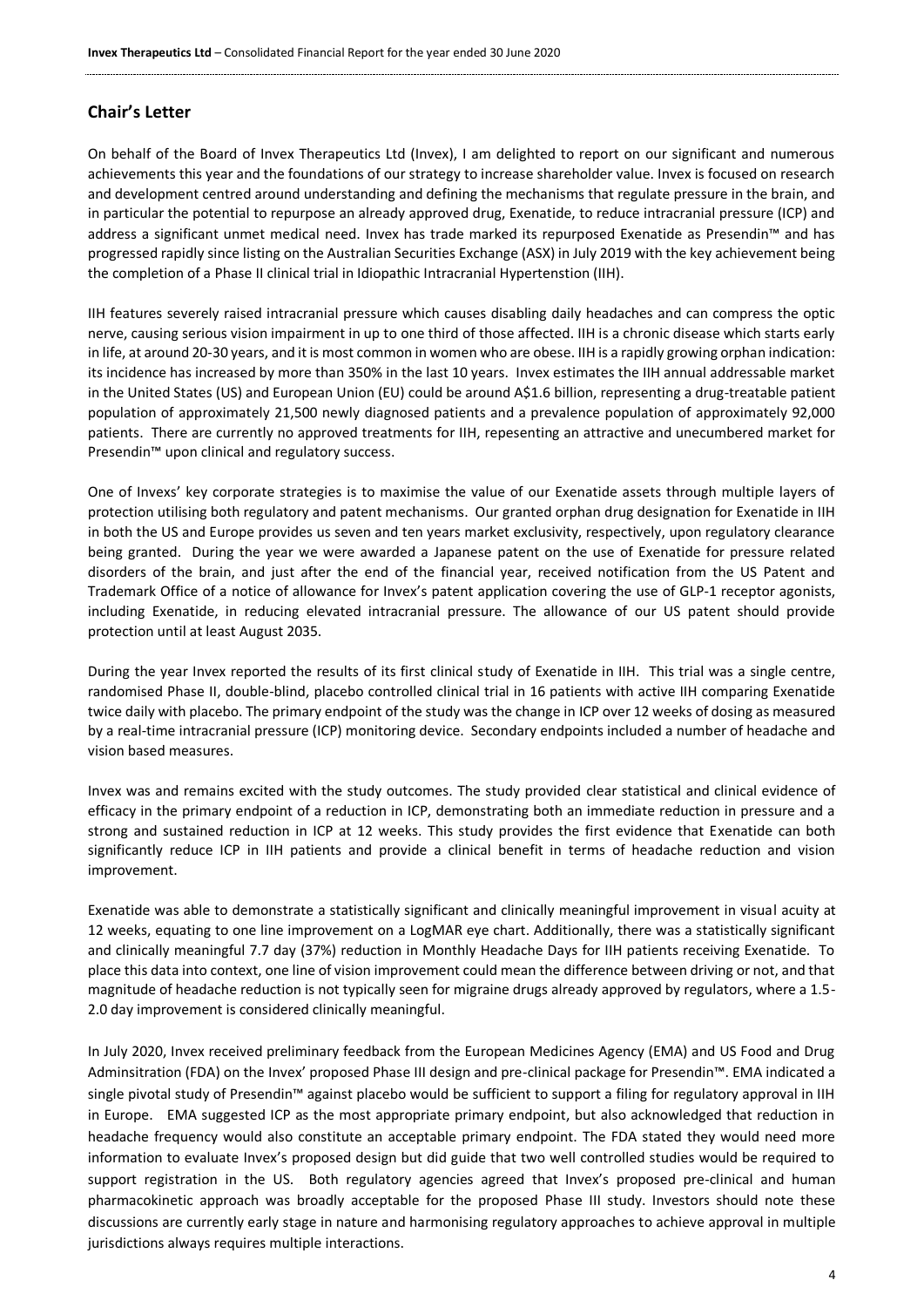# **Chair's Letter (continued)**

In the year ahead, we will continue to refine the Presendin™ Phase III clinical study design and execute contracts for the manufacture and supply of GMP grade Presendin™ for clinical trials and commercialisation. Having now received regulatory advice we will also move forward with the necessary animal tolerability and human pharmacokinetic (PK) studies for Presendin™. Most importantly, we still anticipate commencing a Phase III registration trial in IIH in the first half of calendar year 2021.

Invex remains in a strong financial position with a robust, debt-free balance sheet to provide the funds to support our pre-clinical and clinicial activities for Presendin™ in IIH, and also to explore a second disease indication in more detail.

I would like to acknowledge the significant progress achieved in our first year and thank my fellow Board members, employees and our consultants for their contribution, which resulted in Invex; successfully listing on ASX, delivering statisitcally significant and clinically meaningful Phase II data in IIH both on time and on budget, and undertaking a transformational capital raise that funds the pre-clinical and clinical trials necessary to obtain regulatory clearance for Presendin™ in IIH.

On behalf of the Board I would like to acknowledge our shareholders, patients and key clinician advisers for their support. Invex remains committed to its mission of developing innovative therapies with a focus on pressure-related disorders on the brain, particularly IIH. We believe Invex has the potential to profoundly improve patient health and quality of life with such therapies and significantly increase shareholder value over time as we meet clinical, regulatory and commerical milestones moving forward.

par formé

**Dr Jason Loveridge** *Chair*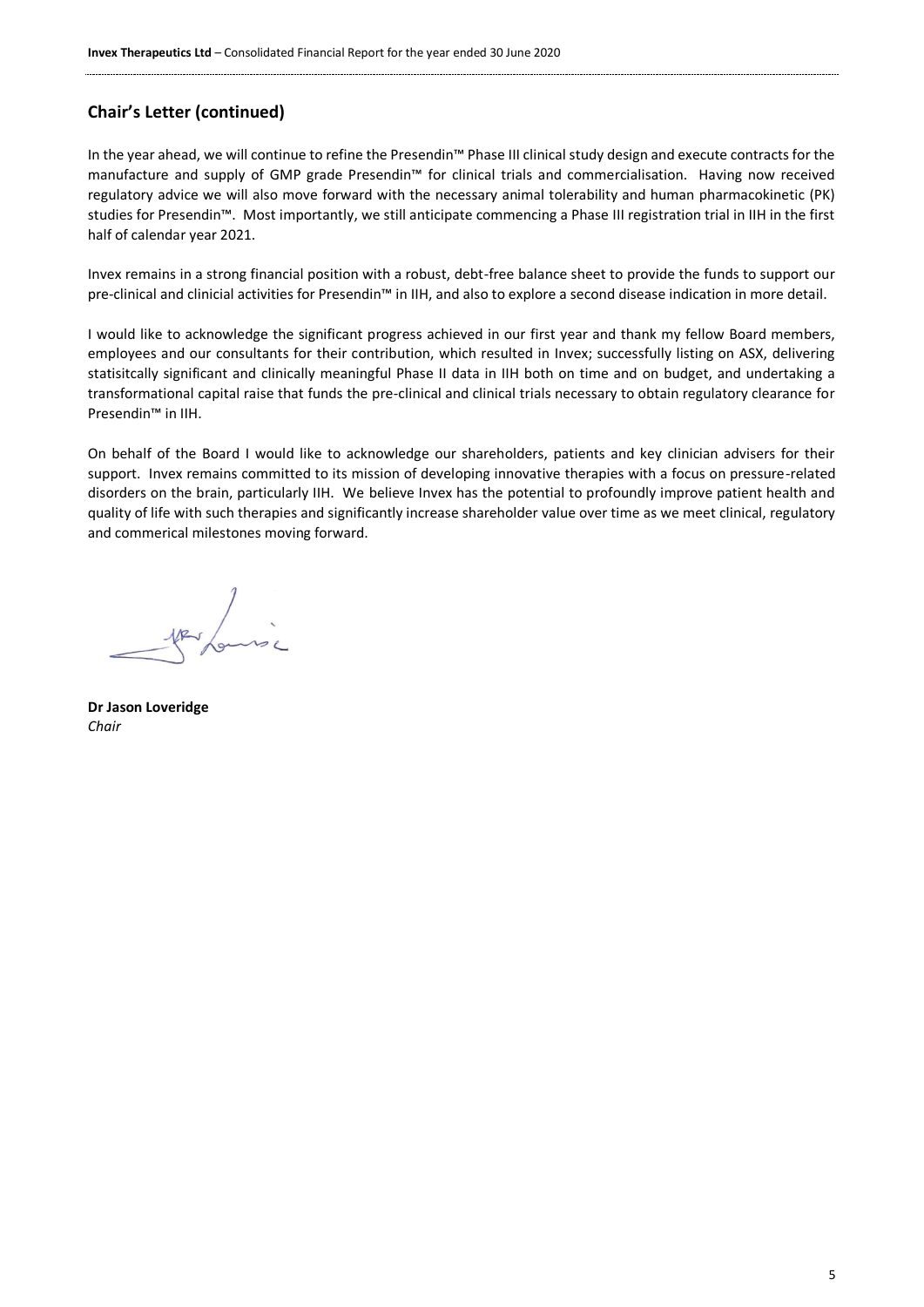# **Directors' Report**

Your Directors present their report together with the consolidated financial statements of the Invex Therapeutics Ltd (Invex or Company) and its controlled entity (Group) for the financial year ended 30 June 2020.

#### **Director**

The name of the Directors in office for the year ended 30 June 2020 until the date of this report are as follows. All Directors were in office for the entire year unless otherwise stated.

#### **Dr Jason Loveridge**

Non-executive Chair Appointed 8 March 2019

Dr Loveridge is a founder of Invex and also CEO of 4SC AG, a German publicly listed oncology company. He has more than 30 years of international experience across Europe, Asia and the US in senior management positions in life sciences companies and as an investment professional dealing in both privately held and publicly traded companies. Additionally, he has substantial transactional experience in the sale and partnering of biotechnology assets.

Dr Loveridge graduated in Biochemistry and Microbiology from the University of New South Wales, Australia, and holds a Ph.D. in Biochemistry from the University of Adelaide, Australia. He is also a fellow of the Royal Society of Medicine. Dr Loveridge is considered an independent Director.

Current Directorships – Member of the Management Board of 4SC AG.

Former Directorships in last three years - Director of Actinogen Medical Ltd.

Interests in shares and options – 3,374,462 shares and 800,000 unlisted options.

#### **Professor Alexandra Sinclair**

Executive Director – Chief Scientific Officer Appointed 28 June 2019

Prof Sinclair is a Clinician Scientist and Neurology Consultant in the Metabolic Neurology Group at the Institute of Metabolism and Systems Research, College of Medical and Dental Sciences, The University of Birmingham, UK.

Prof Sinclair is a fellow of the British Medical Association, UK, the Association of British Neurologists, UK, the Royal College of Physicians, London, the Society for Endocrinology, the International Headache Society, the British Association of the Study of Headache, UK, the North American Neuro-ophthalmology Society and the European Headache Federation. Prof. Sinclair is not considered an independent Director.

Current directorships – None.

Former directorships held in last three years – None.

Interests in shares and options - 2,500,000 shares and 800,000 unlisted options.

#### **Mr David McAuliffe**

Non-executive Director Appointed 8 March 2019

Mr McAuliffe is an experienced company director and entrepreneur who has had over twenty years' experience, mostly in the international biotechnology field. During that time, he was involved in numerous capital raisings and in-licensing of technologies. He is a founder of several companies in Australia, France and the United Kingdom, many of which have become public companies. Mr McAuliffe has an Honours degree in Law, a Bachelor of Pharmacy degree and is the President of the Dyslexia – Speld Foundation WA (Inc). Mr McAuliffe is considered an independent Director.

Current directorships - 4DS Memory Ltd.

Former directorships held in last three years - None

Interests in shares and options - 3,350,001 shares and 200,000 unlisted options.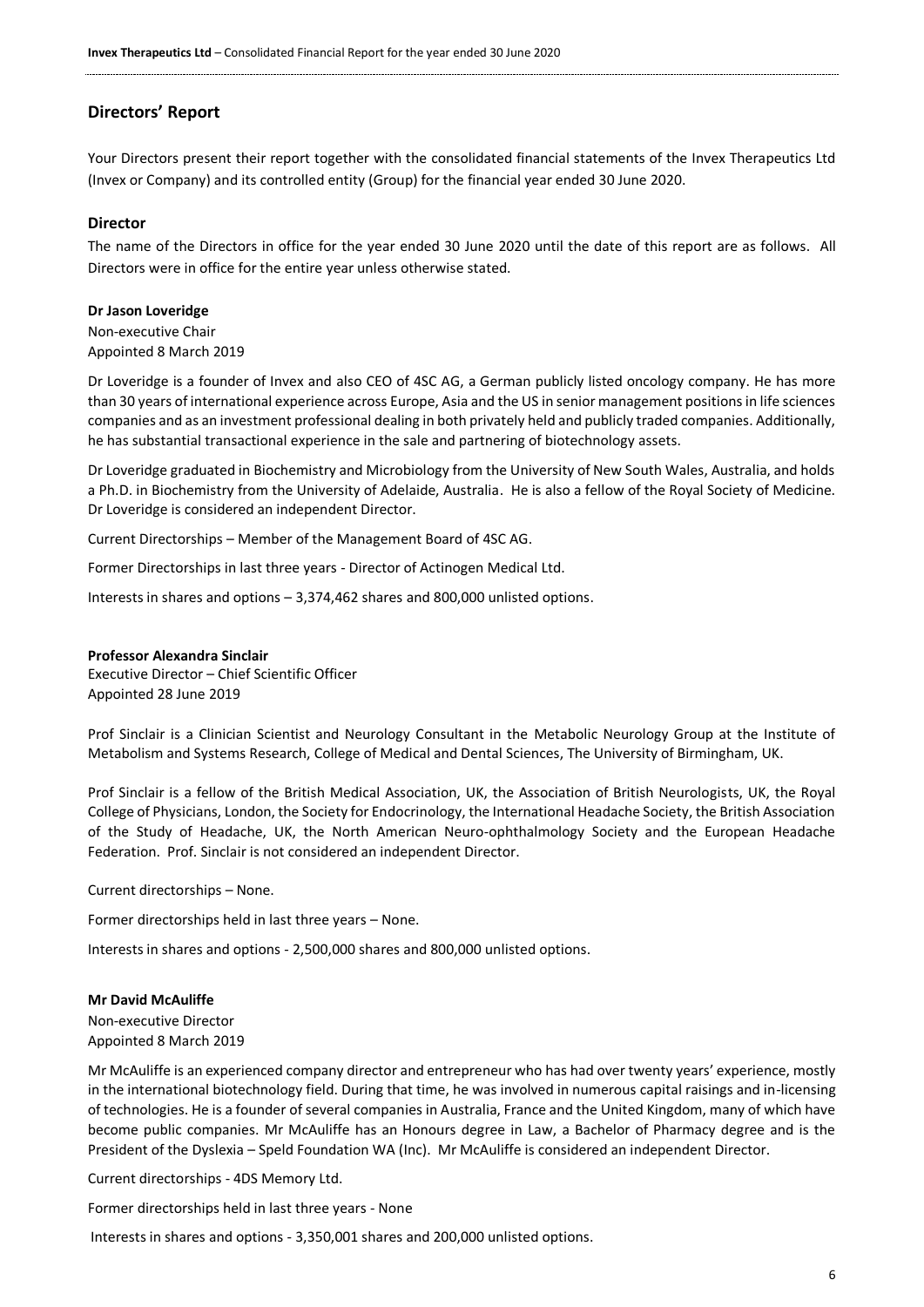#### **Ms Narelle Warren**

Non-executive Director/Company Secretary Appointed 25 March 2019

Ms Warren is a Chartered Accountant with over twenty years of corporate advisory, financial management and company secretarial experience. Ms Warren has co-ordinated and assisted in numerous corporate transactions, including acquisitions, divestments and raising funds via private and public equity markets. She holds both a Bachelor of Laws and Bachelor of Commerce. Ms Warren is considered an independent Director.

Current directorships - None.

Former directorships held in last three years - None

Interests in shares and options - 200,000 shares and 400,000 unlisted options.

# **Principal Activity**

Invex is a biopharmaceutical Group focused on the repurposing of an already approved drug, Exenatide, for efficacious treatment of neurological conditions derived from or involving raised intracranial pressure, such as Idiopathic Intracranial Hypertension (IIH), acute stroke and traumatic brain injury. The Group's first program is the development of Presendin™ for IIH, a severe condition predominately in females which can lead to disabling headaches and permanent vision loss. Presendin™ is the Group's filed (and granted) trademark name for reformulated Exenatide currently in development.

The principal activity of the Group during the year has been the reformulation of Exenatide to optimise the delivery of the drug for patients with IIH, the prosecution of the Group's patent portfolio and the exploration of other indications involving raised intracranial pressure with the goal of expanding the Group's proprietary drug candidates beyond Presendin™. A Phase II clinical trial of Exenatide in IIH was completed during the year and the results announced.

#### **Operating Results**

The result of the Group for the year ended 30 June 2020 was a loss of \$3,360,279 (2019: \$232,122 loss). The net loss of the Group predominantly related to Research & Development costs of \$1,591,547 associated with the Phase II clinical trial, pre-clinical reformulation studies of Presendin™, administration and corporate costs of \$674,354 and non-cash items; share-based payments of \$983,392 and the write-off of acquisition costs of \$117,946.

During the second half of the year, the Group completed a two tranche share placement \$26,200,000 before costs. The Company allotted 12,500,000 shares in May 2020 to raise \$16,250,000 and the balance of 7,653,847 shares to raise \$9,950,001 were allotted in early July 2020.

The capital raised will allow the Group to meet its medium term clinical and other objectives, including the completion and publication of top-line results of the Phase III study for Presendin™, drug manufacture and supply for the trials and the commencement of a Phase II study for Presendin™ in a second indication in 1H CY2021.

#### **Review of Operations**

Invex successfully listed on the Australian Securities Exchange (ASX) on 5 July 2019, raising \$12.0 million at an issue price of \$0.40 per share. In the Group's first year since listing on ASX it has made considerable progress, meeting its business objectives on time and within budget. The Group is pleased to report on its significant achievements as follows.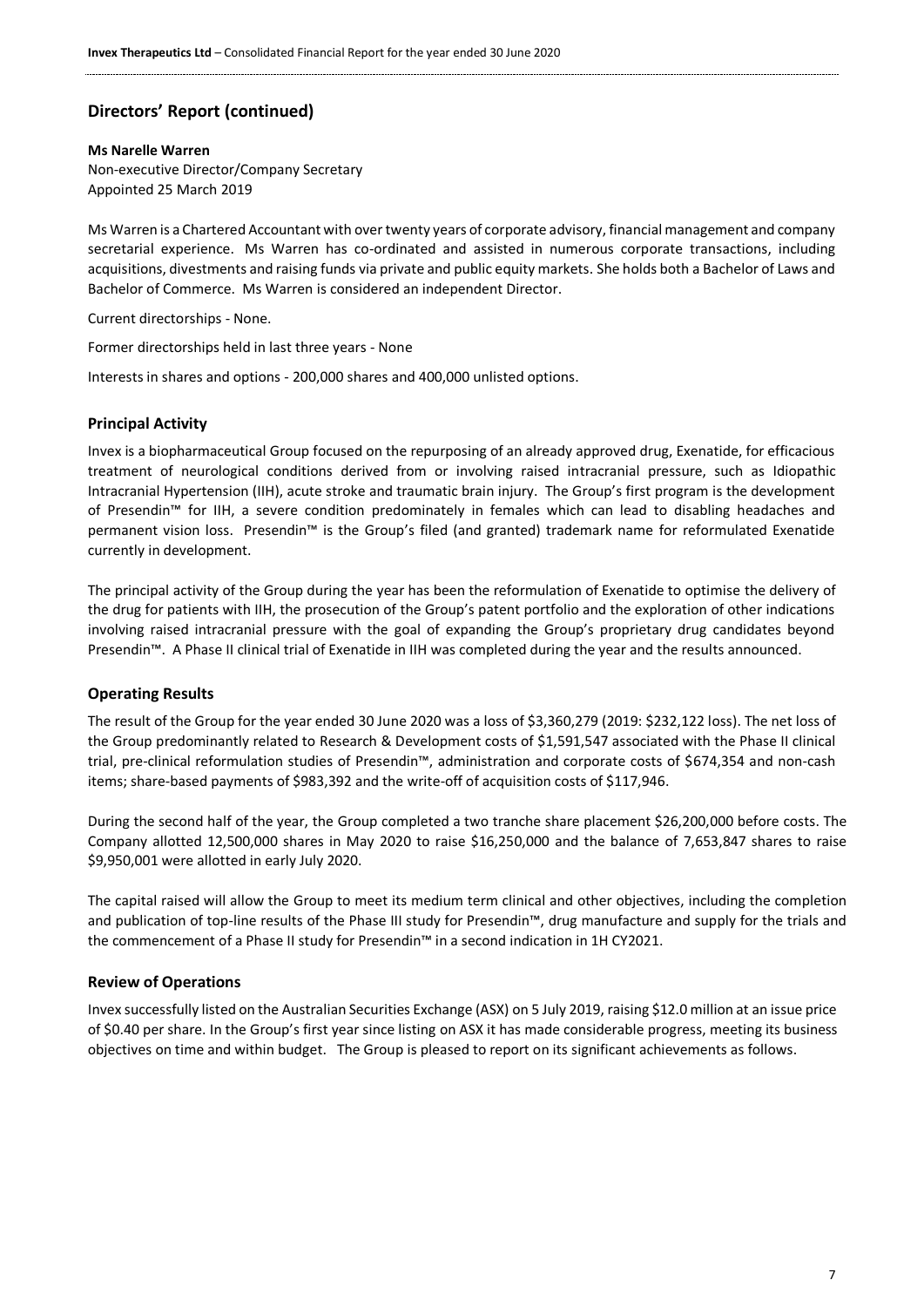The highlights include:

- The repurposing of Exenatide for IIH progressed largely as planned and a number of potential formulations were identified which were evaluated in pre-clinical animal models throughout the 2020 financial year. The Group completed several pharmacokinetic (PK) studies of different proprietary formulations of Exenatide in animals during the second half of the year. The Group has chosen a small number of potential final formulations of Exenatide and commenced a process to identify a supplier of GMP grade Exenatide and a Final Drug Product manufacturer for sufficient quantities of Presendin™ to undertake further clinical studies and provide sufficient inventory to support initial commercialisation activities. The Group is currently in active discussions with a number of potential suppliers and anticipates completing its selection process in the third quarter of calendar year 2020.
- In October 2019, Invex announced its application for a patent in Japan had been granted (patent number 2017- 512008).
- The Group announced the 16th and final patient was recruited and dosed for the randomised, double-blind, placebo controlled Phase II clinical trial targeting the treatment of IIH with Exenatide. The recruitment and dosing was completed well ahead of schedule.
- In December 2019 the Company incorporated a UK subsidiary, Invex Therapeutics Ltd (Invex UK) and entered into a lease agreement to secure a principal place of business in the UK at the Birmingham Research Park in Edgbaston. Invex UK is employing additional personnel to work alongside Professor Alexandra Sinclair to manage and support the Group's clinical trial programmes.
- In January 2020 Invex announced the sixteenth and final patient had completed the 12-week dosing regimen for the Group's randomised Phase II trial of Exenatide in IIH.
- In February 2020 the Trade Mark Application No UK00003462892 Presendin™ was granted in the UK.
- In May 2020, Invex released the results of its Phase II study of Exenatide in IIH demonstrating:
	- o Statistically significant reduction in Intracranial Pressure (ICP, the Primary Endpoint) in Idiopathic Intracranial Hypertension (IIH) patients receiving Exenatide at 2.5 hours, 24 hours and 12 weeks (range 18.1-20.8% versus study hurdle of >10%)
	- o ICP lowering effects of Exenatide in IIH patients for the first time in human patients
	- Statistically significant & clinically meaningful 7.7 day (37%) reduction in Monthly Headache Days for IIH patients receiving Exenatide (key hurdle for migraine drug approval is 1.5-2.0 days per month)
	- o Statistically significant & clinically meaningful improvement in visual acuity at 12 weeks, equating to one line improvement on a LogMAR eye chart.

This Phase II data strongly supported moving Presendin™ into a Phase III clinical trial. The study provided clear statistical and clinical evidence of efficacy in the primary, and in some key secondary endpoints, and demonstrated both an immediate reduction in ICP and a strong and sustained clinical benefit in the IIH cohort at 12 weeks.

- In June 2020, the IIH Phase II data was presented by the study investigators during the scientific sessions at the 14th European Headache Federation (EHF) Congress on 29 June in Berlin, Germany (virtual Congress). The presentation was titled "A randomised, placebo controlled, double blind trial of the effect of the GLP-1 receptor agonist Exenatide on intracranial pressure in Idiopathic Intracranial Hypertension (IIH: Pressure Trial)."
- The Group appointed Carol Parish effective 20 July 2020 as Head of Clinical Operations to oversee and drive the Group's clinical programs, including its Phase III clinical program for Presendin™ as well as the necessary lead-in requirements including regulatory and quality initiatives. Carol has over 30 years' experience within large and medium size pharmaceutical companies, having been accountable for all phases of drug development and in multiple therapy areas, including neurology.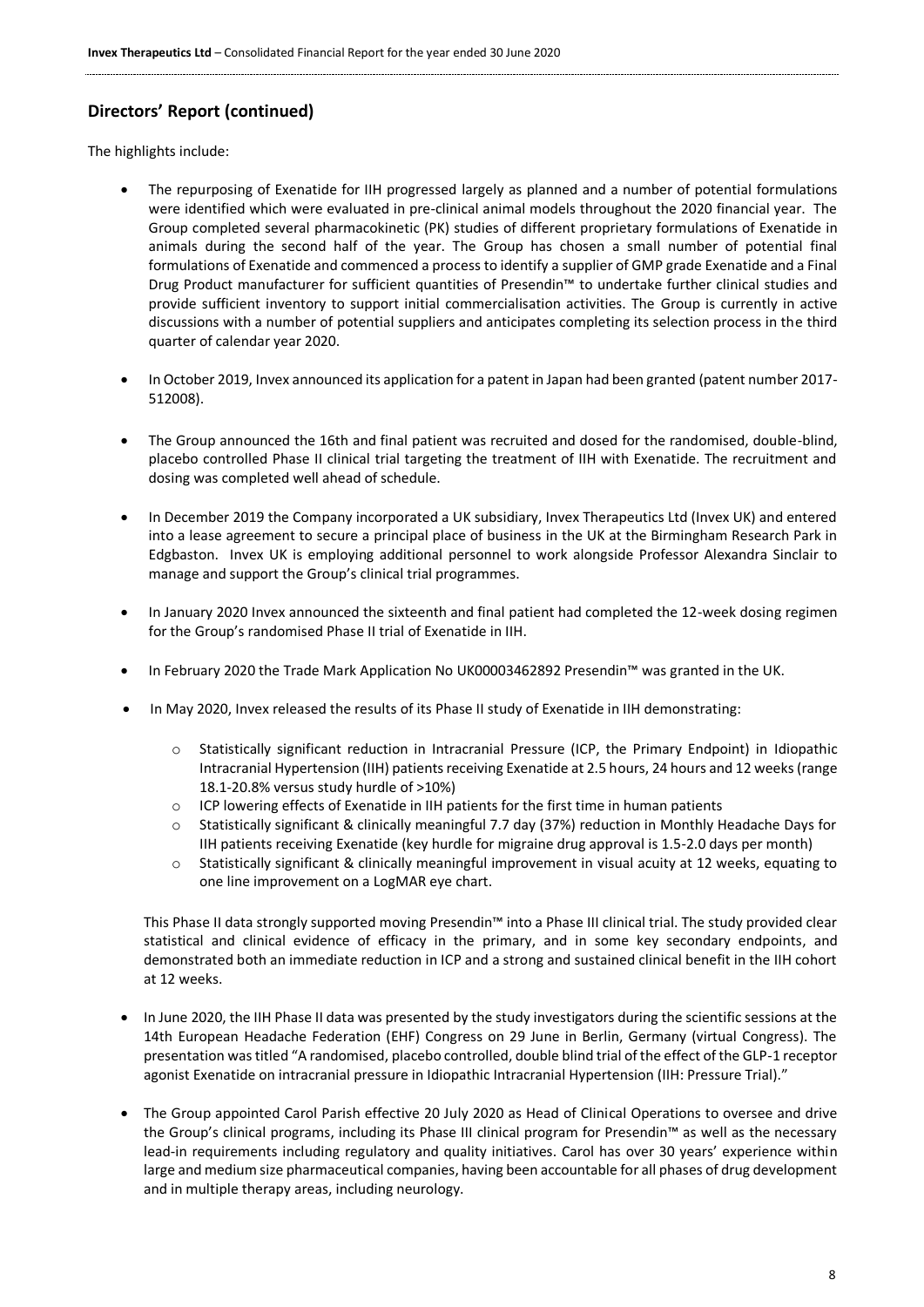#### **Likely Developments**

The Group has laid solid foundations during its first year of operations and continues to actively progress the necessary lead-in requirements to commence a Phase III registration study of Presendin™ in 2021.

The successful completion and strong efficacy shown from the Phase II clinical trial for Exenatide represents an important milestone for Invex, its shareholders and patients living with the burden of IIH.

Invex has a number of key milestones planned for the remainder of the 2021 financial year, including:

- Finalisation of the Presendin™ Phase III design (Q3 CY2020)
- Finalise supply of GMP Exenatide and Presendin™ manufacturing (Q3 CY2020)
- Complete animal tolerability study for Presendin™ (Q4 CY2020)
- Initiate human pharmacokinetic (PK) study for Presendin™ (Q4 CY2020)
- Commence a Phase III registration trial in 1H CY2021

#### **Dividends**

No dividends were paid or recommended by the Directors since the commencement of the year.

#### **Significant Changes in State of Affairs**

Other than as outlined above, there were no significant changes in the Group's state of affairs during the year.

#### **Matters Subsequent to the End of the Financial Year**

The impact of the Coronavirus (COVID-19) pandemic is ongoing and while it has not adversely financially impacted the consolidated entity up to 30 June 2020, it is not practicable to estimate the potential impact, positive or negative, after the reporting date. The situation is changing rapidly and the Company's ability to operate normally is subject to measures imposed by the Australian Government and other countries, such as; maintaining social distancing requirements, quarantine, travel restrictions and other economic stimulus that may be provided.

On 2 July 2020 the Company allotted 7,653,847 ordinary shares, to raise \$9,950,001 following shareholder approval at General Meeting of Shareholders on 29 June 2020.

No other significant events occurred after balance date which may affect either the Group's operations or results of those operations or the Group's state of affairs.

#### **Meetings of Directors**

During the year the following Director meetings were held.

|                         |                           | <b>Board Meetings</b>  |  |  |  |
|-------------------------|---------------------------|------------------------|--|--|--|
|                         | <b>Number Eligible to</b> | <b>Number Attended</b> |  |  |  |
| <b>Director</b>         | <b>Attend</b>             |                        |  |  |  |
| Dr Jason Loveridge      | 8                         | 8                      |  |  |  |
| Prof Alexandra Sinclair | 8                         | 6                      |  |  |  |
| Mr David McAuliffe      | 8                         | 8                      |  |  |  |
| Ms Narelle Warren       | 8                         | 8                      |  |  |  |

#### **Environmental Regulations**

The Group is not subject to significant environmental regulation in respect of its research and development activities.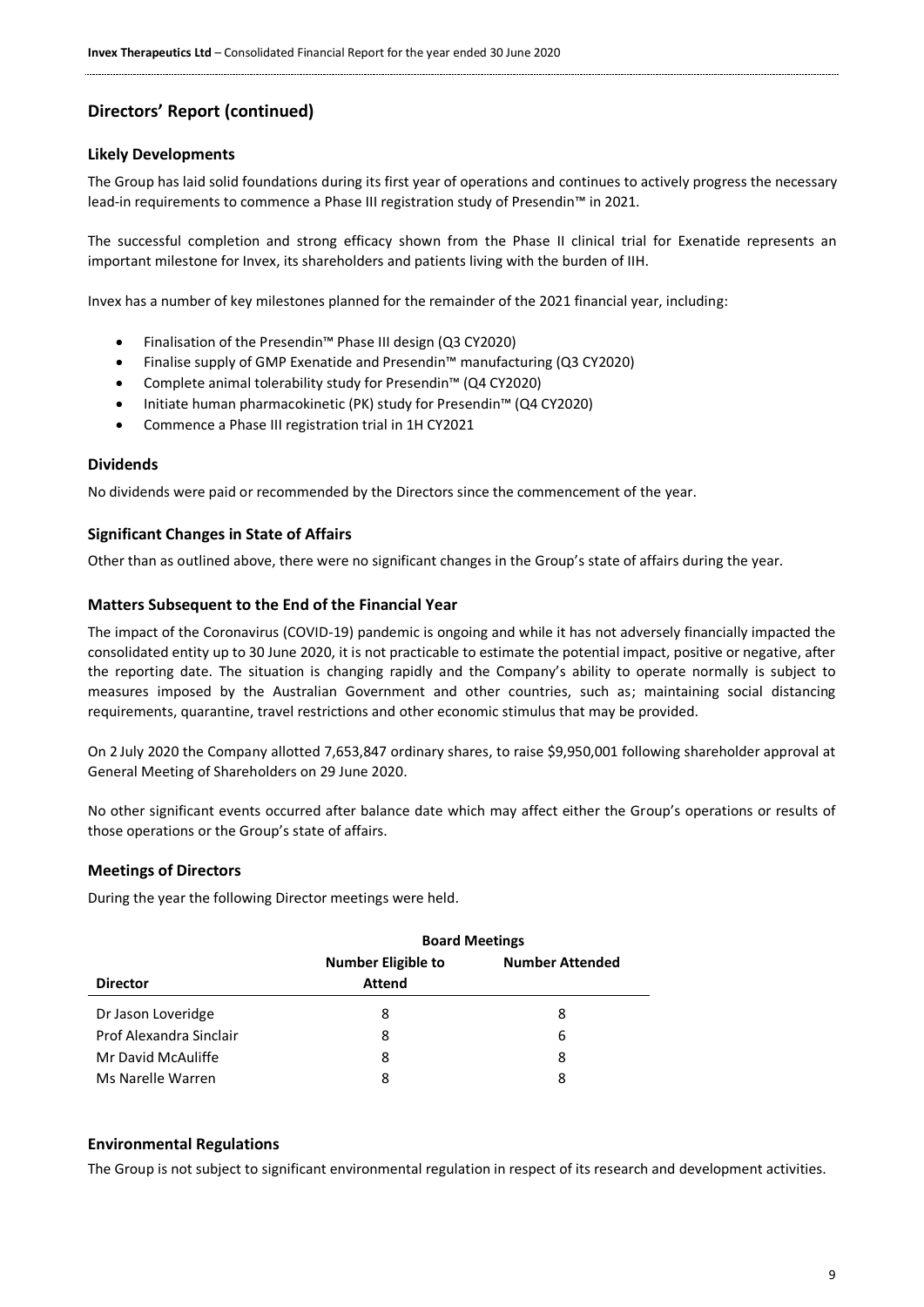# **Unissued Shares under Option**

Unissued ordinary shares of Invex Therapeutics Ltd under option at the date of this report are as follows:

| <b>Date Options Granted</b> | <b>Expiry Date</b> | <b>Exercise Price</b> | <b>Number Under Option</b> |
|-----------------------------|--------------------|-----------------------|----------------------------|
| 22 November 2019            | 22 November 2023   | \$0.60                | 2,200,000                  |
| 21 January 2020             | 21 January 2023    | \$1.00                | 1,250,000                  |
| 9 April 2020                | 9 April 2023       | \$0.60                | 60,000                     |
| Total                       |                    |                       | 3,510,000                  |

# **Insurance of Officers and Indemnities**

Invex paid a premium to insure the directors and secretary of the Group.

The liabilities insured are legal costs that may be incurred in defending civil or criminal proceedings that may be brought against the officers in their capacity as officers of entities in the Group, and any other payments arising from liabilities incurred by the officers in connection with such proceedings. This does not include such liabilities that arise from conduct involving a wilful breach of duty by the officers or the improper use by the officers of their position or of information to gain advantage for them or someone else or to cause detriment to the Group. It is not possible to apportion the premium between amounts relating to the insurance against legal costs and those relating to other liabilities.

### **Proceedings on behalf of the Group**

No person has applied to the Court under section 237 of the *Corporations Act 2001* for leave to bring proceedings on behalf of the Group, or to intervene in any proceedings to which the Group is a party, for the purpose of taking responsibility on behalf of the Group for all or part of those proceedings.

No proceedings have been brought or intervened in on behalf of the Group with leave of the Court under section 237 of the *Corporations Act 2001*.

#### **Non-audit services**

The Group may decide to employ its auditor on assignments additional to their statutory audit duties where the auditor's expertise and experience with the Group is important.

During the year, other services were performed in addition to their statutory duties. The details of the amount paid are disclosed in Note 23 of the consolidated financial report.

#### **Auditor's Independence Declaration**

A copy of the auditors' independence declaration as required under section 307C of the *Corporations Act 2001* is set out on the page following this Directors' Report.

#### **Additional information**

The earnings of the consolidated entity for the years since incorporation to 30 June 2020 are summarised below:

|                       | 2020        | 2019       |
|-----------------------|-------------|------------|
|                       |             |            |
|                       |             |            |
| Sales revenue         |             |            |
| <b>EBITDA</b>         | (3,360,279) | (232, 122) |
| EBIT                  | (3,360,279) | (232, 122) |
| Loss after income tax | (3,360,279) | (232, 122) |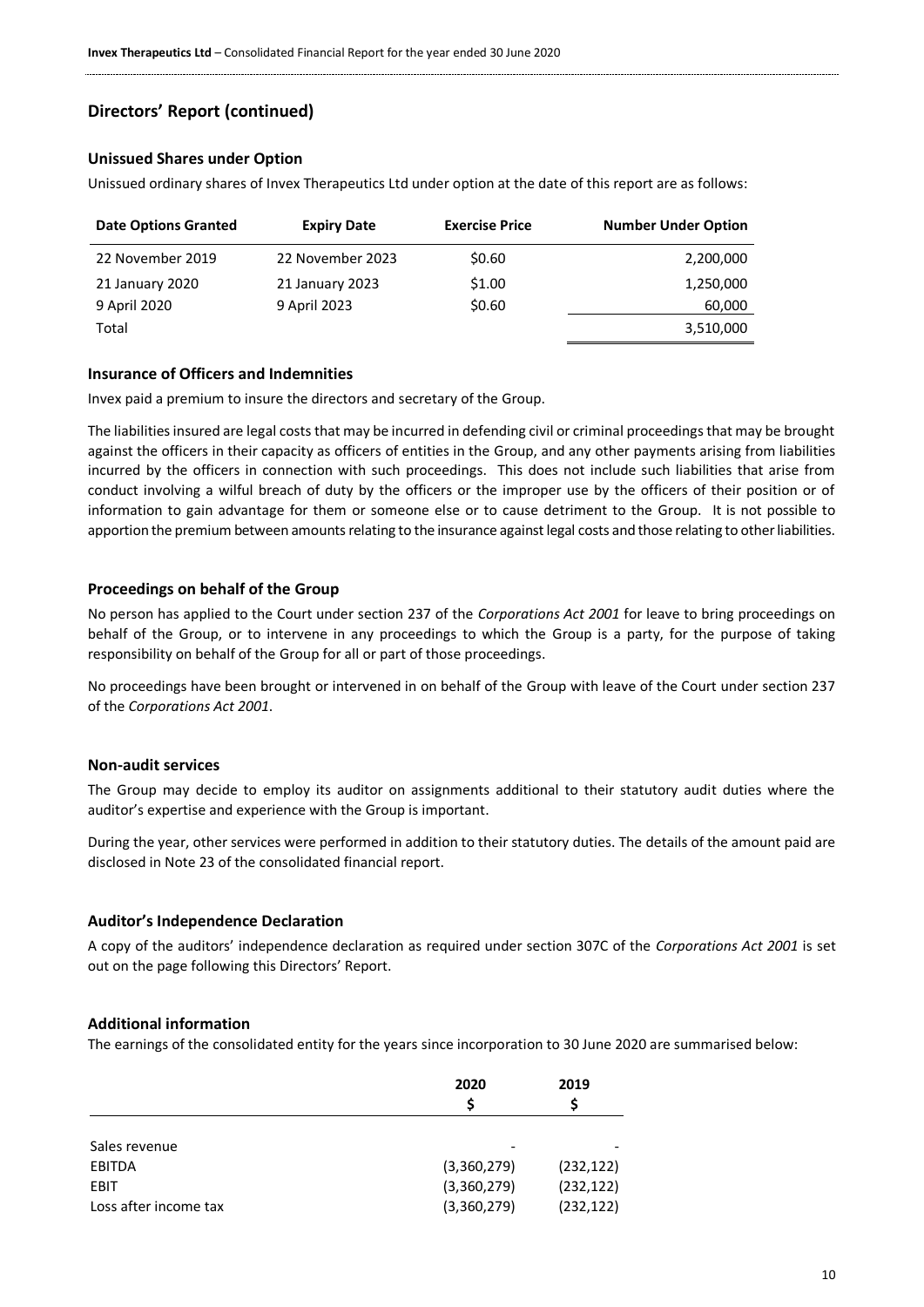#### **Remuneration Report - Audited**

The remuneration report outlines the remuneration arrangements which were in place during the year and remain in place as at the date of this report, for the Directors and key management personnel of Invex.

The information provided in this remuneration has been audited as required by section 308(3C) of the *Corporations Act 2001*.

The remuneration report is set out under the following main headings:

- **A Principles used to determine the nature and amount of remuneration**
- **B Details of remuneration**
- **C Service agreements**
- **D Share-based compensation**
- **E Equity instruments held by key management personnel**
- **F Loans to key management personnel**
- **G Other transactions with key management personnel**

#### **A Principles used to determine the nature and amount of remuneration**

The Board has elected to establish a remuneration committee. However, given the size of the current Board remuneration matters will be considered and approved by the full Board.

The following items will be considered and discussed as deemed necessary at the Board meetings:

- recommend the terms and conditions of employment for the Executive Directors and Senior Officers;
- undertake a review of the Executive Directors performance, at least annually, including setting with the Executive Directors goals for the coming year and reviewing progress in achieving those goals;
- consider and report on the recommendations of the Executive Directors on the remuneration of all direct reports; and
- develop and facilitate a process for Board and Director evaluation.

#### **Non-executive Directors**

Fees and payments to Non-executive directors reflect the demands which are made on, and the responsibilities of the directors. Non-executive Directors' fees and payments are reviewed annually by the Board. The Chair's fees are determined independently to the fees of Non-executive Directors based on comparative roles in the external market.

Given the size of the company Non-executive Directors may receive performance-based pay where they are required to provide services outside the scope of their roles as Non-executive Directors.

#### **Directors' fees**

The current base fees were last reviewed at a recent Board meeting. Non-executive Directors' fees are determined within an aggregate directors' fee pool limit, which is periodically recommended for approval by shareholders.

The maximum currently stands at \$250,000 per annum and was approved by shareholders at its first Annual General Meeting of shareholders in November 2019.

Remuneration of executives consists of an un-risked element (base pay).

No dividends have been paid or declared in the year ended to 30 June 2020.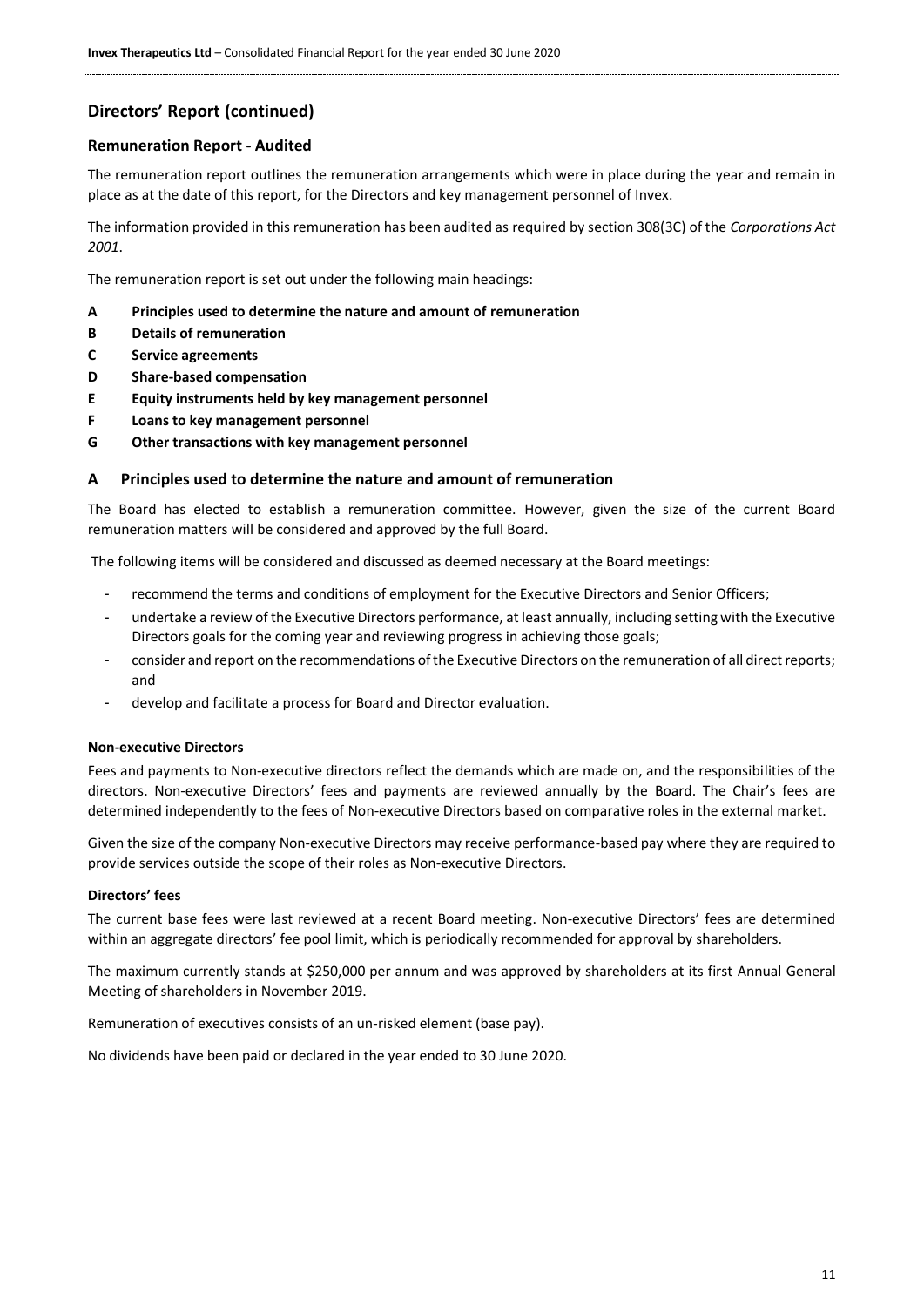# **Remuneration Report - Audited (continued)**

#### **Additional fees**

A Director may also be paid fees or other amounts as the Directors determine if a Director performs special duties or otherwise performs services outside the scope of the ordinary duties of a Director.

A Director may also be reimbursed for out of pocket expenses incurred as a result of their directorship or any special duties.

#### **Retirement allowances for directors**

Superannuation contributions required under the Australian Superannuation Guarantee Legislation continue to be made and are deducted from the Directors' overall fee entitlements where applicable.

#### **Executive pay**

In determining executive remuneration, the Board aims to ensure that remuneration practices are:

- competitive and reasonable, enabling the company to attract and retain key talent;
- aligned to the company's strategic and business objectives and the creation of shareholder value;
- transparent; and
- acceptable to shareholders.

The executive remuneration framework has three components:

- base pay and benefits, including superannuation;
- short-term performance incentives; and
- long-term incentives through participation in the Invex Employee Share Option Plan.

#### **Base pay**

Executives receive their base pay and benefits structured as a total employment cost (TEC) package which may be delivered as a combination of cash and prescribed non-financial benefits at the executives' discretion.

Executives are offered a competitive base pay that comprises the fixed component of pay and rewards. Independent remuneration consultants provide analysis and advice to ensure base pay is set to reflect the market for a comparable role.

Base pay for executives is reviewed annually to ensure the executive's pay is competitive with the market. An executive's pay is also reviewed on promotion.

There are no guaranteed base pay increases included in any executives' contracts.

There are no short-term incentives outstanding.

#### **Benefits**

No benefits other than noted above are paid to Directors or management except as incurred in normal operations of the business.

#### **Short term incentives**

No benefits other than remuneration disclosed in the remuneration report are paid to Directors or management except as incurred in normal operations of the business.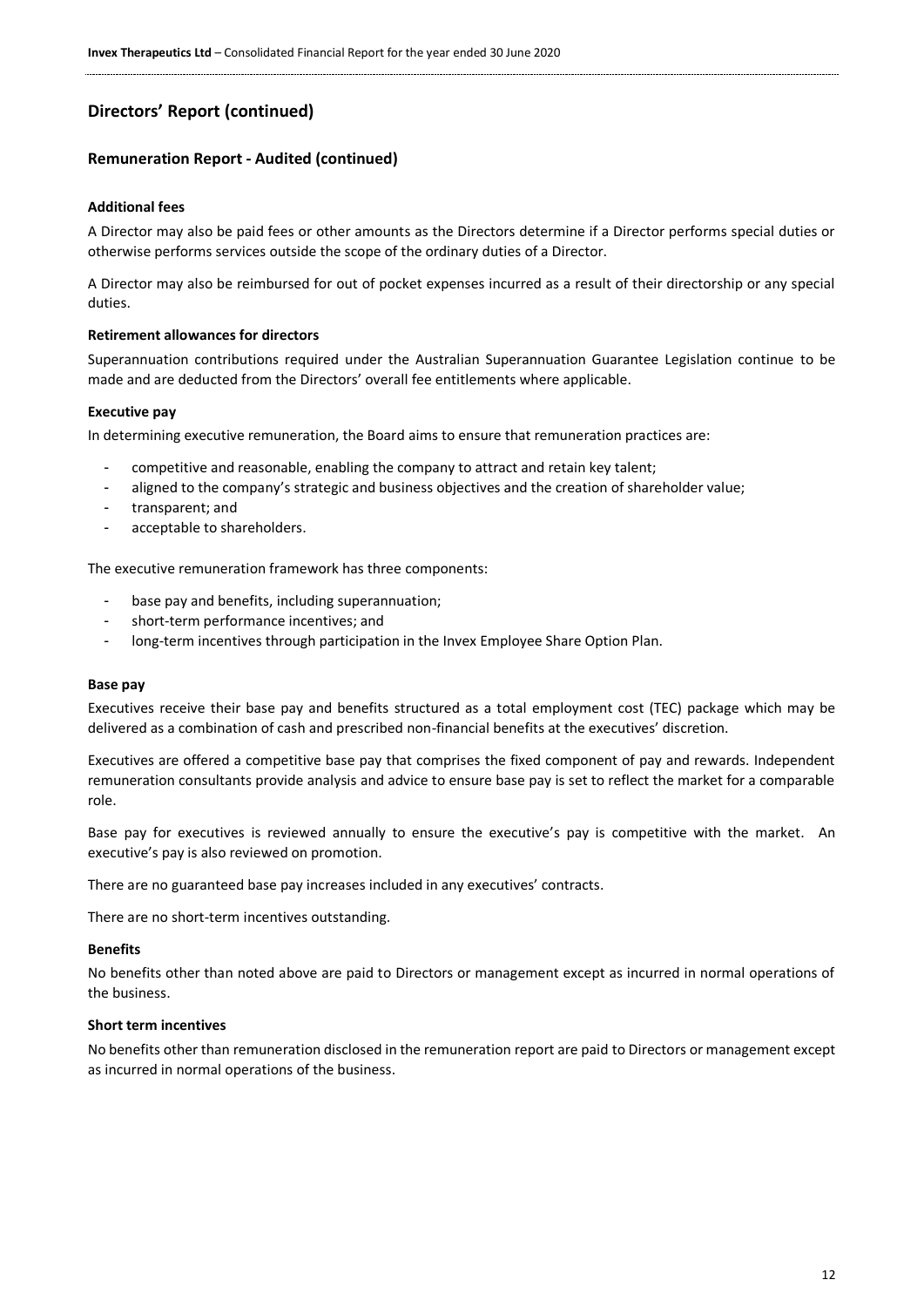# **Remuneration Report - Audited (continued)**

#### **Long term incentives**

The Group's current Employee Share Option Plan (ESOP) is designed to provide medium and long term incentives for all employees (including Non-executive and Executive Directors) and to attract and retain experienced Employees, Board Members and Executive Officers and provide motivation to make the Group more successful.

As options granted to Directors and Employees are considered to represent the value of the services received over the vesting period of the options, the assessed value of the options are recognised and expensed over the vesting period. Options vesting during the period of issue are fully expensed under the accounting standards.

Other than options disclosed in section D of the remuneration report there have been no options issued to Directors and Employees at the date of this financial report.

#### **Voting and comments made at the Company's 2019 Annual General Meeting (AGM)**

At the 2019 AGM, 98.5% of the votes received supported the adoption of the remuneration report for the year ended 30 June 2019. The company did not receive any specific feedback at the AGM regarding its remuneration practices.

#### **Remuneration consultants**

The Group did not engage any remuneration consultants during the year.

The Group will engage independent remuneration consultants should it look to make any changes to director fee levels to ensure they are in line with market conditions and any decisions are made free from undue influence from members of the Group's Key Management Personnel (KMP's).

#### **B Details of remuneration**

#### **Amounts of remuneration**

Details of the remuneration of the directors and the KMP's of the Group are found below:

| <b>Director</b>         | Date of appointment     | <b>Role</b>                              |
|-------------------------|-------------------------|------------------------------------------|
| Dr Jason Loveridge      | Appointed 8 March 2019  | Non-executive Chair                      |
| Prof Alexandra Sinclair | Appointed 28 June 2019  | <b>Executive Director</b>                |
| David McAuliffe         | Appointed 8 March 2019  | Non-executive Director                   |
| Narelle Warren          | Appointed 25 March 2019 | Non-executive Director/Company Secretary |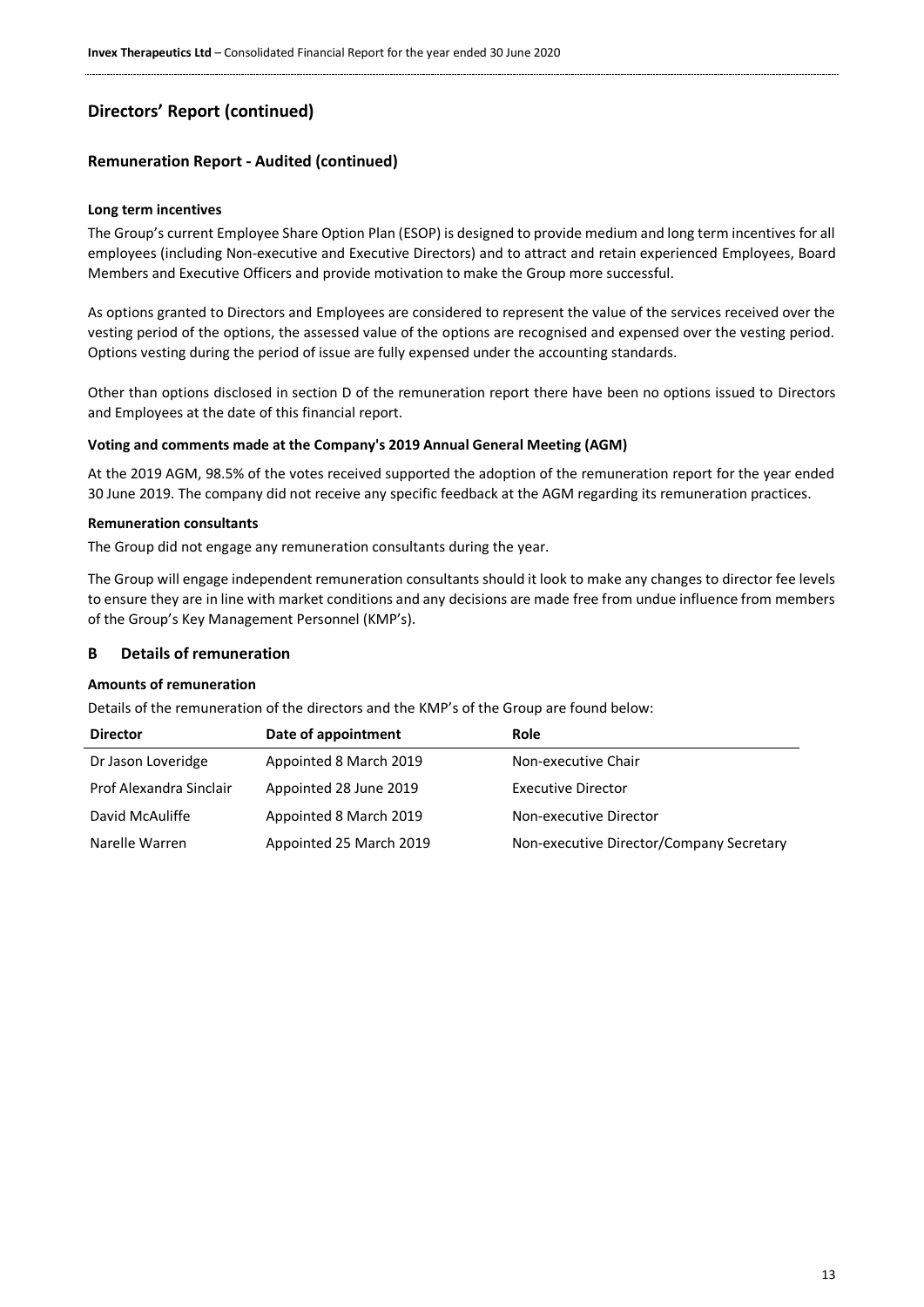# **Remuneration Report - Audited (continued)**

# **Key Management Personnel of the Group**

|                                                      |                           |                | Short-term employee benefits       | Long-term<br>employee<br>benefits |                                     | Post-employment<br>benefits | Share-<br>based<br>payments | Total   | Total<br>remuneration<br>represented by<br>Options |
|------------------------------------------------------|---------------------------|----------------|------------------------------------|-----------------------------------|-------------------------------------|-----------------------------|-----------------------------|---------|----------------------------------------------------|
| 2020                                                 | Cash<br>salary &<br>fees  | Other          | <b>Non</b><br>monetary<br>benefits | Annual<br>Leave                   | Super-<br>annuatio<br>n<br>Pensions | Retire-<br>ment<br>benefits | Options                     |         |                                                    |
| <b>Directors</b>                                     | \$                        | \$             | \$                                 | \$                                | \$                                  | \$                          | \$                          | \$      | %                                                  |
| Non-executive<br><b>Directors</b>                    |                           |                |                                    |                                   |                                     |                             |                             |         |                                                    |
| Dr Jason Loveridge                                   | 70,000                    | 70,0001        | 12,923                             | $\overline{\phantom{a}}$          | $\overline{a}$                      | $\overline{\phantom{a}}$    | 173,546                     | 326,469 | 53.16                                              |
| David McAuliffe                                      | 35,000                    | $\blacksquare$ | 12,923                             | $\qquad \qquad \blacksquare$      | $\overline{\phantom{a}}$            | $\blacksquare$              | 43,387                      | 91,310  | 35.77                                              |
| Narelle Warren                                       | 130,000<br>$\overline{2}$ |                | 12,923                             | $\qquad \qquad \blacksquare$      | $\overline{\phantom{a}}$            | ٠                           | 86,773                      | 229,696 | 37.78                                              |
| Sub-total<br>Non-executive<br>Directors              | 235,000                   | 70,000         | 38,769                             |                                   |                                     | $\overline{\phantom{a}}$    | 303,706                     | 647,475 |                                                    |
| <b>Executive Director</b>                            |                           |                |                                    |                                   |                                     |                             |                             |         |                                                    |
| Prof Alexandra Sinclair                              | 70,000                    | 70,0001        | 12,923                             | $\overline{\phantom{a}}$          |                                     | $\overline{\phantom{a}}$    | 173,546                     | 326,469 | 53.16                                              |
| Total key<br>management<br>personnel<br>compensation | 305,000                   | 140,000        | 51,692                             |                                   | -                                   | $\overline{\phantom{a}}$    | 477,252                     | 973,944 | 47.55                                              |

1. These amounts relate to bonuses paid to Dr Jason Loveridge and Prof Alexandra Sinclair in recognition of their additional time and effort in completion of the successful Phase II trial on time and within budget and also the \$26.2 million capital raising.

2. This amount is in relation to Ms Warren's Company Secretary, Finance and role with the Company and paid by the Company to Concept Biotech Pty Ltd.

The relative proportions of remuneration that are linked to performance and those that are fixed are as follows:

|                         | Fixed<br>remuneration | <b>Performance based</b><br>remuneration |
|-------------------------|-----------------------|------------------------------------------|
| <b>Name</b>             | 2020                  | 2020                                     |
| Executive Director      |                       |                                          |
| Prof Alexandra Sinclair | 70,000                | 53.16%                                   |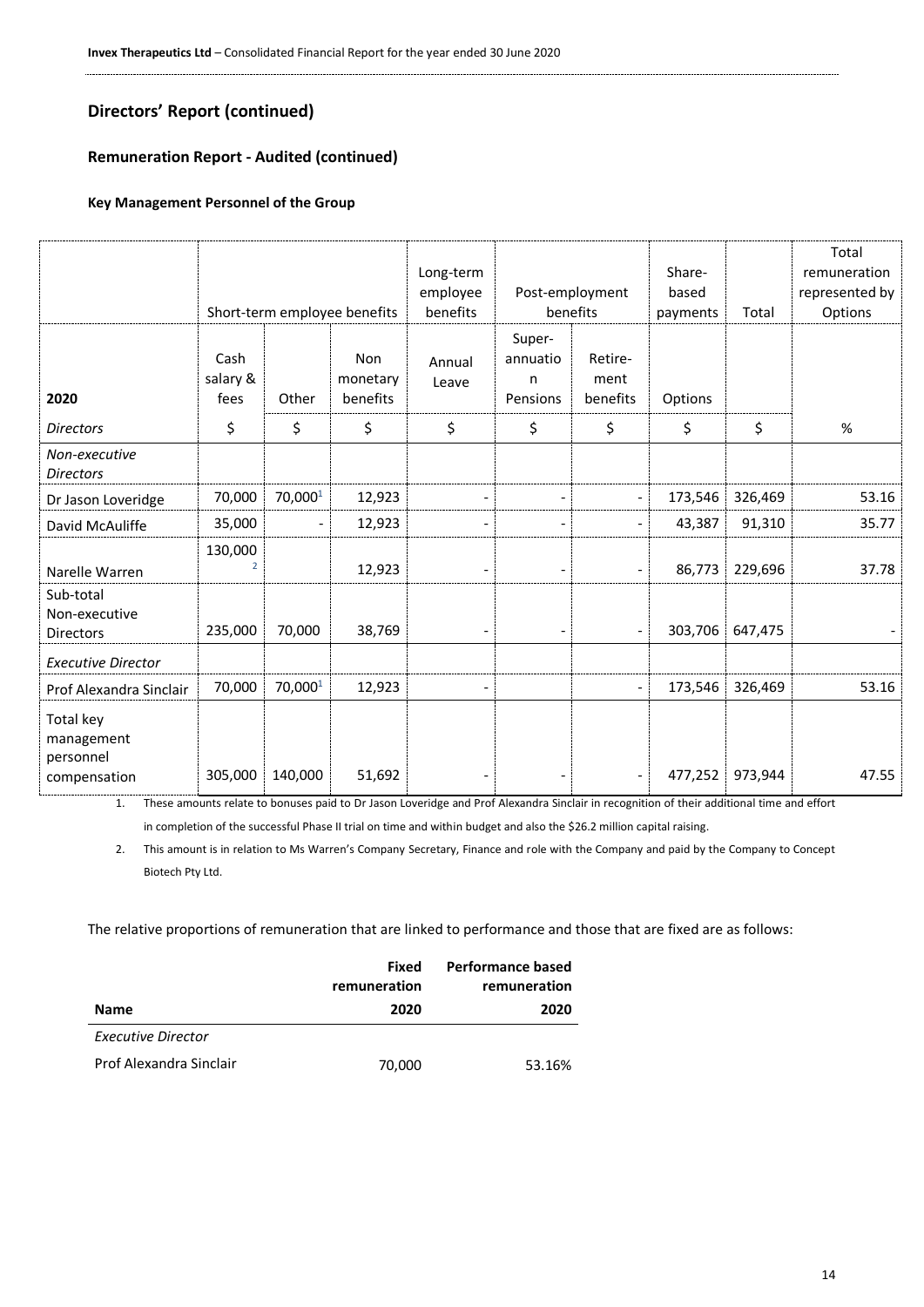# **Remuneration Report - Audited (continued)**

|                                      | Short-term employee benefits |                          |                                    | Long-<br>term<br>employee<br>benefits | Post-employment<br>benefits     |                             | Share-<br>based<br>payments  | Total  | Total<br>remuneration<br>represented by<br>Options |
|--------------------------------------|------------------------------|--------------------------|------------------------------------|---------------------------------------|---------------------------------|-----------------------------|------------------------------|--------|----------------------------------------------------|
| 2019                                 | Cash<br>salary &<br>fees     | Other                    | <b>Non</b><br>monetary<br>benefits | Annual<br>Leave                       | Super-<br>annuation<br>Pensions | Retire-<br>ment<br>benefits | Options                      |        |                                                    |
| <b>Directors</b>                     |                              | \$                       | \$                                 | \$                                    | \$                              | \$                          | \$                           | \$     | $\%$                                               |
| <b>Non-executive Directors</b>       |                              |                          |                                    |                                       |                                 |                             |                              |        |                                                    |
| Dr Jason Loveridge                   |                              | $\overline{\phantom{a}}$ |                                    |                                       | $\qquad \qquad \blacksquare$    | $\overline{\phantom{0}}$    |                              |        |                                                    |
| David McAuliffe                      |                              | $\overline{\phantom{a}}$ | $\overline{\phantom{a}}$           |                                       | $\overline{\phantom{a}}$        | $\overline{\phantom{a}}$    | $\qquad \qquad \blacksquare$ |        |                                                    |
| Narelle Warren                       | 30,000                       | 25,000 <sup>1</sup>      |                                    |                                       | $\overline{\phantom{a}}$        | $\overline{\phantom{a}}$    |                              | 55,000 |                                                    |
| Sub-total<br>Non-executive directors | 30,000                       | 25,000                   |                                    |                                       | $\overline{\phantom{a}}$        | $\overline{\phantom{a}}$    | $\overline{\phantom{a}}$     | 55,000 |                                                    |
| <b>Executive Director</b>            |                              |                          |                                    |                                       |                                 |                             |                              |        |                                                    |
| Prof Alexandra Sinclair              |                              |                          |                                    |                                       |                                 | $\overline{\phantom{0}}$    | $\overline{\phantom{a}}$     |        |                                                    |
| <b>Total KMP</b><br>compensation     | 30,000                       | 25,000                   |                                    |                                       | $\overline{\phantom{a}}$        | $\overline{\phantom{a}}$    | $\overline{\phantom{a}}$     | 55,000 |                                                    |

1. This amount is in relation to Ms Warren's Company Secretary, Finance and role and success fee of \$25,000 with the Company and invoiced to the Company by Concept Biotech Pty Ltd was accrued and remained payable as at 30 June 2019.

The relative proportions of remuneration that are linked to performance and those that are fixed are as follows:

|                         | Fixed<br>remuneration | Performance based<br>remuneration |
|-------------------------|-----------------------|-----------------------------------|
| <b>Name</b>             | 2019                  | 2019                              |
| Executive Director      |                       |                                   |
| Prof Alexandra Sinclair | 70,000                |                                   |

#### **C Service agreements**

#### **Executive Director**

| <b>Name</b>                                   | Term of<br>agreement Fees | <b>Termination benefit</b> |                                                                                                              |  |  |
|-----------------------------------------------|---------------------------|----------------------------|--------------------------------------------------------------------------------------------------------------|--|--|
| Executive Director<br>Prof Alexandra Sinclair | Open                      | \$70,000                   | periods apply,<br>notice<br>being<br>Relevant<br>1 months' notice with reason or 3 months<br>without reason. |  |  |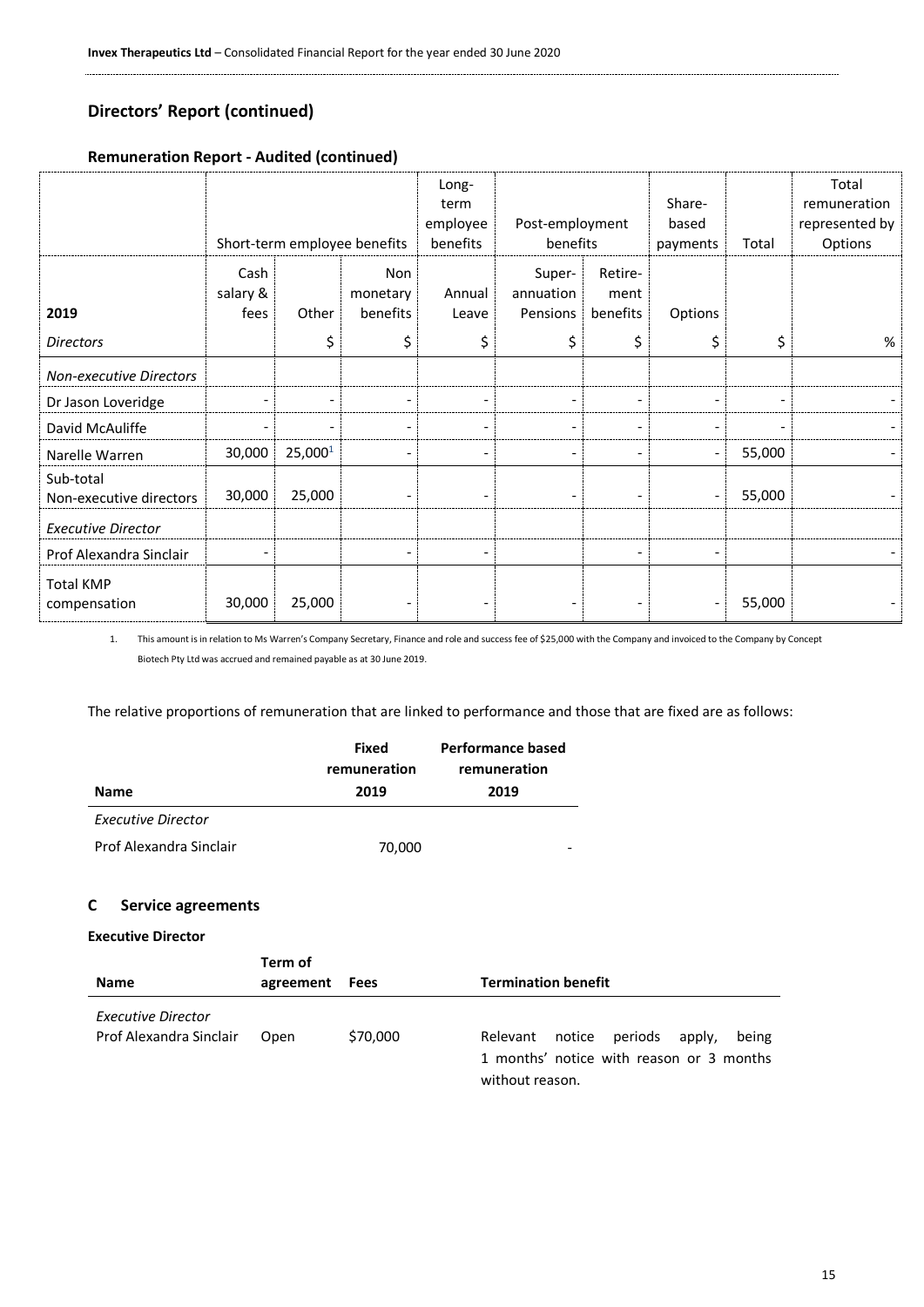### **Remuneration Report - Audited (continued)**

#### **Non-executive Directors**

On appointment to the Board, all Non-executive Directors enter into a service agreement with the Company in the form of a letter of appointment. The letter summarises the Board's policies and terms, including compensation, relevant to the director, and among other things:

- the terms of the directors appointment, including governance, compliance with the Company's Constitution, committee appointments, and re-election;
- the directors duties, including disclosure obligations, exercising powers, use of office, attendance at meetings and commitment levels;
- the fees payable, in line with shareholder approval, any other terms, timing of payments and entitlements to reimbursements;
- insurance and indemnity;
- disclosure obligations; and
- confidentiality.

The Non-executive Director fees with the exception of Narelle Warren were paid the following fees during the year.

| <b>Name</b>                                                               | Term of agreement                   | <b>Base salary</b><br>including<br>superannuation | <b>Termination benefit</b>                                                     |
|---------------------------------------------------------------------------|-------------------------------------|---------------------------------------------------|--------------------------------------------------------------------------------|
| <b>Non-Executive Directors</b><br>Loveridge<br>Dr<br>Jason<br>Consultancy | Open                                | \$35,000                                          | Relevant notice<br>periods<br>apply,<br>being<br>1 months' notice with reason. |
| Dr Jason Loveridge – Bonus                                                | Board approved                      | \$70,000                                          | Not applicable                                                                 |
| Dr Jason Loveridge - Non-<br>executive fee                                | Shareholder Approval<br>by rotation | \$35,000                                          | Nil                                                                            |
| McAuliffe-<br>David<br>Non-<br>executive fee                              | Shareholder Approval<br>by rotation | \$35,000                                          | Nil                                                                            |

#### **D Share-based compensation**

#### **Options**

The Company's current Employee Share Option Plan (ESOP) was approved by the board of directors on 20 May 2019. The ESOP is designed to provide medium and long term incentives for all employees (including Non-executive and Executive Directors) and to attract and retain experienced employees, board members and executive officers and provide motivation to make the Company more successful.

Under the ESOP, participants have been granted options which only vest if certain milestones are met. Participation in the plan is at the board's discretion and no individual has a contractual right to participate in the plan or to receive any guaranteed benefit.

Any option may only be exercised after the option has vested and other conditions imposed by the board have been satisfied. Options are granted under the ESOP for no consideration. Options granted under the ESOP carry no dividend or voting rights. When exercisable, shares allotted pursuant to the exercise of options will be allotted following receipt of relevant documentation and payments will rank equally with all other shares.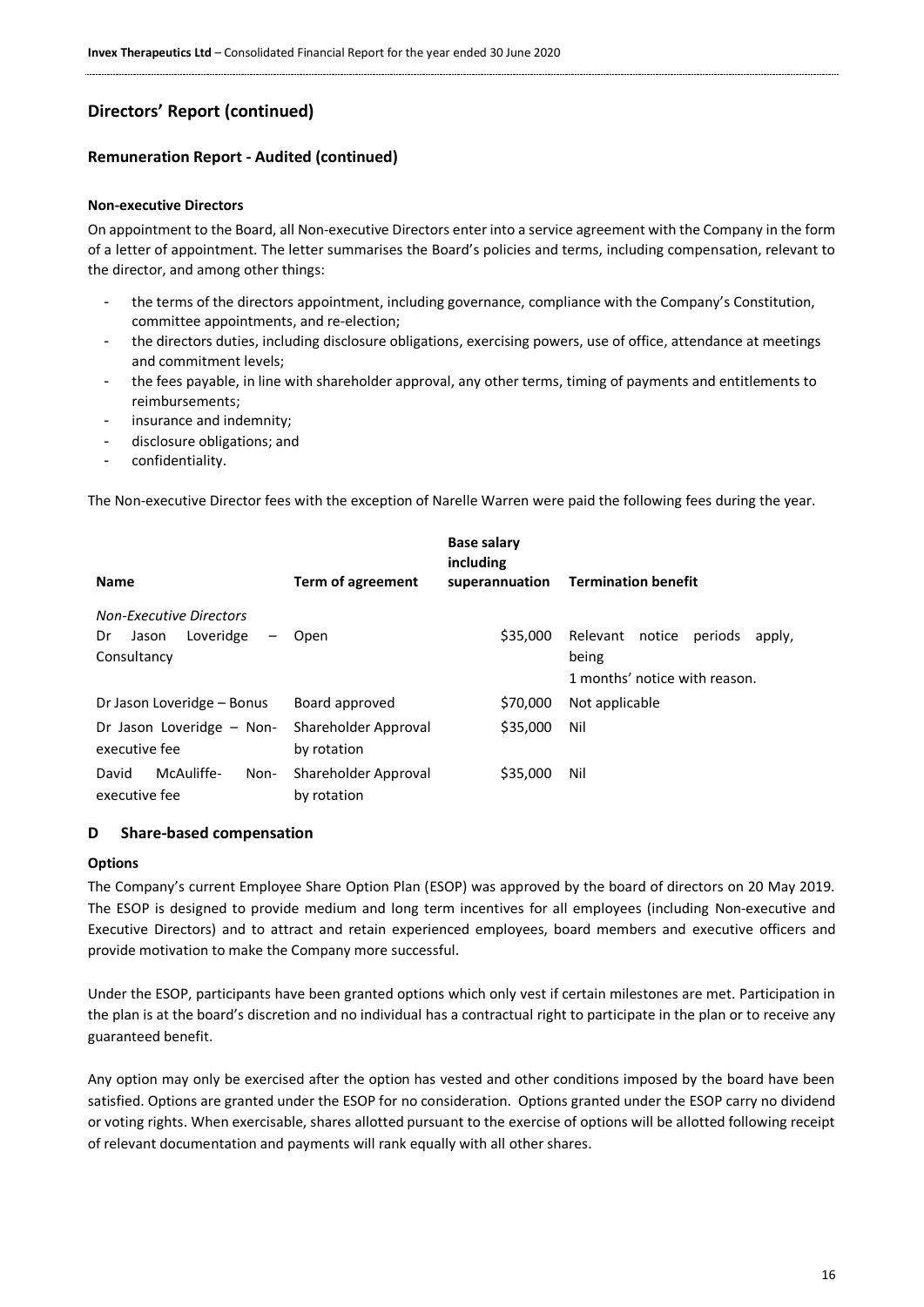#### **Remuneration Report - Audited (continued)**

As options granted to employees are considered to represent the value of the services received over the vesting period of the options, the assessed value of the options are recognised and expensed over the vesting period. Options vesting during the period of issue are fully expensed under the accounting standards.

The total Employee Options expense for the period is outlined below. The terms and conditions of each grant of options over ordinary shares affecting remuneration of directors and other key management personnel in this financial year or future reporting years are as follows:

| 2020<br>Name       | Number of<br>options |                   | Vesting date and                    |             |                                   | <b>Fair value</b><br>per option |
|--------------------|----------------------|-------------------|-------------------------------------|-------------|-----------------------------------|---------------------------------|
| <b>Directors</b>   | granted              | <b>Grant date</b> | exercisable date                    |             | <b>Expiry date Exercise price</b> | at grant date                   |
|                    |                      |                   | 50% -22 Nov 2021                    |             |                                   |                                 |
| Dr Jason Loveridge |                      |                   | 800,000 22 Nov 2019 50% 22 Nov 2022 | 22 Nov 2023 | \$0.60                            | \$0.42                          |
| Prof Alexandra     |                      |                   | 50% -22 Nov 2021                    |             |                                   |                                 |
| <b>Sinclair</b>    |                      |                   | 800,000 22 Nov 2019 50% 22 Nov 2022 | 22 Nov 2023 | \$0.60                            | \$0.42                          |
|                    |                      |                   | 50% -22 Nov 2021                    |             |                                   |                                 |
| David McAuliffe    |                      |                   | 200,000 22 Nov 2019 50% 22 Nov 2022 | 22 Nov 2023 | \$0.60                            | \$0.42                          |
|                    |                      |                   | 50% -22 Nov 2021                    |             |                                   |                                 |
| Narelle Warren     |                      |                   | 400,000 22 Nov 2019 50% 22 Nov 2022 | 22 Nov 2023 | \$0.60                            | \$0.42                          |

All options were granted over unissued fully paid ordinary shares in the company. The number of options granted was determined having regard to the satisfaction of performance measures. Options vest based on the provision of service over the vesting period whereby the executive becomes beneficially entitled to the option on vesting date. Options are exercisable by the holder as from the vesting date. There has not been any alteration to the terms or conditions of the grant since the grant date. There are no amounts paid or payable by the recipient in relation to the granting of such options other than on their potential exercise.

#### **E Equity instruments held by Key Management Personnel**

#### **Shareholdings**

The numbers of shares in the Company held during the year by each director of Invex, including their personally related parties are set out below. There were no shares granted during the reporting year as compensation.

| 2020<br>Name             | <b>Balance at</b><br>the start of<br>the year | Capital<br><b>Raising shares</b><br>subscribed for | <b>Disposals</b>         | <b>On Market</b><br><b>Purchases</b> | <b>Balance at the end of</b><br>the year |
|--------------------------|-----------------------------------------------|----------------------------------------------------|--------------------------|--------------------------------------|------------------------------------------|
| <b>Directors</b>         |                                               |                                                    |                          |                                      |                                          |
| Dr Jason Loveridge       | 5,106,000                                     |                                                    | $(1,770,000)^1$          |                                      | 3,336,000                                |
| Prof. Alexandra Sinclair | 2,500,000                                     |                                                    |                          |                                      | 2,500,000                                |
| David McAuliffe          | 3,350,001                                     |                                                    | $\overline{\phantom{a}}$ |                                      | 3,350,001                                |
| Narelle Warren           | 200,000                                       | $\qquad \qquad \blacksquare$                       | $\overline{\phantom{0}}$ |                                      | 200,000                                  |
| Total                    | 11,156,001                                    |                                                    | (1,770,000)              |                                      | 9,386,001                                |

1. As a result of the liquidation of an entity of which Dr Jason Loveridge was a beneficiary 50% of the shareholding, representing 1,770,000 shares was transferred to another beneficiary of the entity.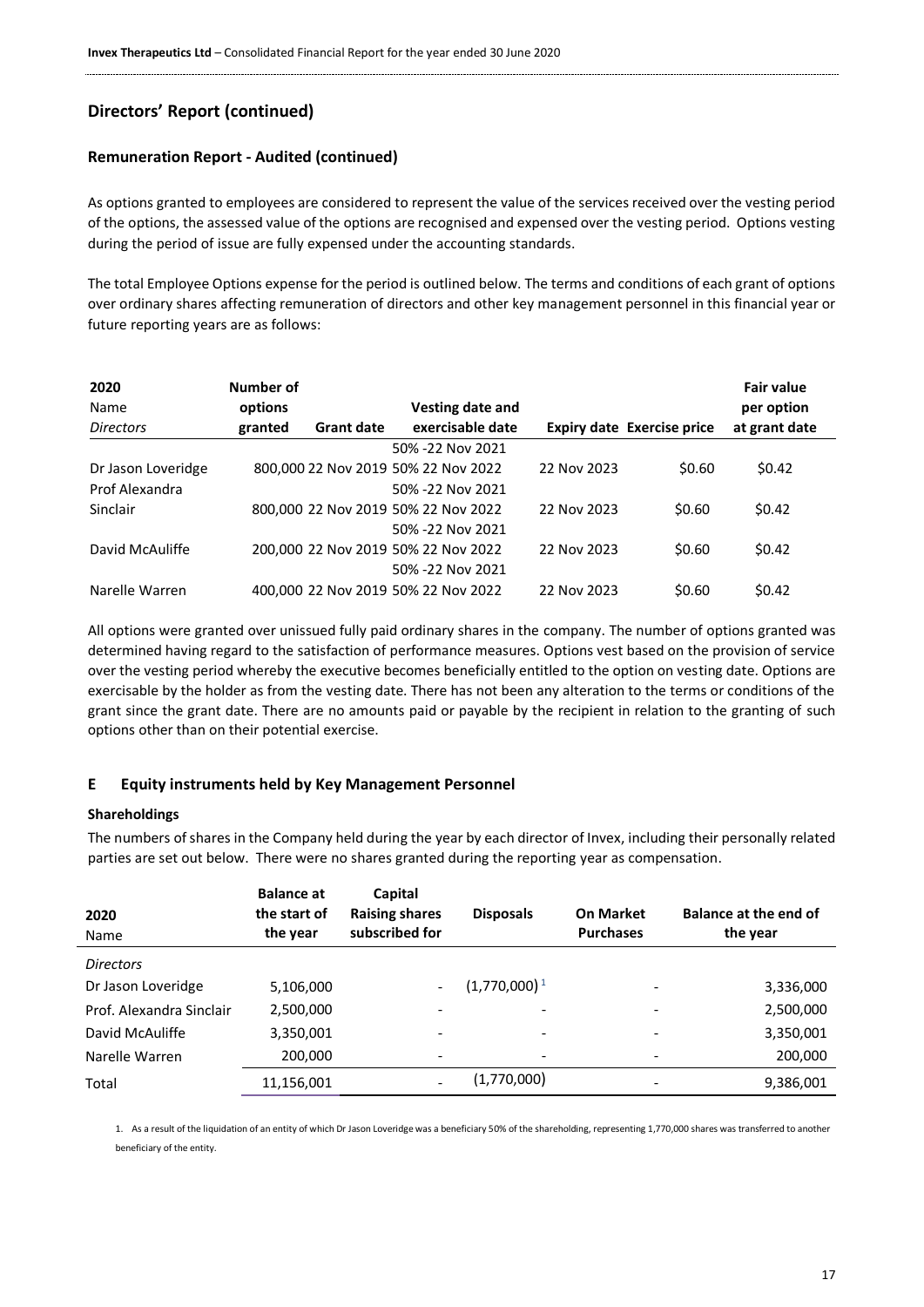#### **Remuneration Report - Audited (continued)**

#### **Option holdings**

The number of options over ordinary shares in the Group held during the year by each director of Invex Therapeutics Ltd, including their personally related parties, are set out below.

| 2020               | <b>Balance</b><br>at the<br>start of | <b>Granted as</b> | Exercised/     | <b>Balance at</b><br>end of the | <b>Vested and</b>        |           | <b>Fair value</b><br>at grant |
|--------------------|--------------------------------------|-------------------|----------------|---------------------------------|--------------------------|-----------|-------------------------------|
| Name               | the year                             | compensation      | <b>Expired</b> | year                            | exercisable              | Un-vested | date                          |
| <b>Directors</b>   |                                      |                   |                |                                 |                          |           |                               |
| Dr Jason Loveridge |                                      | 800.000           | -              | 800.000                         | $\overline{\phantom{a}}$ | 800.000   | \$0.42                        |
| Prof Alexandra     |                                      |                   |                |                                 |                          |           |                               |
| Sinclair           | -                                    | 800,000           | -              | 800,000                         | $\overline{\phantom{a}}$ | 800.000   | \$0.42                        |
| David McAuliffe    |                                      | 200,000           | -              | 200,000                         | $\overline{\phantom{a}}$ | 200.000   | \$0.42                        |
| Narelle Warren     | -                                    | 400,000           | -              | 400,000                         |                          | 400,000   | \$0.42                        |
| Total              | -                                    | 2,200,000         | -              | 2,200,000                       | $\overline{\phantom{a}}$ | 2,200,000 |                               |

#### **F Loans with key management personnel**

#### **Key Management Personnel loans**

There were no loans to or from key management personnel during the year ended 30 June 2020.

#### **G Other transactions with key management personnel**

The following payments were made to Concept Biotech Pty Ltd, of which David McAuliffe and Narelle Warren are shareholders and directors, during the year for company secretarial work, financial and due diligence services. These services are provided on normal commercial terms and at arm's length.

|                                            | 2020    | 2019   |
|--------------------------------------------|---------|--------|
|                                            |         |        |
| Payments to Concept Biotech Pty Ltd        | 130,000 | 30,000 |
| Amounts payable to Concept Biotech Pty Ltd | -       | 25,000 |
|                                            | 130,000 | 55,000 |

This is the end of the Remuneration Report.

Signed in accordance with a resolution of the Board of Directors.

Ferred M Stellife

David McAuliffe Non- Executive Director Perth, Western Australia, 27 August 2020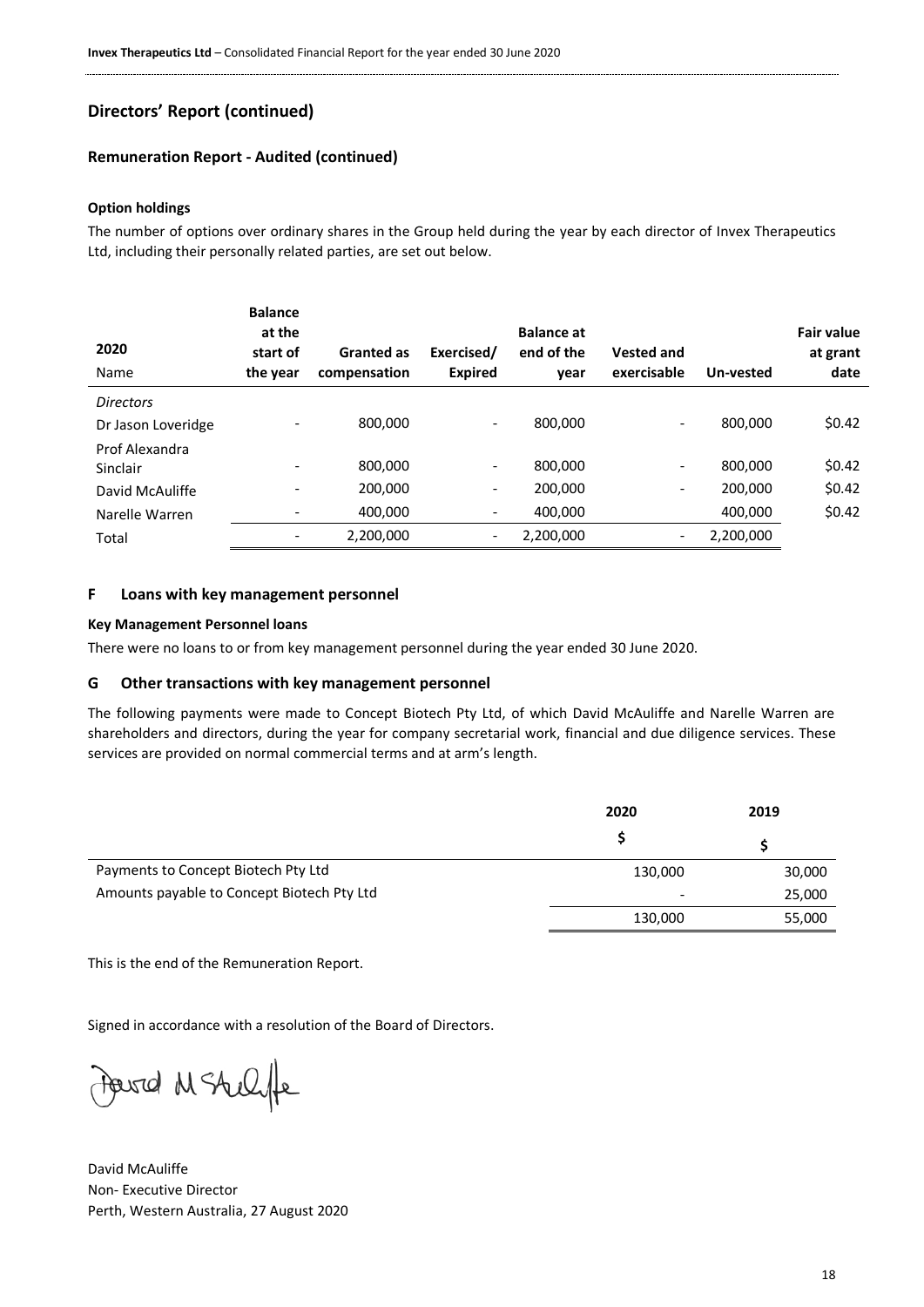

Tel: +61 8 6382 4600 Fax: +61 8 6382 4601 **www.bdo.com.au**

38 Station Street Subiaco, WA 6008 PO Box 700 West Perth WA 6872 Australia

**DECLARATION OF INDEPENDENCE BY JARRAD PRUE TO THE DIRECTORS OF INVEX THERAPEUTICS LTD**

As lead auditor of Invex Therapeutics Ltd for the year ended 30 June 2020, I declare that, to the best of my knowledge and belief, there have been:

- 1. No contraventions of the auditor independence requirements of the *Corporations Act 2001* in relation to the audit; and
- 2. No contraventions of any applicable code of professional conduct in relation to the audit.

This declaration is in respect of Invex Therapeutics Ltd and the entity it controlled during the period.

Shine,

**Jarrad Prue** Director

**BDO Audit (WA) Pty Ltd** Perth, 27 August 2020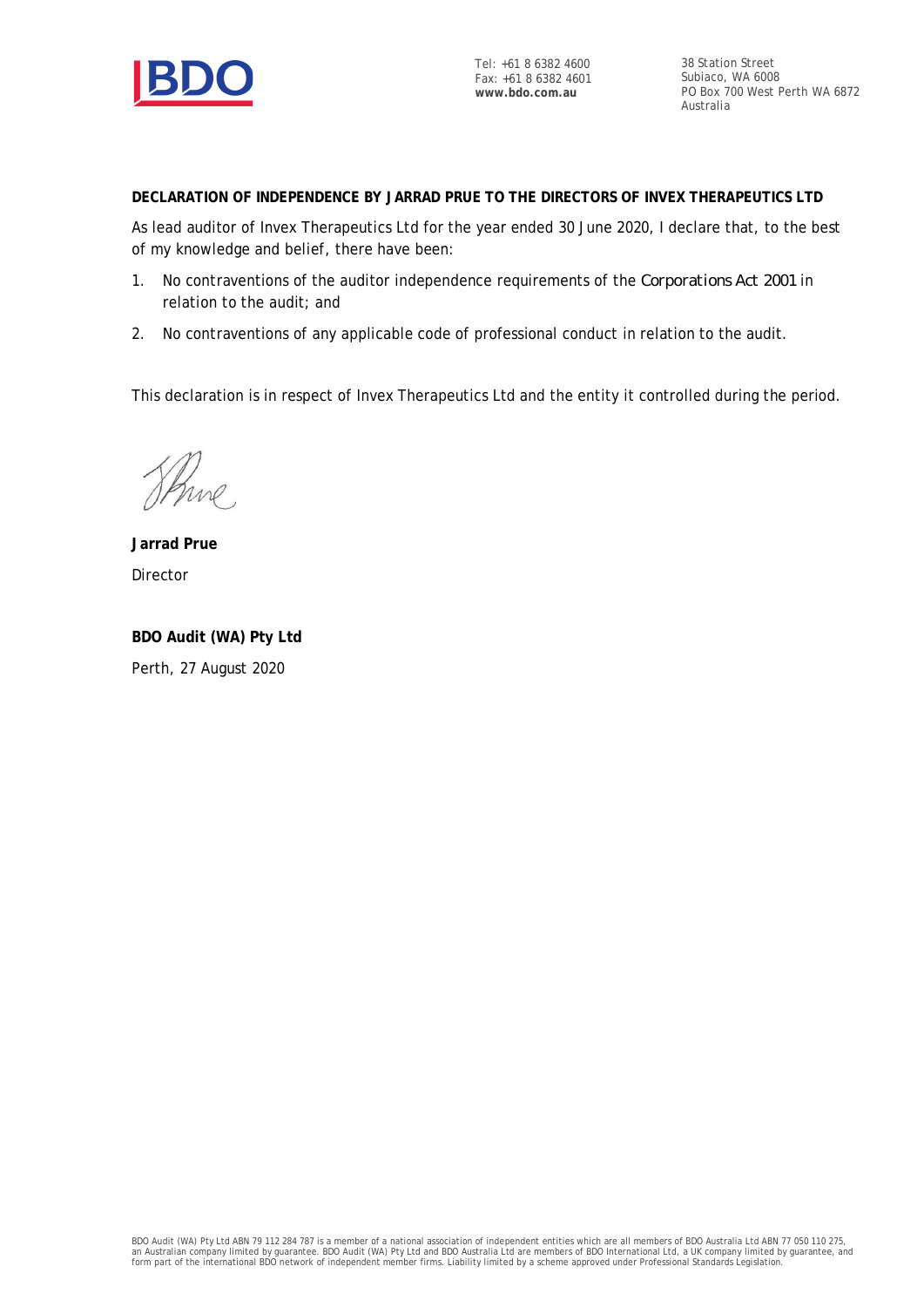# <span id="page-19-0"></span>**Consolidated Statement of Profit or Loss and Other Comprehensive Income For the year ended 30 June 2020**

|                                                               | <b>Note</b> |             | <b>Period from</b><br>incorporation<br>on 8 March<br>2019 to 30 June |
|---------------------------------------------------------------|-------------|-------------|----------------------------------------------------------------------|
|                                                               |             | 2020        | 2019                                                                 |
|                                                               |             | \$          | \$                                                                   |
| Other income                                                  | 4           | 165,703     | 132                                                                  |
| Research and development expenditure                          | 5           | (1,591,547) | (59, 876)                                                            |
| Capital raising expenses                                      | 5           | (158, 743)  | (105, 102)                                                           |
| Finance, compliance and administration expenses               | 5           | (674, 354)  | (67, 276)                                                            |
| Impairment of intangible asset                                | 9           | (117, 946)  |                                                                      |
| Share-based payment expenses                                  | 13          | (983, 392)  |                                                                      |
| Loss before income tax from continuing operations             |             | (3,360,279) | (232, 122)                                                           |
| Income tax expense                                            | 6           |             |                                                                      |
| Loss for the year from continuing operations                  |             | (3,360,279) | (232, 122)                                                           |
| Other comprehensive income for the year, net of tax           |             |             |                                                                      |
| Items that may be reclassified subsequently to profit or loss |             |             |                                                                      |
| Total other comprehensive income for the year, net of tax     |             |             |                                                                      |
| attributable to members of the Group                          |             | (3,360,279) | (232, 122)                                                           |
| Loss for the year is attributable to:                         |             |             |                                                                      |
| Owners of Invex Therapeutics Ltd                              |             | (3,360,279) | (232, 122)                                                           |
| Total comprehensive income for the year is attributable to:   |             |             |                                                                      |
| Owners of Invex Therapeutics Ltd                              |             | (3,360,279) | (232, 122)                                                           |
| Loss per share (cents)                                        | 14          | (5.98)      | (0.98)                                                               |

The above Consolidated Statement of Profit or Loss and Other Comprehensive Income should be read in conjunction with the accompanying notes.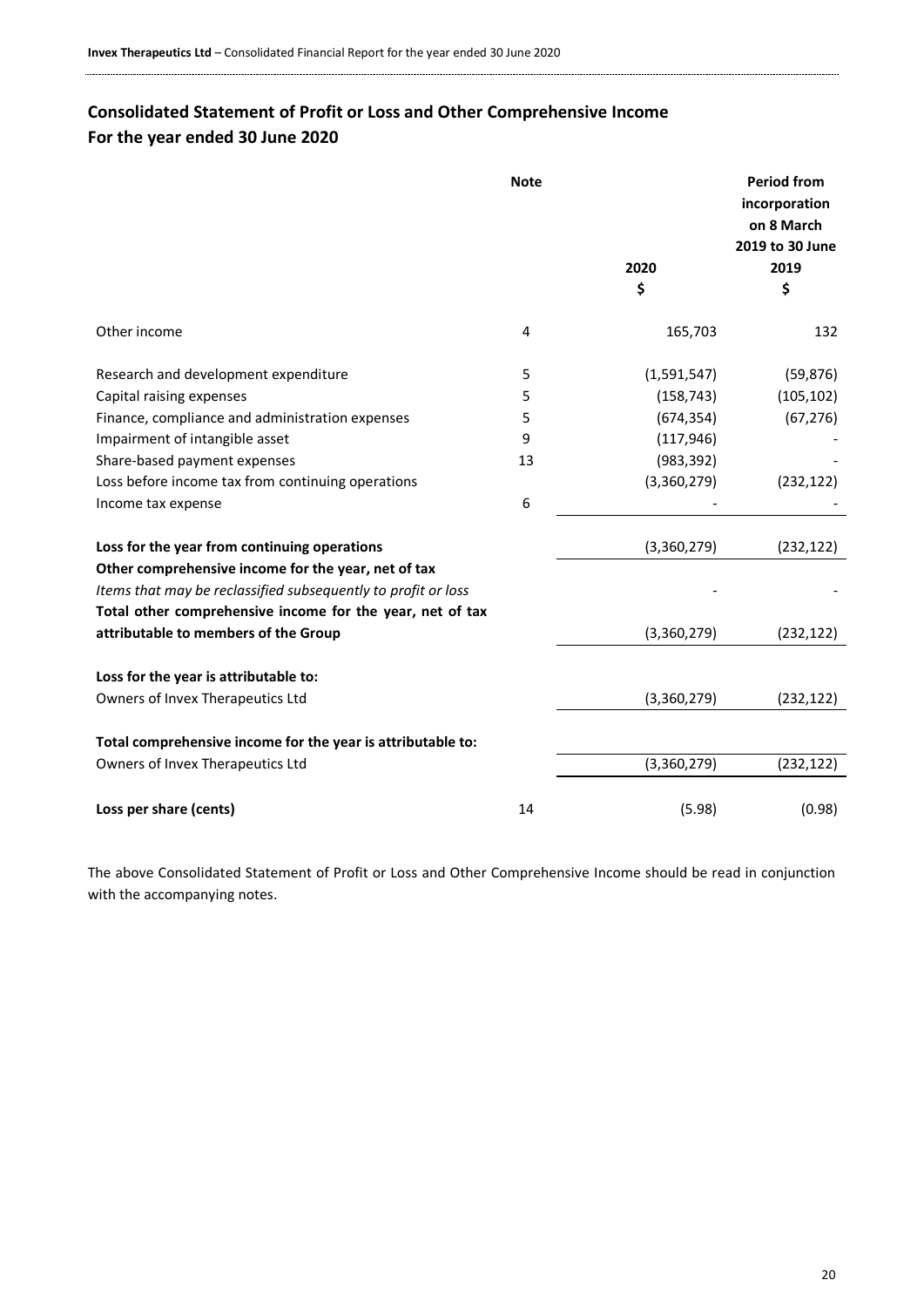# <span id="page-20-0"></span>**Consolidated Statement of Financial Position**

|                                  |                | 2020        | 2019       |
|----------------------------------|----------------|-------------|------------|
|                                  | <b>Note</b>    | \$          | \$         |
|                                  |                |             |            |
| <b>ASSETS</b>                    |                |             |            |
| <b>Current Assets</b>            |                |             |            |
| Cash and cash equivalents        | $\overline{7}$ | 26,300,459  | 12,170,247 |
| Other receivables                | 8              | 116,882     | 85,620     |
| <b>Total Current Assets</b>      |                | 26,417,341  | 12,255,867 |
| <b>Non-Current Assets</b>        |                |             |            |
| Intangible assets                | 9              |             | 117,946    |
| <b>Total Non-Current Assets</b>  |                |             | 117,946    |
| <b>TOTAL ASSETS</b>              |                | 26,417,341  | 12,373,813 |
|                                  |                |             |            |
| <b>LIABILITIES</b>               |                |             |            |
| <b>Current Liabilities</b>       |                |             |            |
| Trade and other payables         | 10             | 712,946     | 935,491    |
| <b>Unallocated shares</b>        | 11             | 1,302,427   |            |
| <b>Total Current Liabilities</b> |                | 2,015,373   | 935,491    |
| <b>TOTAL LIABILITIES</b>         |                | 2,015,373   | 935,491    |
| <b>NET ASSETS</b>                |                | 24,401,968  | 11,438,322 |
|                                  |                |             |            |
| <b>EQUITY</b>                    |                |             |            |
| Contributed equity               | 12             | 27,017,127  | 11,670,444 |
| Reserves                         | 13             | 977,242     |            |
| <b>Accumulated losses</b>        | 15             | (3,592,401) | (232, 122) |
| <b>TOTAL EQUITY</b>              |                | 24,401,968  | 11,438,322 |
|                                  |                |             |            |

The above Consolidated Statement of Financial Position should be read in conjunction with the accompanying notes.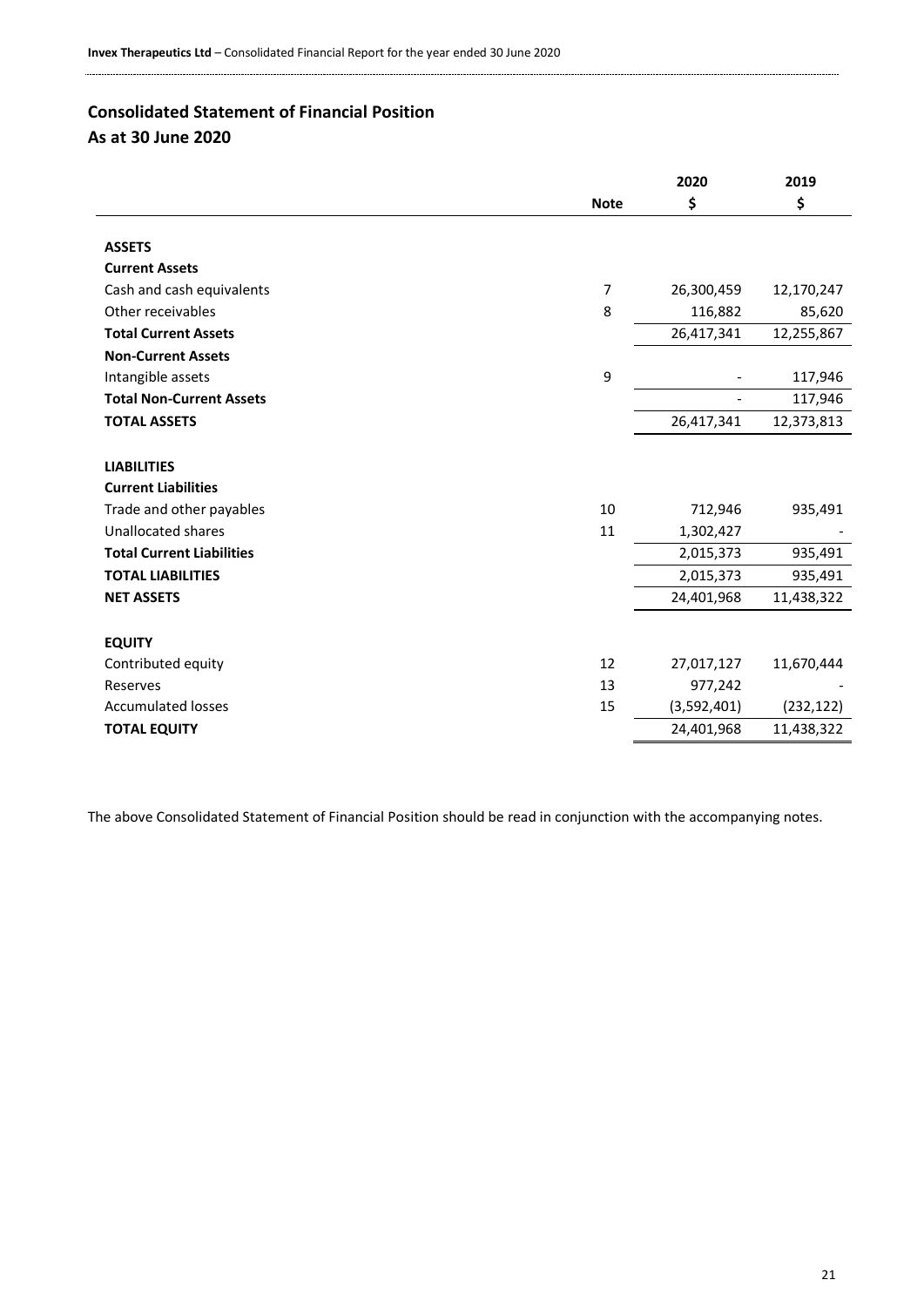# <span id="page-21-0"></span>**Consolidated Statement of Changes in Equity For the year ended 30 June 2020**

|                                                                   | <b>Contributed</b><br><b>Equity</b><br>\$ | Accumulated<br><b>Losses</b><br>\$ | <b>Reserves</b>          | <b>Total</b><br><b>Equity</b><br>\$ |
|-------------------------------------------------------------------|-------------------------------------------|------------------------------------|--------------------------|-------------------------------------|
| Balance as at 1 July 2019                                         | 11,670,444                                | (232, 122)                         |                          | (11, 438, 322)                      |
| (Loss) for the year<br>Other comprehensive income for the<br>year |                                           | (3,360,279)                        | $\overline{\phantom{a}}$ | (3,360,279)                         |
| Total comprehensive (loss) for the                                |                                           |                                    |                          |                                     |
| year                                                              |                                           | (3,360,279)                        | $\overline{\phantom{a}}$ | (3,360,279)                         |
| Fx reserve movement                                               |                                           |                                    | (6, 275)                 | (6, 275)                            |
| Share-based<br>payment<br>reserve                                 |                                           |                                    |                          |                                     |
| movement                                                          |                                           |                                    | 983,517                  | 983,517                             |
| Transactions with owners in their                                 |                                           |                                    |                          |                                     |
| capacity as owners:                                               |                                           |                                    |                          |                                     |
| Issue of share capital, net of                                    |                                           |                                    |                          |                                     |
| transaction costs                                                 | 15,346,683                                |                                    | $\overline{\phantom{a}}$ | 15,346,683                          |
| Balance as at 30 June 2020                                        | 27,017,127                                | (3,592,401)                        | 977,242                  | 24,401,968                          |

|                                                                                            | Contributed<br><b>Equity</b><br>\$ | Accumulated<br><b>Losses</b><br>\$ | <b>Reserves</b> | <b>Total</b><br><b>Equity</b><br>\$ |
|--------------------------------------------------------------------------------------------|------------------------------------|------------------------------------|-----------------|-------------------------------------|
| Balance as at 8 March 2019                                                                 | 1                                  |                                    |                 | 1                                   |
| (Loss) for the year<br>Other comprehensive income for the                                  |                                    | (232, 122)                         | -               | (232, 122)                          |
| year                                                                                       |                                    |                                    |                 |                                     |
| Total comprehensive (loss) for the<br>year                                                 |                                    | (232, 122)                         | -               | (232, 122)                          |
| Transactions with owners in their<br>capacity as owners:<br>Issue of share capital, net of |                                    |                                    |                 |                                     |
| transaction costs                                                                          | 11,670,443                         |                                    |                 | 11,670,443                          |
| Balance as at 30 June 2019                                                                 | 11,670,444                         | (232, 122)                         |                 | 11,438,322                          |

The above Consolidated Statement of Changes in Equity should be read in conjunction with the accompanying notes.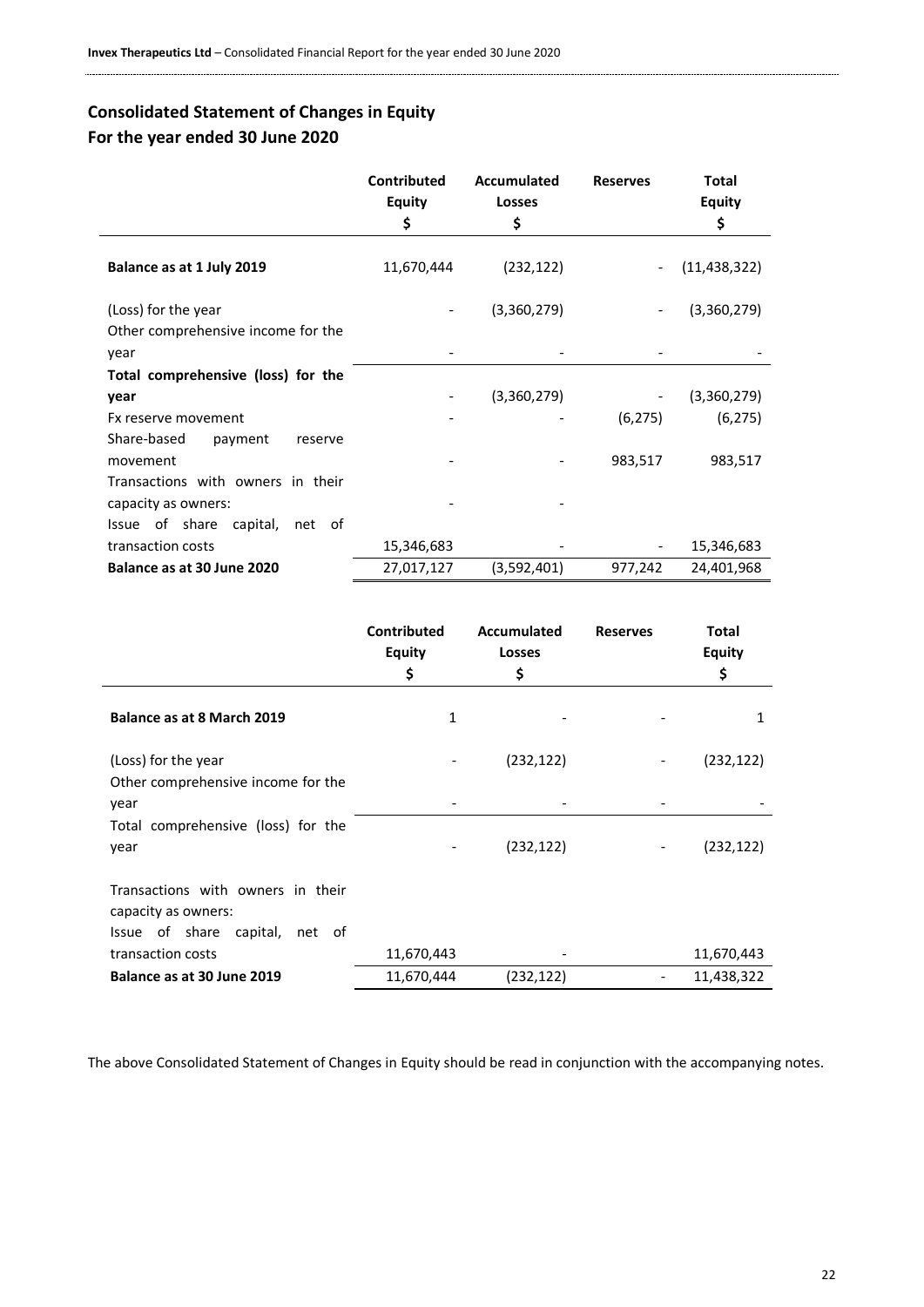# <span id="page-22-0"></span>**Consolidated Statement of Cash Flows For the year ended 30 June 2020**

|                                                          |             | 2020        | 2019       |
|----------------------------------------------------------|-------------|-------------|------------|
|                                                          | <b>Note</b> | \$          | \$         |
|                                                          |             |             |            |
| <b>CASH FLOWS FROM OPERATING ACTIVITIES</b>              |             |             |            |
| Payments to suppliers and employees                      |             | (1,769,096) | (230, 264) |
| Interest received                                        |             | 165,703     | 132        |
| Net cash outflow from operating activities               | 16          | (1,603,393) | (230, 132) |
| <b>CASH FLOWS FROM INVESTING ACTIVITIES</b>              |             |             |            |
| Payments for acquisition                                 |             |             | (8, 191)   |
| Net cash outflows from investing activities              |             |             | (8, 191)   |
| <b>CASH FLOWS FROM FINANCING ACTIVITIES</b>              |             |             |            |
| Subscription proceeds received for ordinary shares       |             | 16,250,000  | 12,500,001 |
| Subscription proceeds received for options               |             | 125         |            |
| IPO capital raising costs                                |             | (847, 881)  | (91, 431)  |
| Placement capital raising costs                          |             | (971,066)   |            |
| Subscriptions proceeds unallocated                       |             | 1,302,427   |            |
| Net cash inflow from financing activities                |             | 15,733,605  | 12,408,570 |
| Net increase in cash and cash equivalents held           |             | 14,130,212  | 12,170,247 |
| Cash and cash equivalents at the beginning of the period |             | 12,170,247  |            |
| Exchange rate differences on cash held                   |             |             |            |
| Cash and cash equivalents at end of financial year       | 7           | 26,300,459  | 12,170,247 |

The above Consolidated Statement of Cash Flows should be read in conjunction with accompanying the notes.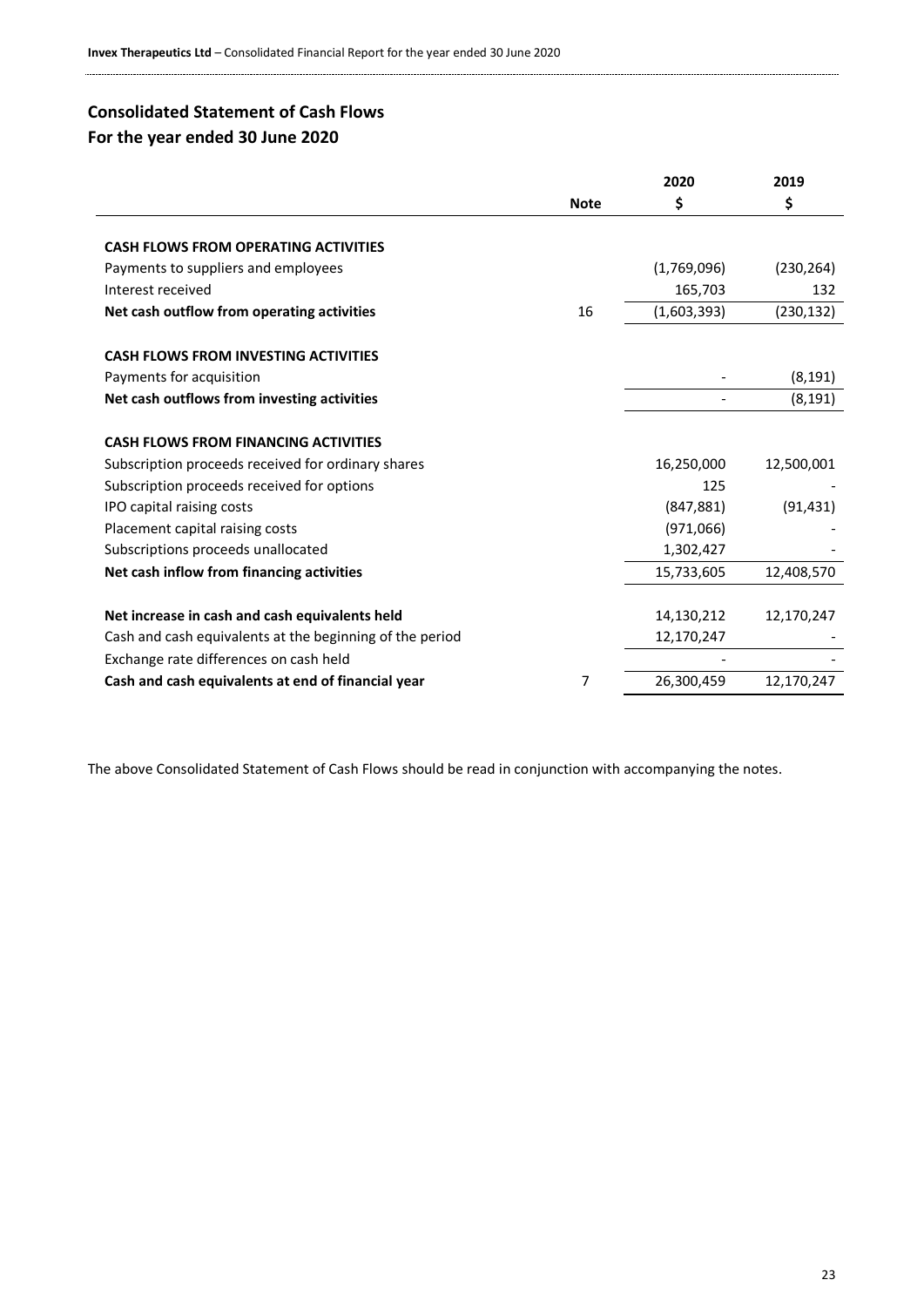### <span id="page-23-0"></span>**Notes to the Consolidated Financial Statements**

#### **1. Basis of Preparation**

The financial report is a general purpose financial report that has been prepared in accordance with Australian Accounting Standards, Australian Accounting Interpretations, other authoritative pronouncements of the Australian Accounting Standards Board and the Corporations Act 2001.

Invex Therapeutics Limited is a listed public company, incorporated and domiciled in Australia and is the parent entity. Invex Therapeutics Limited is a for-profit entity for the purpose of preparing the financial statements.

These consolidated financial statements comprise the Company and its controlled entity at the end of, or during the year (together referred to as 'the Group') and were authorised for issue by the Board of Directors.

Australian Accounting Standards set out accounting policies that the AASB has concluded would result in a financial report containing relevant and reliable information about transactions, events and conditions. Compliance with Australian Accounting Standards ensures that the financial statements and notes also comply with International Financial Reporting Standards as issued by the IASB. Material accounting policies adopted in the preparation of this financial report are presented below and have been consistently applied unless otherwise stated.

The financial report has been prepared on an accruals basis and is based on historical costs, modified, where applicable, by the measurement at fair value of selected non-current assets, financial assets and financial liabilities.

The Company was incorporated on 8 March 2019, and officially listed on the ASX on 3 July 2019. The comparative period was 8 March 2019 to 30 June 2020.

#### **2. New and amended Accounting Standards and Interpretations**

The following new and amended Accounting Standards and Interpretations have been identified as those which are relevant to its operations and effective for annual reporting period beginning on or after 1 July 2019.

• AASB 16 will affect primarily the accounting by lessees and will result in the recognition of almost all leases on balance sheet. The standard removes the current distinction between operating and finance leases and requires recognition of an asset (the right to use the leased item) and a financial liability to pay rentals for virtually all lease contracts. An optional exemption exists for short-term and low-value leases.

The statement of profit and loss will also be affected because the total expense is typically higher in the earlier years of a lease and lower in later years. Additionally, operating expense will be replaced with interest and depreciation so key metrics like EBITDA will change.

Operating cashflows will be higher as cash payments for the principal portion of the lease liability are classified within financing activities. Only the part of the payments that reflects interest can continue to be presented as operating cashflows.

The accounting by lessors will not significantly change. Some differences may arise as a result of the new guidance on the definition of a lease. Under AASB 16, a contract is, or contains, a lease if the contract conveys the right to control the use of an identified asset for a period of time in exchange for consideration.

The consolidated entity has adopted AASB 16 from 1 July 2019 using the retrospective modified approach and as such the comparatives have not been restated. The impact of adoption is not material to the financial statements.

Other new and amended standards and Interpretations issued by the AASB have been determined by the Group to have no impact, material or otherwise, on its business and therefore no further changes, other than those mentioned above, are necessary to Group accounting policies. No retrospective change in accounting policy or material reclassification has occurred requiring the inclusion of a third Statement of Financial Position as at the beginning of the comparative financial period, as required under AASB 101.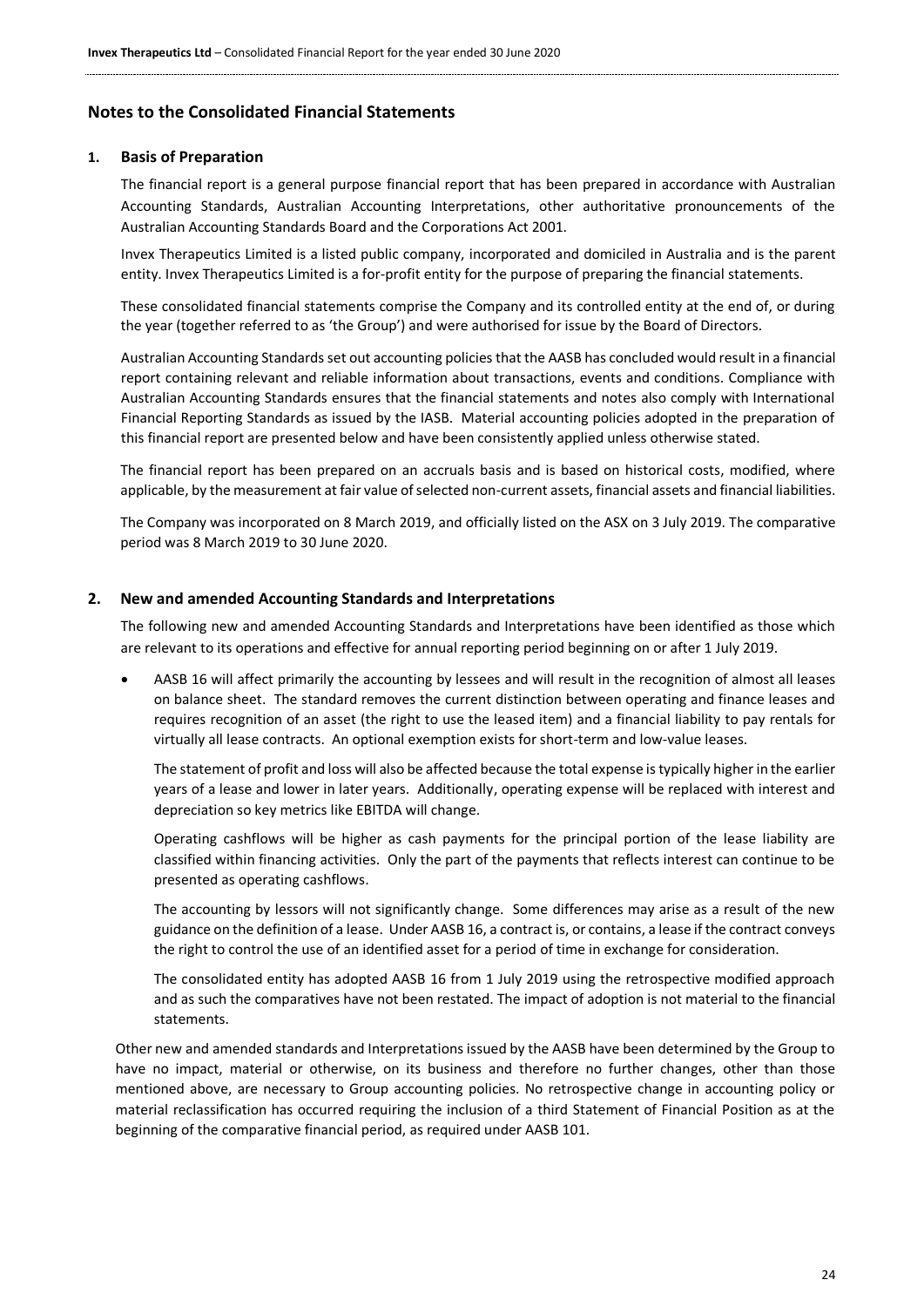#### **3. Summary of Accounting Policies**

The following material accounting policies adopted by the Group in the preparation of the financial report, have been consistently applied unless otherwise stated.

#### **(a) Parent entity information**

In accordance with the Corporations Act 2001, these financial statements present the results of the consolidated entity only. Supplementary information about the parent entity is disclosed in note 22.

#### **(b) Principles of consolidation**

The consolidated financial statements incorporate the assets and liabilities of all subsidiaries of Invex Therapeutics Ltd (Company or Invex) as at 30 June 2020 and the results of all subsidiaries for the year then ended. Invex Therapeutics Ltd and its subsidiary together are referred to in these financial statements as the 'consolidated entity'.

Subsidiaries are all those entities over which the consolidated entity has control. The consolidated entity controls an entity when the consolidated entity is exposed to, or has rights to, variable returns from its involvement with the entity and has the ability to affect those returns through its power to direct the activities of the entity. Subsidiaries are fully consolidated from the date on which control is transferred to the consolidated entity. They are de-consolidated from the date that control ceases.

Intercompany transactions, balances and unrealised gains on transactions between entities in the consolidated entity are eliminated. Unrealised losses are also eliminated unless the transaction provides evidence of the impairment of the asset transferred. Accounting policies of subsidiaries have been changed where necessary to ensure consistency with the policies adopted by the consolidated entity.

The acquisition of subsidiaries is accounted for using the acquisition method of accounting.

#### **(c) Foreign currency translation**

The financial statements are presented in Australian dollars, which is Invex's functional and presentation currency.

#### *Foreign currency transactions*

Foreign currency transactions are translated into Australian dollars using the exchange rates prevailing at the dates of the transactions. Foreign exchange gains and losses resulting from the settlement of such transactions and from the translation at financial year-end exchange rates of monetary assets and liabilities denominated in foreign currencies are recognised in profit or loss.

#### *Foreign operations*

The assets and liabilities of foreign operations are translated into Australian dollars using the exchange rates at the reporting date. The revenues and expenses of foreign operations are translated into Australian dollars using the average exchange rates, which approximate the rates at the dates of the transactions, for the period. All resulting foreign exchange differences are recognised in other comprehensive income through the foreign currency reserve in equity.

The foreign currency reserve is recognised in profit or loss when the foreign operation or net investment is disposed of.

#### **(d) Operating segments**

Operating segments are presented using the 'management approach', where the information presented is on the same basis as the internal reports provided to the Chief Operating Decision Makers ('CODM'). The CODM is responsible for the allocation of resources to operating segments and assessing their performance.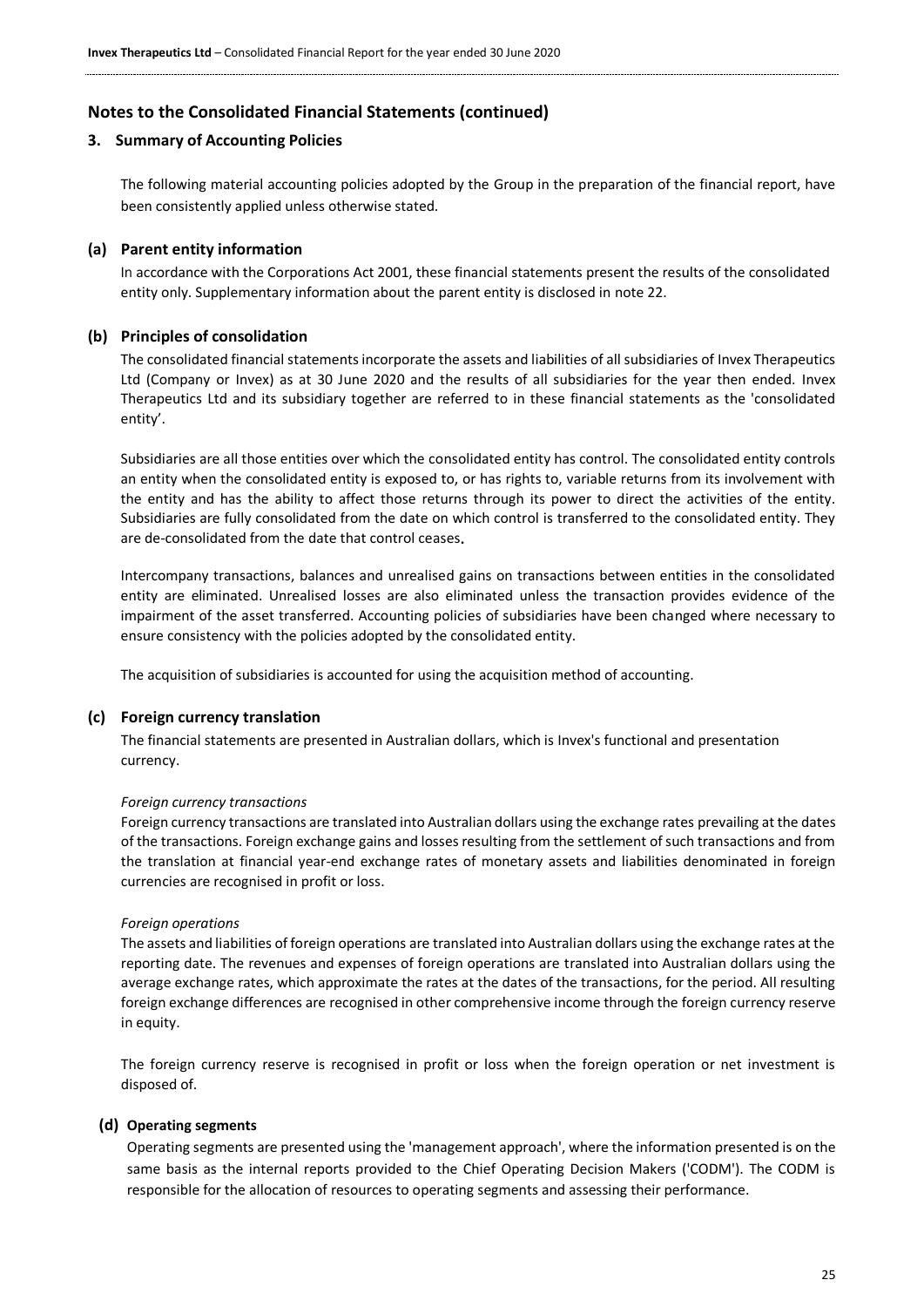### **3. Summary of Accounting Policies (continued)**

#### **(e) Revenue recognition**

Revenue is recognised when or as the Group transfers control of goods or services to a customer at the amount at which the Group expects to be entitled. The following specific recognition criteria must also be met before revenue is recognised:

#### *Interest income*

Revenue is recognised as the interest accrues (using the effective interest method), which is the rate that exactly discounts estimated future cash receipts through the expected life of the financial instrument to the net carrying amount of the financial asset.

#### **(f) Loans and Receivables**

Loans and receivables are non-derivative financial assets with fixed or determinable payments that are not quoted in an active market and are stated at amortised cost using the effective interest rate method.

At each reporting date, the Group assesses whether there is objective evidence that a financial instrument has been impaired.

#### **(g) Right-of-use asset**

A right-of-use asset is recognised at the commencement date of a lease. The right-of-use asset is measured at cost, which comprises the initial amount of the lease liability, adjusted for, as applicable, any lease payments made at or before the commencement date net of any lease incentives received, any initial direct costs incurred, and, except where included in the cost of inventories, an estimate of costs expected to be incurred for dismantling and removing the underlying asset, and restoring the site or asset.

Right-of-use assets are depreciated on a straight-line basis over the unexpired period of the lease or the estimated useful life of the asset, whichever is the shorter. Where the consolidated entity expects to obtain ownership of the leased asset at the end of the lease term, the depreciation is over its estimated useful life. Right-of use assets are subject to impairment or adjusted for any remeasurement of lease liabilities.

The consolidated entity has elected not to recognise a right-of-use asset and corresponding lease liability for shortterm leases with terms of 12 months or less and leases of low-value assets. Lease payments on these assets are expensed to profit or loss as incurred.

#### **(h) Lease liability**

A lease liability is recognised at the commencement date of a lease. The lease liability is initially recognised at the present value of the lease payments to be made over the term of the lease, discounted using the interest rate implicit in the lease or, if that rate cannot be readily determined, the consolidated entity's incremental borrowing rate. Lease payments comprise of fixed payments less any lease incentives receivable, variable lease payments that depend on an index or a rate, amounts expected to be paid under residual value guarantees, exercise price of a purchase option when the exercise of the option is reasonably certain to occur, and any anticipated termination penalties. The variable lease payments that do not depend on an index or a rate are expensed in the period in which they are incurred.

Lease liabilities are measured at amortised cost using the effective interest method. The carrying amounts are remeasured if there is a change in the following: future lease payments arising from a change in an index or a rate used; residual guarantee; lease term; certainty of a purchase option and termination penalties. When a lease liability is remeasured, an adjustment is made to the corresponding right-of use asset, or to profit or loss if the carrying amount of the right-of-use asset is fully written down.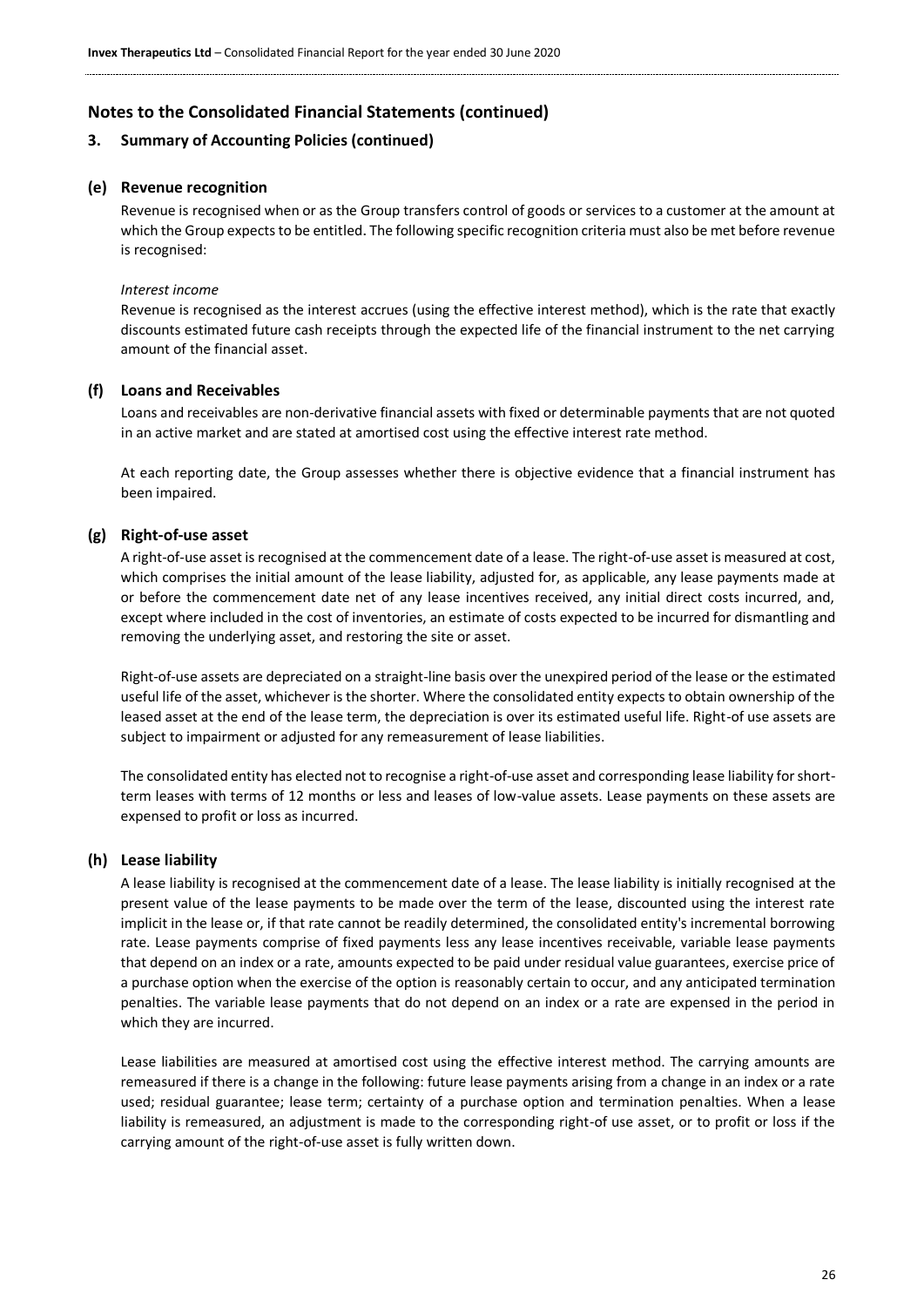# **3. Summary of Accounting Policies (continued)**

# **(i) Share-based payments**

Equity-settled and cash-settled share-based compensation benefits are provided to employees.

Equity-settled transactions are awards of shares, or options over shares, that are provided to employees in exchange for the rendering of services. Cash-settled transactions are awards of cash for the exchange of services, where the amount of cash is determined by reference to the share price.

The cost of equity-settled transactions are measured at fair value on grant date. Fair value is independently determined using either the Binomial or Black-Scholes option pricing model that takes into account the exercise price, the term of the option, the impact of dilution, the share price at grant date and expected price volatility of the underlying share, the expected dividend yield and the risk free interest rate for the term of the option, together with non-vesting conditions that do not determine whether the consolidated entity receives the services that entitle the employees to receive payment. No account is taken of any other vesting conditions.

The cost of equity-settled transactions are recognised as an expense with a corresponding increase in equity over the vesting period. The cumulative charge to profit or loss is calculated based on the grant date fair value of the award, the best estimate of the number of awards that are likely to vest and the expired portion of the vesting period. The amount recognised in profit or loss for the period is the cumulative amount calculated at each reporting date less amounts already recognised in previous periods.

The cost of cash-settled transactions is initially, and at each reporting date until vested, determined by applying either the Binomial or Black-Scholes option pricing model, taking into consideration the terms and conditions on which the award was granted. The cumulative charge to profit or loss until settlement of the liability is calculated as follows:

- during the vesting period, the liability at each reporting date is the fair value of the award at that date multiplied by the expired portion of the vesting period.
- from the end of the vesting period until settlement of the award, the liability is the full fair value of the liability at the reporting date.

All changes in the liability are recognised in profit or loss. The ultimate cost of cash-settled transactions is the cash paid to settle the liability.

# **(j) Goods and Services Tax (GST)**

Revenues, expenses and assets are recognised net of the amount of GST, except where the amount of GST incurred is not recoverable from the Tax Office. In these circumstances the GST is recognised as part of the cost of acquisition of the asset or as part of an item of the expense. Receivables and payables in the statement of financial position are shown inclusive of GST.

Cash flows are presented in the statement of cash flows on a gross basis, except for the GST components of investing and financing activities, which are disclosed as operating cash flows.

### **(k) Cash and Cash Equivalents**

Cash and short-term deposits in the Statement of Financial Position comprise cash at bank and on hand and shortterm deposits.

### **(l) Trade and Other Receivables**

Trade receivables, which generally have 30-90 day terms, are recognised and initially at fair value and subsequently measured at amortised cost using the effective interest rate method, less loss allowance.

The Group applies the AASB 9 simplified approach to measure expected credit losses which uses lifetime expected loss allowance for trade receivables. Bad debts are written off when identified.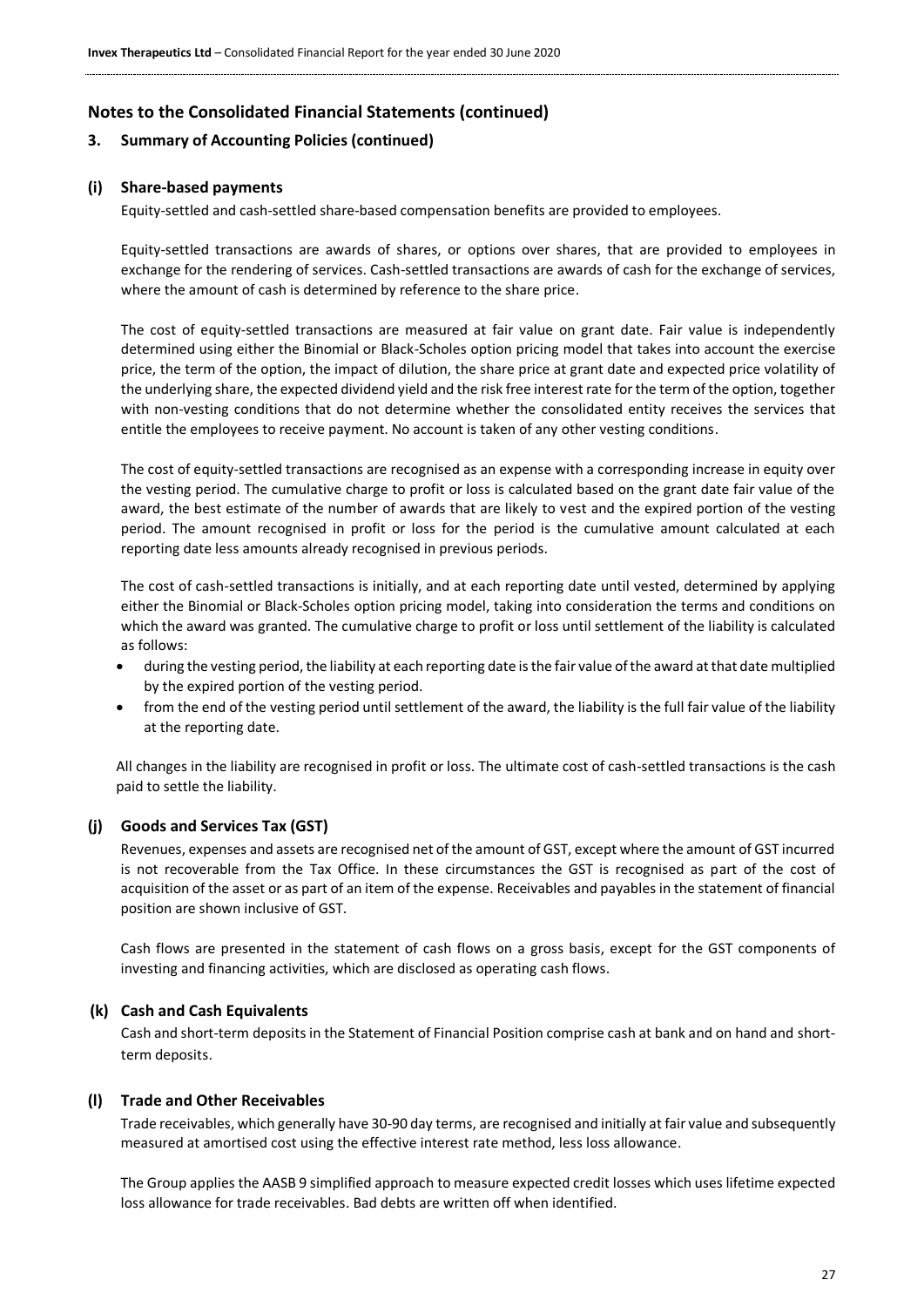### **3. Summary of Accounting Policies (continued)**

#### **(m) Income Tax**

Tax expense recognised in profit or loss comprises the sum of deferred tax and current tax not recognised in other comprehensive income or directly in equity.

Current income tax assets and/or liabilities comprise those obligations to, or claims from, the Australian Taxation Office (ATO) and other fiscal authorities relating to the current or prior reporting periods that are unpaid at the reporting date. Current tax is payable on taxable profit, which differs from profit or loss in the financial statements. Calculation of current tax is based on tax rates and tax laws that have been enacted or substantively enacted by the end of the reporting period.

Deferred income taxes are calculated using the full liability method on temporary differences between the carrying amounts of assets and liabilities and their tax bases. However, deferred tax is not provided on the initial recognition of goodwill or on the initial recognition of an asset or liability unless the related transaction is a business combination or affects tax or accounting profit. Deferred tax on temporary differences associated with investments in subsidiaries and joint ventures is not provided if reversal of these temporary differences can be controlled by the Group and it is probable that reversal will not occur in the foreseeable future.

Deferred tax assets and liabilities are calculated, without discounting, at tax rates that are expected to apply to their respective period of realisation, provided they are enacted or substantively enacted by the end of the reporting period.

Deferred tax assets are recognised to the extent that it is probable that they will be able to be utilised against future taxable income, based on the Group's forecast of future operating results which is adjusted for significant non-taxable income and expenses and specific limits to the use of any unused tax loss or credit. Deferred tax liabilities are always provided for in full.

Deferred tax assets and liabilities are offset only when the Group has a right and intention to set off current tax assets and liabilities from the same taxation authority.

Changes in deferred tax assets or liabilities are recognised as a component of tax income or expense in profit or loss, except where they relate to items that are recognised in other comprehensive income (such as the revaluation of land) or directly in equity, in which case the related deferred tax is also recognised in other comprehensive income or equity, respectively.

#### **(n) Equity, reserves and dividend payments**

Share capital represents the fair value of shares that have been issued. Any transaction costs associated with the issuing of shares are deducted from share capital, net of any related income tax benefits.

Dividend distributions payable to equity shareholders are included in other liabilities when the dividends have been approved in a General Meeting prior to the reporting date.

All transactions with owners of the parent are recorded separately within equity.

#### **(o) Asset acquisition**

When an asset acquisition does not constitute a business combination, the assets and the liabilities carrying amount based on their relative fair values in an asset purchase transaction and no deferred tax will arise in relation to the acquired assets and assumed liabilities as the initial recognition exemption for deferred tax under AASB 112 applies. No goodwill will arise on the acquisition and transaction costs of the acquisition will be included in the capitalized cost of the asset.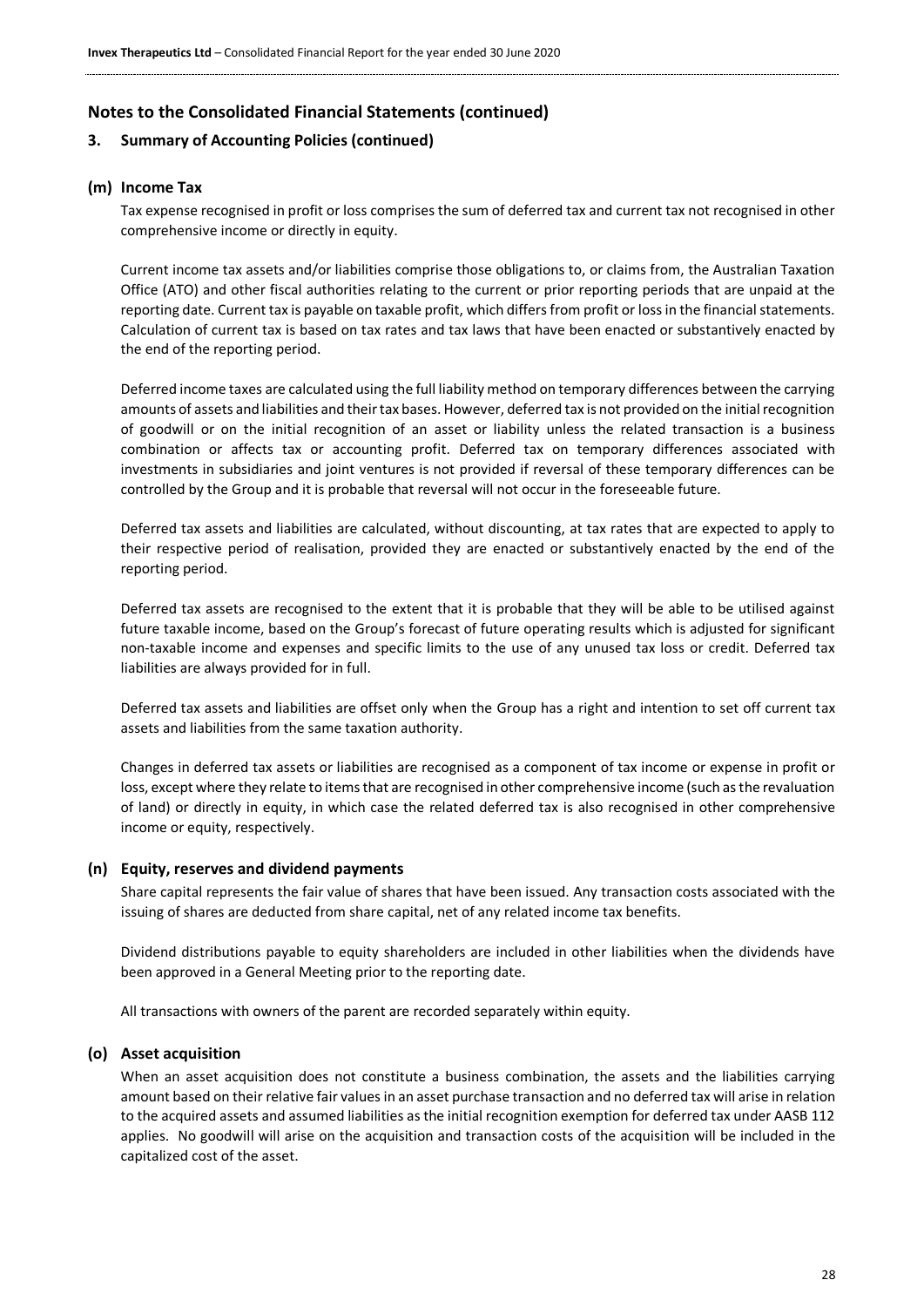### **3. Summary of Accounting Policies (continued)**

#### **(p) Trade and other Payables**

Trade and other payables represent liabilities for goods and services provided to the Group prior to the period end and which are unpaid. These amounts are unsecured, have 30-60 day payment terms and are measured at amortised cost.

#### **(q) Provisions, contingent liabilities and contingent assets**

Provisions for legal disputes, onerous contracts or other claims are recognised when the Group has a present legal or constructive obligation as a result of a past event, it is probable that an outflow of economic resources will be required from the Group and amounts can be estimated reliably. Timing or amount of the outflow may still be uncertain.

Provisions are measured at the estimated expenditure required to settle the present obligation, based on the most reliable evidence available at the reporting date, including the risks and uncertainties associated with the present obligation. Where there are a number of similar obligations, the likelihood that an outflow will be required in settlement is determined by considering the class of obligations as a whole. Provisions are discounted to their present values, where the time value of money is material.

No liability is recognised if an outflow of economic resources as a result of present obligation is not probable. Such situations are disclosed as contingent liabilities, unless the outflow of resources is remote in which case no liability is recognised.

#### **(r) Research and Development**

Research expenditure is recognised as an expense is incurred.

Costs incurred on developments projects (relating to the development and testing of new or improved products) are recognised as intangible assets when it is probable that the project will, after considering its commercial and technical feasibility, be completed and generate future economic benefits and its costs can be measured reliably. The expenditure capitalized comprises all directly attributable costs, including costs of materials, services, direct labour and an appropriate proportion of overheads. Other development expenditures that do not meet these criteria are recognized as an expense as incurred. Development costs previously recognised as an expense are not recognized as an asset in a subsequent period. Capitalised development costs are recorded as intangible assets and amortised from the point at which the asset is ready for use.

#### **(s) Impairment of assets**

#### *Non-financial assets*

At the end of each reporting period, non-financial assets are reviewed for impairment whenever events or changes in circumstances indicate that the carrying amount may not be recoverable. An impairment loss is recognised for the amount by which the asset's carrying amount exceeds its recoverable amount.

Recoverable amount is the higher of an asset's fair value less costs of disposal and value-in-use. The value-in-use is the present value of the estimated future cash flows relating to the asset using a pre-tax discount rate specific to the asset or cash-generating unit to which the asset belongs. Assets that do not have independent cash flows are grouped together to form a cash-generating unit.

#### *Financial assets*

At the end of each reporting period, the Group assesses whether there is objective evidence that a financial asset has been impaired. For financial assets measured at fair value, gains or losses will be recorded in profit or loss, or through Other Comprehensive Income (FVTOCI) if the Group has made an irrevocable election at the time of initial recognition to account for equity instruments through OCI.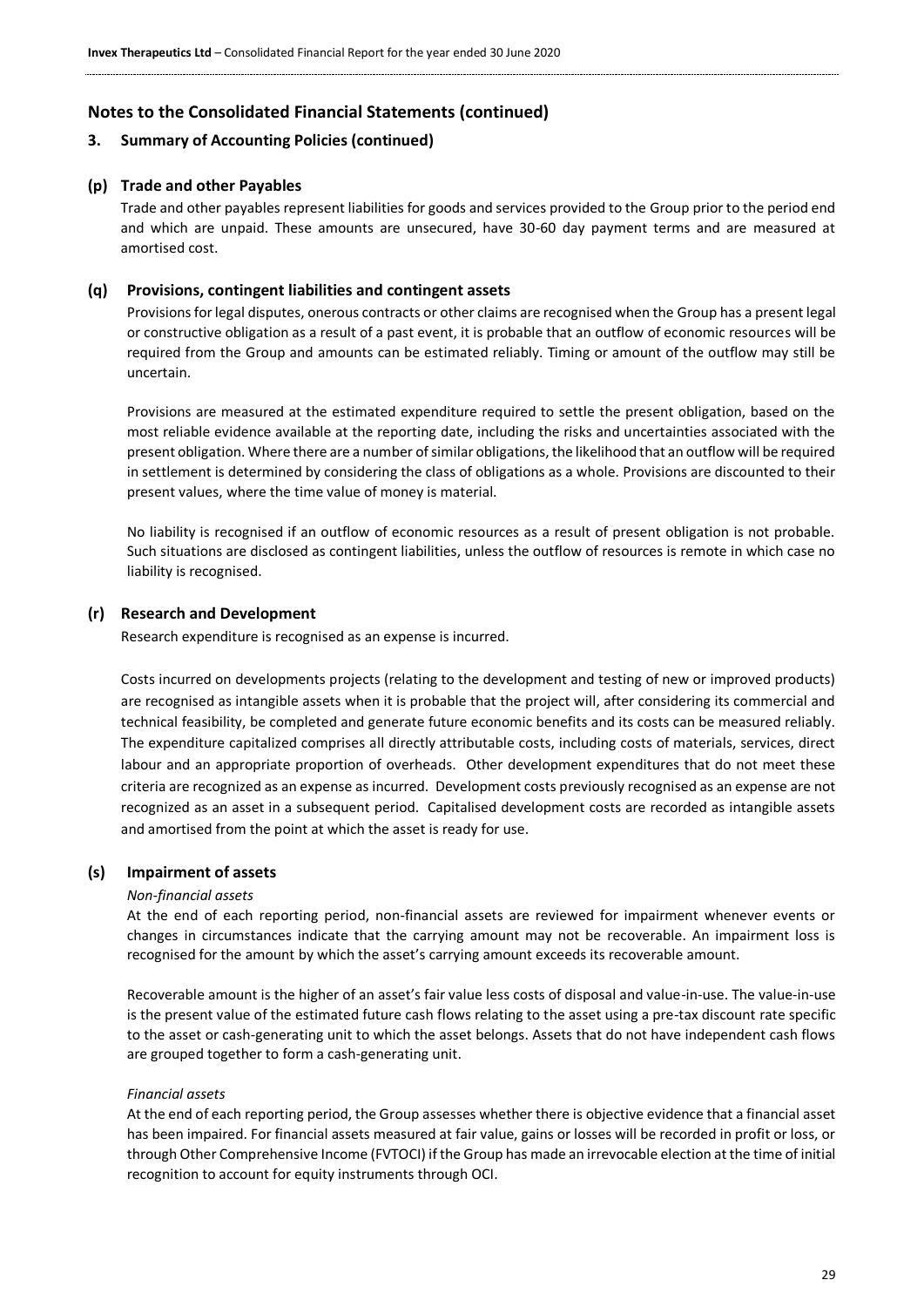### **3. Summary of Accounting Policies (continued)**

### **(t) Intellectual Property**

Intellectual property represents an intangible asset which underpins the business of the Group; this was acquired at the Group's inception and represents a capital contribution. Intellectual property is measured initially at fair value when it is probable that the future economic benefits arising as a result of the costs incurred will flow to the Group. This is subsequently measured on the cost model.

The Group assesses identifiable intangible assets as having either finite or indefinite useful lives. Intangible assets with finite lives are amortised over the useful life and assessed for impairment at least annually or whenever there is an indication that the intangible asset may be impaired. The amortisation period and amortisation method are reviewed at least each financial year end.

#### **(u) Critical Accounting Estimates and Judgments Required**

The directors evaluate estimates and judgments incorporated into the financial report based on historical knowledge and best available current information. Estimates assume a reasonable expectation of future events and are based on current trends and economic data, obtained both externally and within the Group.

#### *Coronavirus (COVID-19) pandemic*

Judgement has been exercised in considering the impacts that the Coronavirus (COVID-19) pandemic has had, or may have, on the consolidated entity based on known information. This consideration extends to the nature of the products and services offered, customers, supply chain, staffing and geographic regions in which the consolidated entity operates. Other than as addressed in specific notes, there does not currently appear to be either any significant impact upon the financial statements or any significant uncertainties with respect to events or conditions which may impact the consolidated entity unfavourably as at the reporting date or subsequently as a result of the Coronavirus (COVID-19) pandemic.

#### *Research and development expenditure*

Distinguishing the research and development phases of a new customized project and determining whether the recognition requirements for the capitalization of development costs are met requires judgement. The Group has expensed all costs relating to research and development expenditure to date on the basis that the capitalisation requirements have not been met.

The Group's consideration of whether its internal projects to develop drugs are in a research phase or development phase involves significant judgement.

The Group considers a project to be in a development phase when the following can be demonstrated:

- The technical feasibility of completing the intangible asset so that it will be available for use or sale;
- There is intention to complete the project;
- The existence of a market to be able to sell output resulting from the project:
- How the intangible asset will generate probable future economic benefits;
- There is adequate technical, financial and other resources available to complete the development and to use or sell the intangible asset; and
- Expenditure attributable to the project can be reliably measured.

#### *Share-based payment transactions*

The Group measures the cost of equity-settled transactions by reference to the fair value of the equity instruments at the date at which they are granted. The fair value is determined using a Black-Scholes model.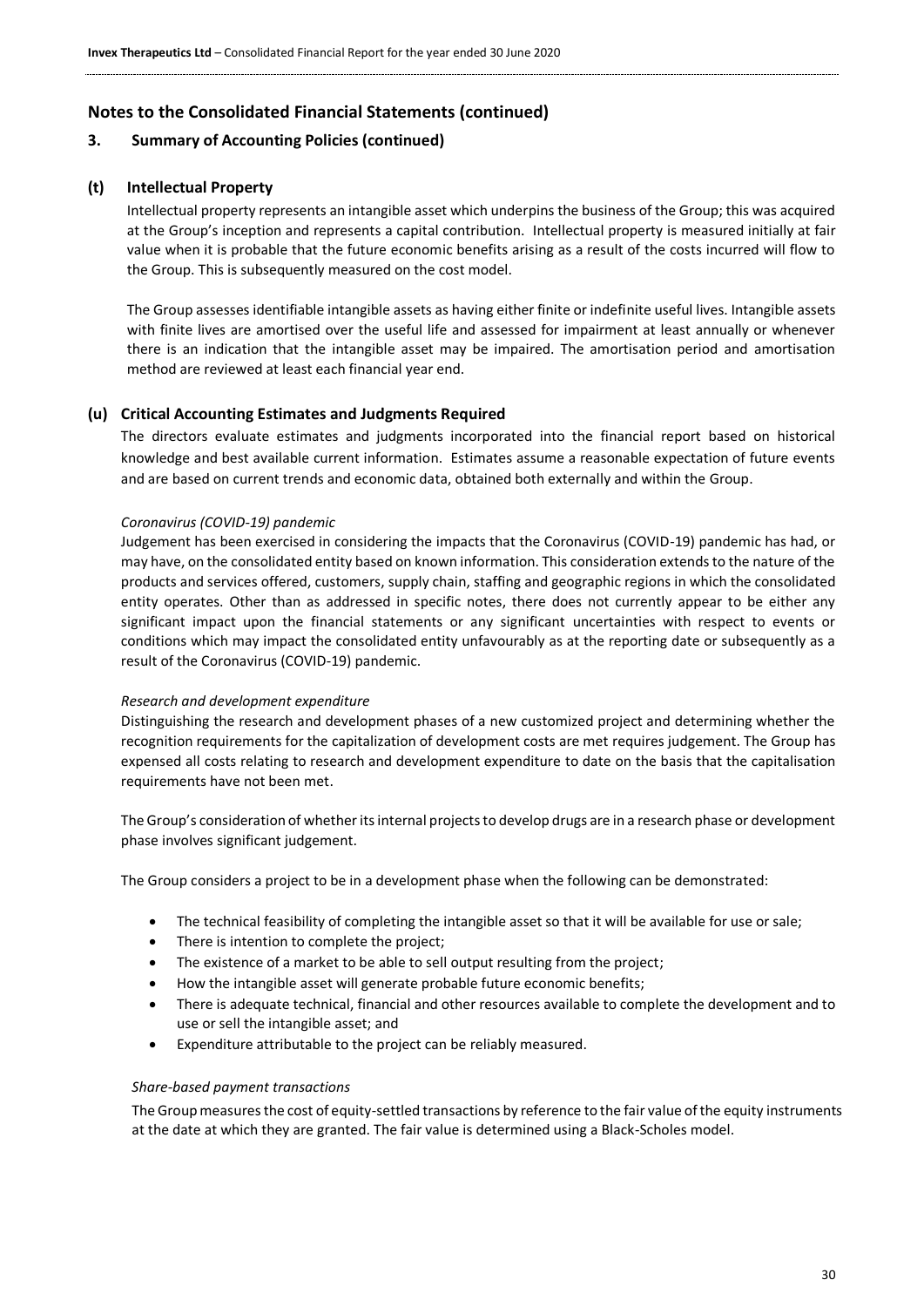# **4. Other income**

|                 | 2020    | 2019 |
|-----------------|---------|------|
|                 |         |      |
|                 |         |      |
| Interest income | 165,703 | 132  |
|                 |         |      |

# **5. Loss for the Year**

The loss for the year before income tax includes the following specific expenses:

|     |                                           | 2020      | 2019    |
|-----|-------------------------------------------|-----------|---------|
|     |                                           | \$        | \$      |
|     |                                           |           |         |
| (a) | Research and development expenses         |           |         |
|     | Reformulation                             | 227,791   | 55,633  |
|     | <b>Phase II Clinical Trial</b>            | 621,377   |         |
|     | Employee costs                            | 28,932    |         |
|     | Consultants                               | 262,367   |         |
|     | Scientific Advisory Board                 | 10,999    |         |
|     | PK Studies                                | 86,314    |         |
|     | CSO fees                                  | 140,000   |         |
|     | Consumables                               |           | 642     |
|     | Patent expenses                           | 213,767   | 3,601   |
|     | Total                                     | 1,591,547 | 59,876  |
| (b) | Capital raising expenses                  |           |         |
|     | ASX listing/quotation fees                | 27,583    | 88,988  |
|     | Corporate advisory and consultants        | 131,160   | 14,423  |
|     | Directors' criminal and bankruptcy checks |           | 1,691   |
|     | Total                                     | 158,743   | 105,102 |
| (c) | Administration expenses                   |           |         |
|     | Accounting and company secretarial fees   | 134,652   | 20,136  |
|     | ASX, ASIC and bank fees                   | 45,290    |         |
|     | Director's fees                           | 70,000    |         |
|     | Legal fees                                | 68,661    |         |
|     | Rent and office expenses                  | 28,943    | 4,885   |
|     | Audit and tax fees                        | 47,136    | 20,263  |
|     | Travel and entertainment                  | 73,845    | 10,320  |
|     | D&O Insurance                             | 51,691    |         |
|     | Investor relations and PR expenses        | 105,451   | 6,840   |
|     | Other general expenses                    | 37,117    |         |
|     | Website and IT expenses                   | 11,568    | 4,832   |
|     | Total                                     | 674,354   | 67,276  |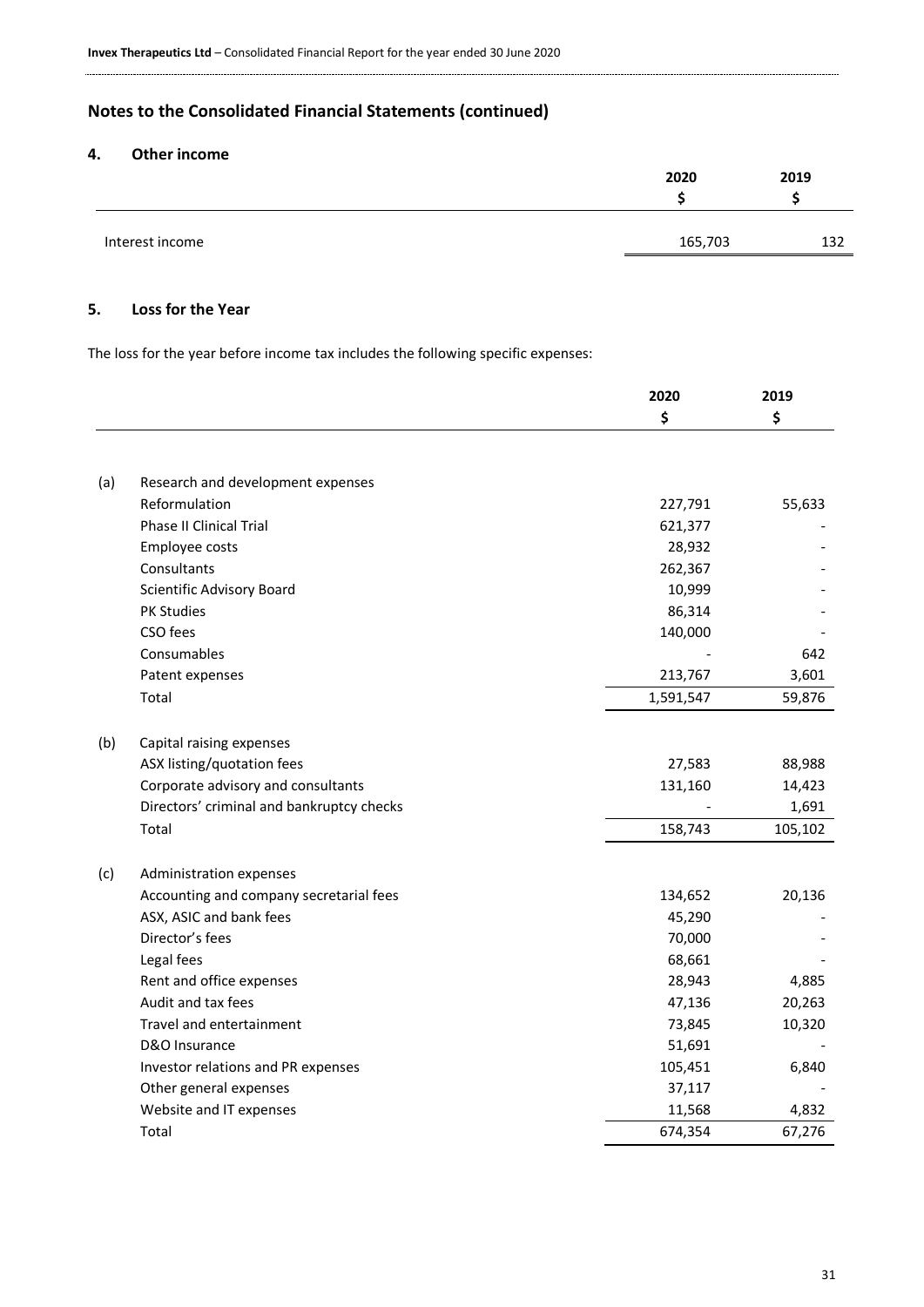# **6. Income Tax**

|     |                                                                               | 2020        | 2019       |
|-----|-------------------------------------------------------------------------------|-------------|------------|
|     |                                                                               | \$          | \$         |
| (a) | The components of tax expense comprise:                                       |             |            |
|     | Current tax                                                                   |             |            |
|     | Deferred tax expense                                                          |             |            |
|     | Total income tax expense from continuing operations                           |             |            |
|     |                                                                               |             |            |
|     | Deferred income tax expense included in income tax expense comprises:         |             |            |
|     | Decrease/(increase) in deferred tax assets                                    |             |            |
|     | Decrease/(increase) in deferred tax liabilities                               |             |            |
|     |                                                                               |             |            |
| (b) | The prima facie tax on profit from ordinary activities before income tax      |             |            |
|     | is reconciliation of income tax expense to prima facie tax payable:           |             |            |
|     | Loss before income tax                                                        | (3,360,279) | (232, 122) |
|     |                                                                               |             |            |
|     | Prima facie tax benefit on loss from ordinary activities before income tax at |             |            |
|     | 30% (2019: 27.5%)                                                             | (1,008,084) | (63, 834)  |
|     |                                                                               |             |            |
|     | Tax effect of:                                                                |             |            |
|     | -share-based payments                                                         | 295,018     |            |
|     | -intellectual property costs                                                  | 99,514      |            |
|     | -change in corporate tax rate                                                 | (29, 263)   |            |
|     | - entertainment                                                               | 1,882       | 76         |
|     | - other                                                                       | 552         |            |
|     | -tax differential rate                                                        | 13,578      |            |
|     | Tax losses and temporary differences not recognised                           | 628,803     | 63,758     |
|     | Income tax expense/(benefit)                                                  |             |            |
|     | The applicable weighted average effective tax rate are as follows:            | 30%         | 27.5%      |
|     |                                                                               |             |            |
| (c) | Amounts recognised directly in equity                                         |             |            |
|     | Aggregate current and deferred tax arising in the reporting period and not    |             |            |
|     | recognised in net loss or other comprehensive income but directly debited     |             |            |
|     | or credited to equity.                                                        |             |            |
|     |                                                                               |             |            |
|     | Current tax                                                                   |             |            |
|     | Net deferred tax                                                              | 270,995     | 258,132    |
|     |                                                                               |             |            |
| (d) | Deferred tax assets                                                           |             |            |
|     | Patents                                                                       | 1,080       |            |
|     | Accruals                                                                      | 6,600       | 4,125      |
|     | <b>Business related costs</b>                                                 | 62,406      | 19,416     |
|     | Australian tax losses                                                         | 736,768     | 91,844     |
|     | Foreign tax losses                                                            | 40,735      |            |
|     | Other                                                                         | (194)       |            |
|     | Capital raising costs in equity                                               | 385,872     | 206,506    |
|     |                                                                               | 1,233,267   | 321,891    |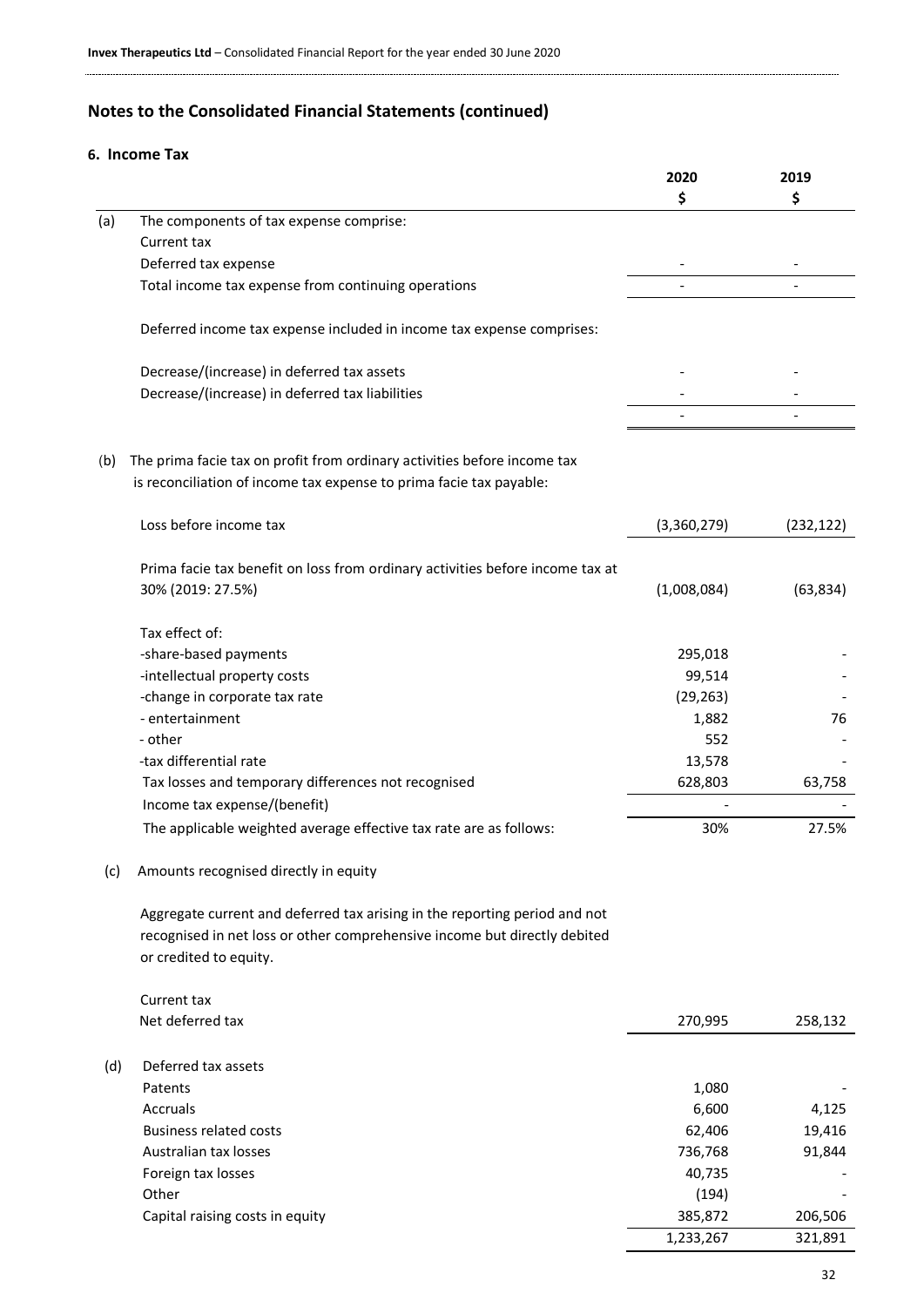#### **7. Cash and Cash Equivalents**

|                                | 2020       | 2019       |
|--------------------------------|------------|------------|
|                                | \$         | Ş          |
|                                |            |            |
| Cash at bank and on hand       | 26,300,459 | 12,170,274 |
|                                | 26,300,459 | 12,170,274 |
| <b>Other Receivables</b><br>8. | 2020<br>\$ | 2019       |
| GST/VAT receivable             | 116,882    | 85,620     |
|                                | 116,882    | 85,620     |

There are no other receivables that are past due or impaired at 30 June 2020.

The net amount of GST recoverable from, or payable to, the taxation authority is included as part of receivables or payables in the statement of financial position. At 30 June 2020, this is included as part of GST receivable above.

#### **9. Intangible assets**

#### **Asset Acquisition**

On 29 March 2019, the Company obtained the rights to the core intellectual property rights including orphan drug designations assigned to the Company by issuing fully paid ordinary shares in the capital of the Company equivalent to 18% of the total shares in the Company.

These assets were accounted for as an intangible assets in accordance with AASB 138 Intangible Assets. Given the payment was made by way of issuing shares, the consideration transferred is fair value in accordance with AASB 2 Share based payments for a total purchase consideration of \$109,755.

The Board resolved to write-off the intangible asset as at 30 June 2020.

|                        | 2020                     | 2019    |
|------------------------|--------------------------|---------|
|                        | S                        |         |
|                        |                          |         |
| Shares issue to vendor | 117,946                  | 109,755 |
| Acquisition costs      | $\overline{\phantom{a}}$ |         |
| Impairment charge      | (117, 946)               | 8,191   |
|                        | $\overline{\phantom{a}}$ | 117,946 |

#### **10. Trade and Other Payables**

|                             | 2020    | 2019    |
|-----------------------------|---------|---------|
|                             |         |         |
| Trade payables              | 30,398  | 935,491 |
| Accruals and other payables | 682,548 | -       |
|                             | 712,946 | 935,491 |

Trade payables are non-interest bearing and are normally settled on 30-day terms.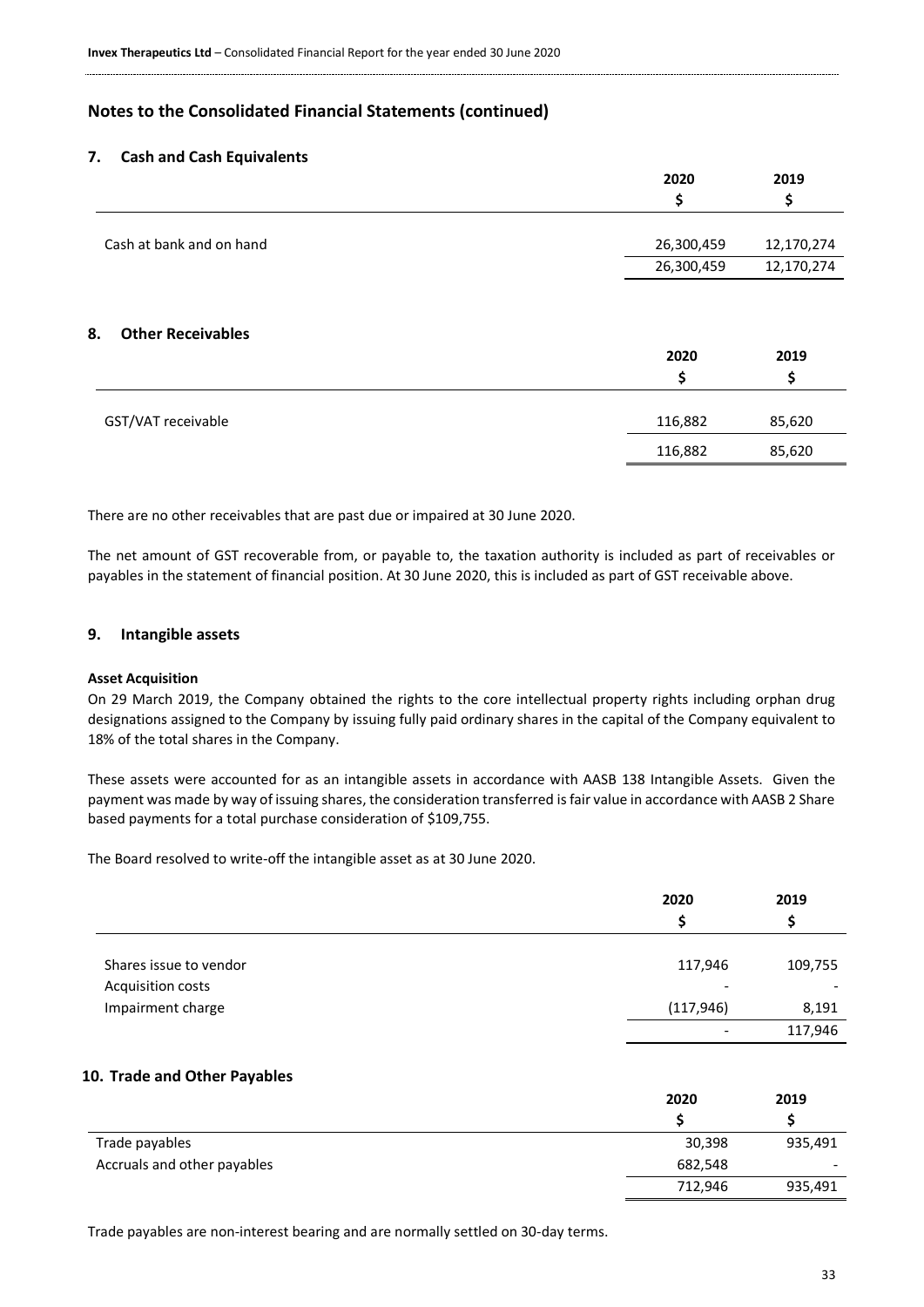# **11. Unallocated Shares**

|                    | 2020      | 2019                     |
|--------------------|-----------|--------------------------|
|                    |           |                          |
| Unallocated shares | 1,302,247 | $\overline{\phantom{a}}$ |
|                    | 1,302,247 | $\overline{\phantom{0}}$ |

Following shareholder approval on the 29 June 2020, these shares were allotted on the 2 July 2020.

# **12. Contributed Equity**

|                            | 2020       | 2020                | 2019       | 2019                |
|----------------------------|------------|---------------------|------------|---------------------|
|                            | \$         | Number of<br>shares | S          | Number of<br>shares |
| Ordinary shares on issue - |            |                     |            |                     |
| fully paid                 | 27,017,127 | 67,500,001          | 11,670,444 | 55,000,001          |
|                            | 27,017,127 | 67,500,001          | 11,670,444 | 55,000,001          |

Holders of ordinary shares are entitled to receive dividends as declared from time to time and are entitled to one vote per share at shareholders meetings. In the event of winding up of the Company ordinary shareholders rank after creditors and are fully entitled to any proceeds of liquidation in proportion to the number and amount paid on the shares held.

|                                                                                    | 2020       | 2020                       | 2019       | 2019                       |
|------------------------------------------------------------------------------------|------------|----------------------------|------------|----------------------------|
| in fully<br><b>Movement</b><br>paid<br>ordinary shares on issue                    | \$         | <b>Number</b><br>of shares | \$         | <b>Number</b><br>of shares |
| of<br>beginning<br><b>Balance</b><br>at<br>financial period                        | 11,670,444 | 55,000,001                 | 1          | 1                          |
| shares<br>Ordinary<br>issued<br>pursuant to Acquisition (Mar<br>19) (Refer Note 9) |            |                            | 109,755    | 4,500,000                  |
| Ordinary<br>shares<br>issued<br>pursuant to Placement (Mar                         |            |                            |            |                            |
| 19)                                                                                |            |                            | 500,000    | 20,500,000                 |
| Initial Public Offering <sup>1</sup>                                               |            |                            | 12,000,000 | 30,000,000                 |
| Placement (May 20)                                                                 | 16,250,000 | 12,500,000                 |            |                            |
| Cost of capital raising                                                            | (903, 317) |                            | (939, 312) |                            |
| Balance at end of financial<br>year                                                | 27,017,127 | 67,500,001                 | 11,670,444 | 55,000,001                 |

1. Shares for the Initial Public Offering were allotted on 28 June 2019. The Company was officially listed on the ASX on 3 July 2019 and commenced trading on the 5 July 2019.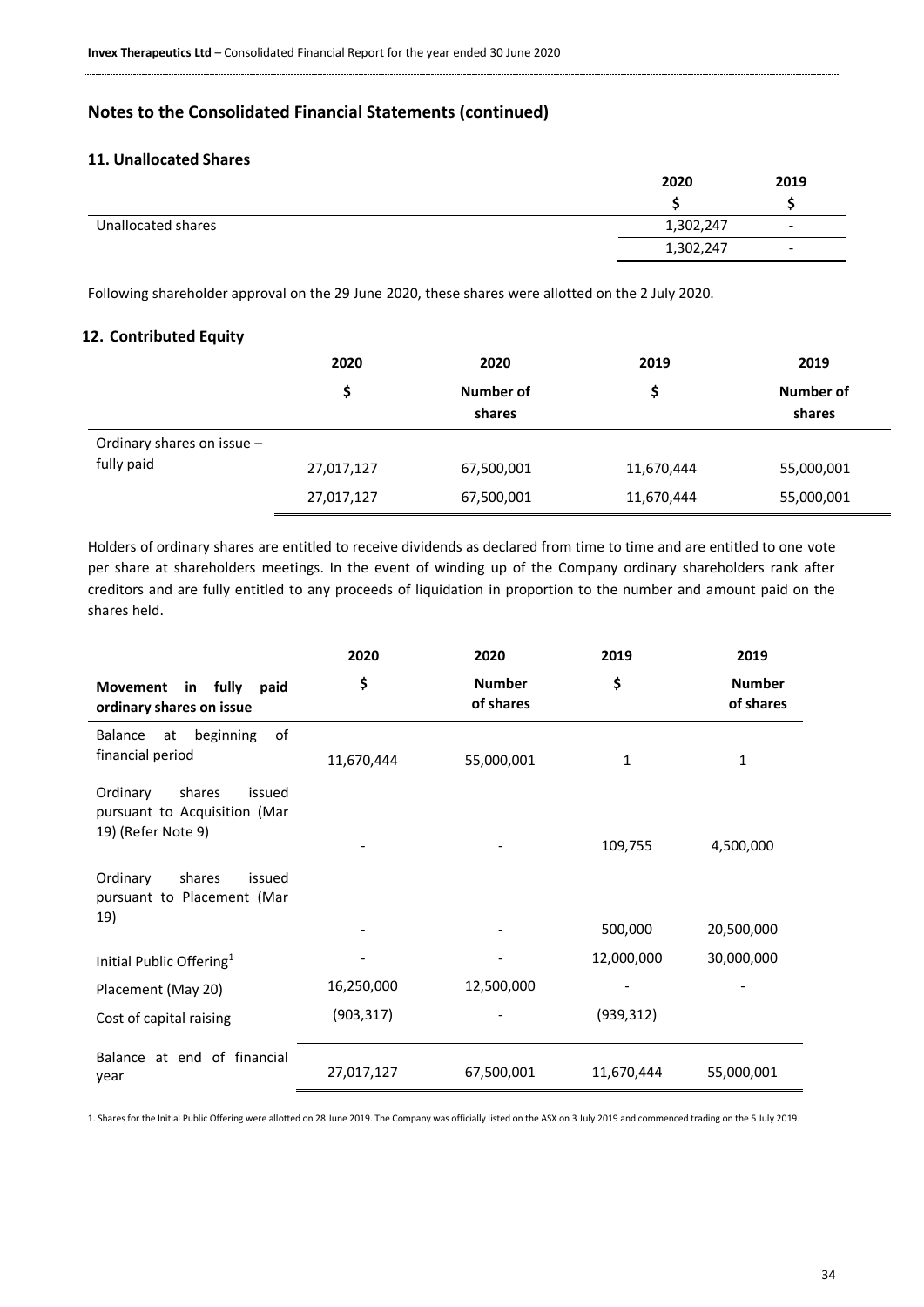# **13. Reserves**

|                                      | 2020     | 2019                     |
|--------------------------------------|----------|--------------------------|
|                                      |          |                          |
| Share-based payment reserve          | 983,517  | $\overline{\phantom{0}}$ |
| Foreign currency translation reserve | (6, 275) | $\overline{\phantom{0}}$ |
|                                      | 977,242  | $\overline{\phantom{0}}$ |

#### **Nature and Purpose of Reserve**

The share-based payment reserve records the value of options, performance rights and performance shares issued to the Group's directors, employees, and third parties. The value of the amount disclosed during the period reflects the value of options, performance rights and performance shares issued by the Group.

The Foreign currency translation reserve records exchange differences arising on translation of foreign controlled entities.

#### **Options outstanding at 30 June 2020**

The following options over ordinary shares of the Company were granted at reporting date:

| <b>Grant Date</b> | <b>Expiry Date</b> | <b>Exercise</b><br><b>Price</b> | <b>Balance at</b><br>start of<br>Period | Granted<br>During the<br>Period | <b>Exercised</b><br>during the<br>Period | <b>Forfeited</b><br>during<br>the<br>Period | <b>Balance at</b><br><b>Period end</b> | <b>Vested and</b><br>exercisable<br>at Period<br>end |
|-------------------|--------------------|---------------------------------|-----------------------------------------|---------------------------------|------------------------------------------|---------------------------------------------|----------------------------------------|------------------------------------------------------|
| 22 Nov 2019       | 22 Nov 2023        | \$0.60                          | $\overline{\phantom{a}}$                | 2,200,000                       |                                          | -                                           | 2,200,000                              |                                                      |
| 21 Jan 2020       | 21 Jan 2023        | \$1.00                          |                                         | 1,250,000                       |                                          | $\overline{\phantom{a}}$                    | 1,000,000                              | 250,000                                              |
| 9 April 2020      | 9 April 2023       | \$0.60                          | $\overline{\phantom{a}}$                | 60,000                          | $\qquad \qquad \blacksquare$             | -                                           | 60.000                                 |                                                      |
|                   |                    |                                 |                                         | 3,510,000                       |                                          | $\overline{\phantom{a}}$                    | 3,260,000                              | 250,000                                              |

| Reconciliation of movement in Share-based payment reserve:                                                           | Number of      | Value   |
|----------------------------------------------------------------------------------------------------------------------|----------------|---------|
|                                                                                                                      | <b>Options</b> | \$      |
| Opening Balance - 1 July 2019                                                                                        |                |         |
| Share-based payment expense in respect to Director options on issue at 30 June 2020<br>and granted during the period | 2,200,000      | 477,252 |
| Share-based payment expense in respect to adviser options on issue at 30 June 2020 and<br>granted during the period  | 1,250,000      | 500,707 |
| Share-based payment expense in respect to employee options on issue at 30 June 2020<br>and granted during the period | 60.000         | 5,558   |
| Closing Balance $-30$ June 2020                                                                                      | 3,510,000      | 983,517 |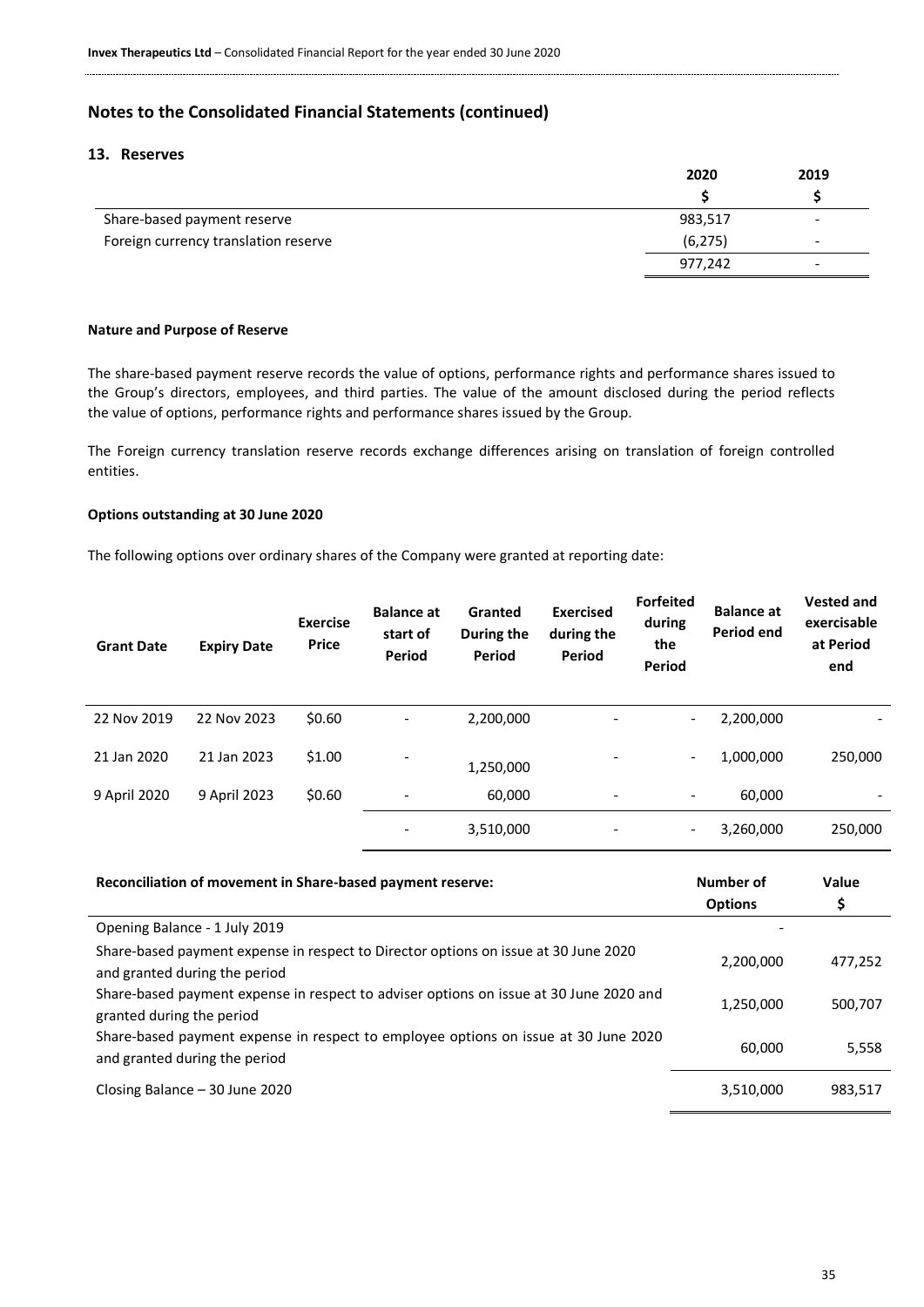#### **14. Loss per share**

|                                                | 2020   | 2019   |
|------------------------------------------------|--------|--------|
| Basic and Diluted (Loss) per Share - cents     |        |        |
|                                                |        |        |
| Total basic and diluted loss per share - cents | (5.98) | (0.98) |

Basic and diluted loss per share is calculated by dividing the loss for the year attributable to ordinary equity holders of the parent by the weighted average number of ordinary shares outstanding during the year.

The following table reflects the loss and share data used in the basic and diluted loss per share:

|                                                                        | 2020        | 2019       |
|------------------------------------------------------------------------|-------------|------------|
|                                                                        | \$          | \$         |
|                                                                        |             |            |
| Net loss attributable to members of the Group                          | (3,360,279) | (232, 122) |
| Earnings used in calculating basic and diluted earnings per share from |             |            |
| continuing operations                                                  | (3,360,279) | (232, 122) |
|                                                                        |             |            |
|                                                                        | 2020        | 2019       |
|                                                                        | Number of   | Number of  |
|                                                                        | shares      | shares     |
| Weighted average number of Ordinary Shares used in calculating basic   |             |            |
| and diluted earnings per share                                         | 56,165,385  | 23,596,492 |

#### **Dilutive Potential Ordinary Shares**

As at balance date, there were no options on issue.

#### **Conversions, Calls, Subscriptions or Issues after 30 June 2020**

Subsequent to year end, the Company has issued 7,653,847 shares.

#### **15. Accumulated Losses**

|                                                             | 2020        | 2019       |  |
|-------------------------------------------------------------|-------------|------------|--|
|                                                             |             |            |  |
| Accumulated losses at the beginning of the financial period | (232, 122)  |            |  |
| Net loss attributable to members of the Group               | (3,360,279) | (232, 122) |  |
| Accumulated losses at the end of the financial year         | (3,592,401) | (232, 122) |  |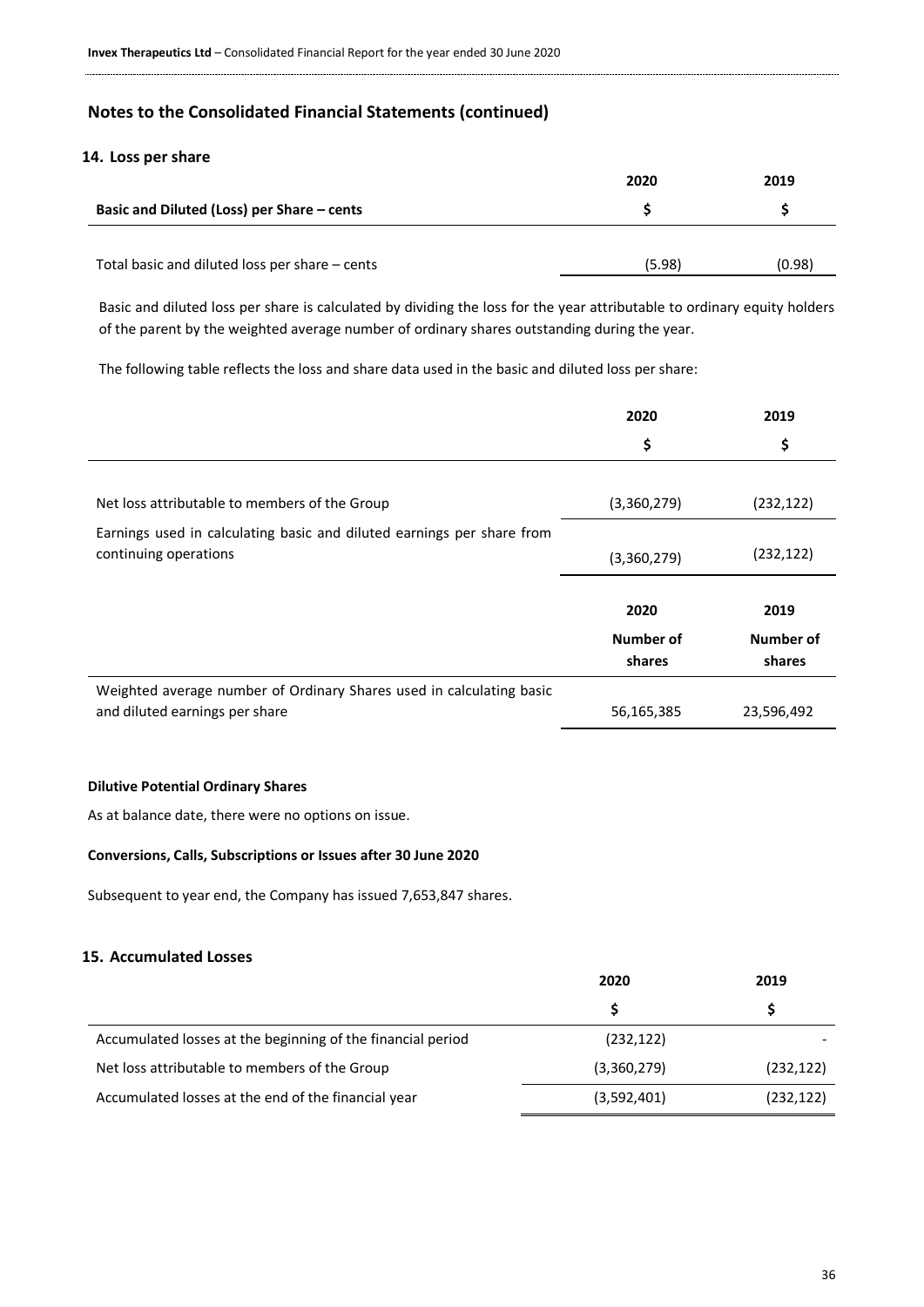#### **16. Reconciliation of Net Cash Flows Operating Activities to Operating (Loss) After Tax**

|                                                    | 2020        | 2019       |
|----------------------------------------------------|-------------|------------|
|                                                    | \$          | \$         |
| Loss (after income tax) for the year               | (3,360,279) | (232, 122) |
| Non-cash items included in profit or loss:         |             |            |
| Write-off acquisition costs                        | 117,946     |            |
| Share-based payment expenses                       | 983,392     |            |
| Unrealised fx reserves                             | (6, 275)    |            |
| Net changes in working capital:                    |             |            |
| (Increase)/decrease in trade and other receivables | 36,487      | (18, 510)  |
| Increase in trade and other payables               | 624,976     | 20,500     |
| Net cash used in operating activities              | (1,603,393) | (230, 132) |

Non-cash investing and financing activities disclosed in other notes are:

Issue of shares for the acquisition of intellectual property rights and subsequent write-off (refer Note 9). Share-based payment expense (refer Note 20). FX reserve movements (refer Note 13).

#### **17. Financial Risk Management**

The Group's principal financial instruments comprise cash, short-term deposits and trade payables.

The Group does not have any derivative instruments at 30 June 2020 and does not speculate in any financial instruments.

#### **Financial Risks**

The activities of the Group expose it primarily to the financial risks of interest rate risk, liquidity risk, foreign exchange risk and credit risk. The Board of Directors is responsible for monitoring and managing the financial risks of the Group. The Company Secretary/CFO monitors these risks by the review and analysis of monthly management accounts and other financial data.

#### **Interest Rate Risk**

The Group's main interest rate risk arises from cash held on deposit by Australian Financial Institutions. Cash held in term deposits is subject to prevailing variable interest rates and expose the Group to cash flow interest rate risk.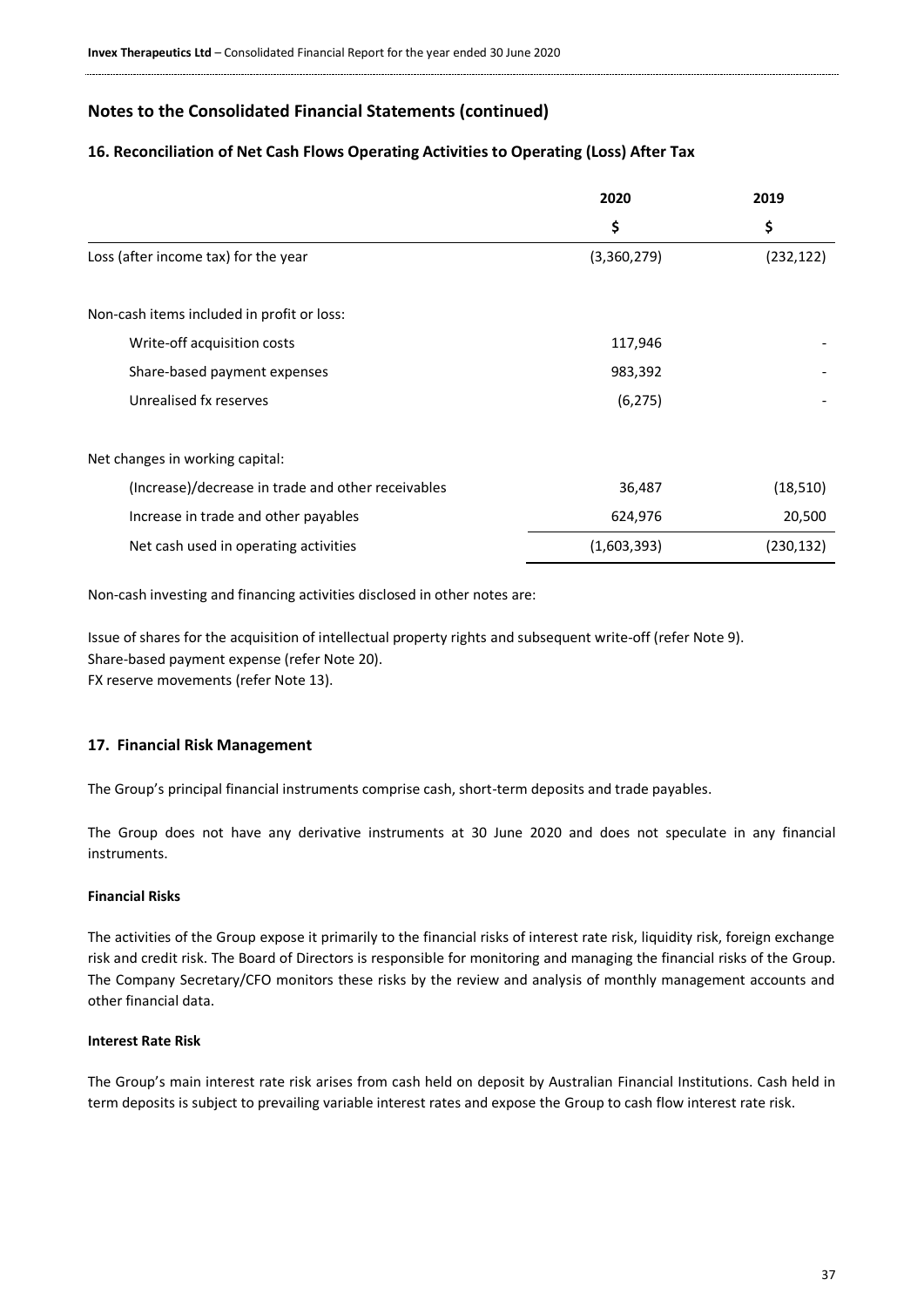# **17. Financial Risk Management (continued)**

The following table summarises interest rate risk for the Group.

|                                           |                                         |                          | <b>Fixed Interest</b>    |                                           |              |
|-------------------------------------------|-----------------------------------------|--------------------------|--------------------------|-------------------------------------------|--------------|
|                                           | <b>Rate Maturing</b>                    |                          |                          |                                           |              |
| 2020                                      | <b>Floating</b><br><b>Interest Rate</b> | 1 Year or<br>Less        | 1 to 5 Years             | Non-<br><b>Interest</b><br><b>Bearing</b> | <b>Total</b> |
|                                           | \$                                      | \$                       | \$                       | \$                                        | \$           |
| Interest-bearing financial<br>instruments |                                         |                          |                          |                                           |              |
| Cash and cash equivalents                 | 26,300,459                              |                          |                          | $\overline{\phantom{a}}$                  | 26,300,459   |
|                                           | 26,300,459                              | $\overline{\phantom{0}}$ | $\overline{\phantom{0}}$ | $\overline{\phantom{0}}$                  | 26,300,459   |
|                                           |                                         |                          |                          |                                           |              |
|                                           |                                         |                          | <b>Fixed Interest</b>    |                                           |              |
|                                           |                                         |                          | <b>Rate Maturing</b>     |                                           |              |
| 2019                                      | <b>Floating</b><br><b>Interest Rate</b> | 1 Year or<br>Less        | 1 to 5 Years             | Non-<br><b>Interest</b><br><b>Bearing</b> | <b>Total</b> |

|                                                         |            |   |                          | . .                      |            |
|---------------------------------------------------------|------------|---|--------------------------|--------------------------|------------|
|                                                         |            |   |                          |                          |            |
| <b>Interest-bearing financial</b><br><b>instruments</b> |            |   |                          |                          |            |
| Cash and cash equivalents                               | 12,170,247 | - | $\overline{\phantom{a}}$ | $\overline{\phantom{0}}$ | 12,170,247 |
|                                                         | 12,170,247 | - | -                        | $\overline{\phantom{0}}$ | 12,170,247 |

The Group does not rely on the generation of interest on cash at bank to provide working capital and does not consider the exposure to be material to the Group and have therefore not undertaken any further analysis of exposure.

#### **Liquidity Risk**

Liquidity risk is the risk that the Group will not be able to meet its financial obligations as they fall due. The Board of Directors manage liquidity risk by continually monitoring cash reserves and cashflow forecasts to ensure that financial commitments can be met as and when they fall due.

The Group's objective is to maintain a balance between continuity of funding and flexibility through the use of equity funding.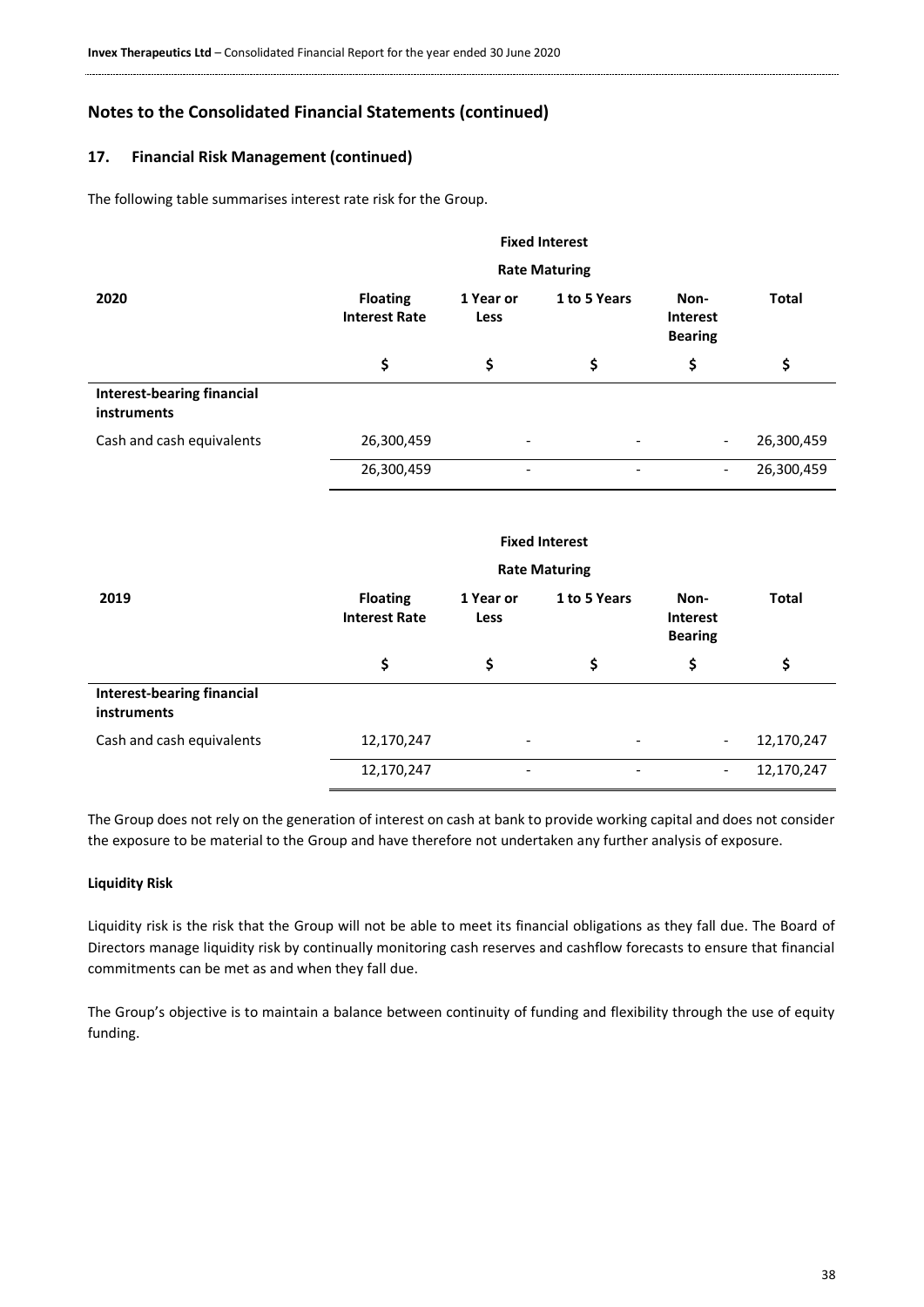### **17. Financial Risk Management (continued)**

The following table details the expected contractual maturity for its non-derivative financial liabilities.

| 2020                             | <b>Total</b> | 1 year or<br>less | $1 - 5$<br>years         | $5+$<br>years |
|----------------------------------|--------------|-------------------|--------------------------|---------------|
|                                  | \$           | \$                | \$                       | \$            |
| <b>Financial liabilities due</b> |              |                   |                          |               |
| Trade and other payables         | 712,946      | 712,946           |                          |               |
|                                  | 712,946      | 712,946           | $\overline{\phantom{0}}$ |               |
| 2019                             | <b>Total</b> | 1 year or<br>less | $1 - 5$<br>years         | $5+$<br>years |
|                                  | \$           | \$                | \$                       | \$            |
| <b>Financial liabilities due</b> |              |                   |                          |               |
| Trade and other payables         | 935,491      | 935,491           |                          |               |
|                                  | 935,491      | 935,491           |                          |               |

#### **Credit Risk Exposure**

Credit risk is the risk of financial loss to the Group if a customer or counterparty to a financial instrument fails to meet its contractual obligations and arises principally from the Group's cash at bank. The carrying amount of the financial assets on the Statement of Financial Position represents the maximum credit exposure.

All cash and cash equivalents are held with large reputable financial institutions within Australia and therefore credit risk is considered minimal.

|                            | 2020       | 2019       |
|----------------------------|------------|------------|
| Cash and cash equivalents: |            |            |
| AA rated                   | 26,300,459 | 12,170,247 |

#### **Foreign currency risk**

The consolidated entity undertakes certain transactions denominated in foreign currency and is exposed to foreign currency risk through foreign exchange rate fluctuations.

Foreign exchange risk arises from future commercial transactions and recognised financial assets and financial liabilities denominated in a currency that is not the entity's functional currency. The risk is measured using sensitivity analysis and cash flow forecasting.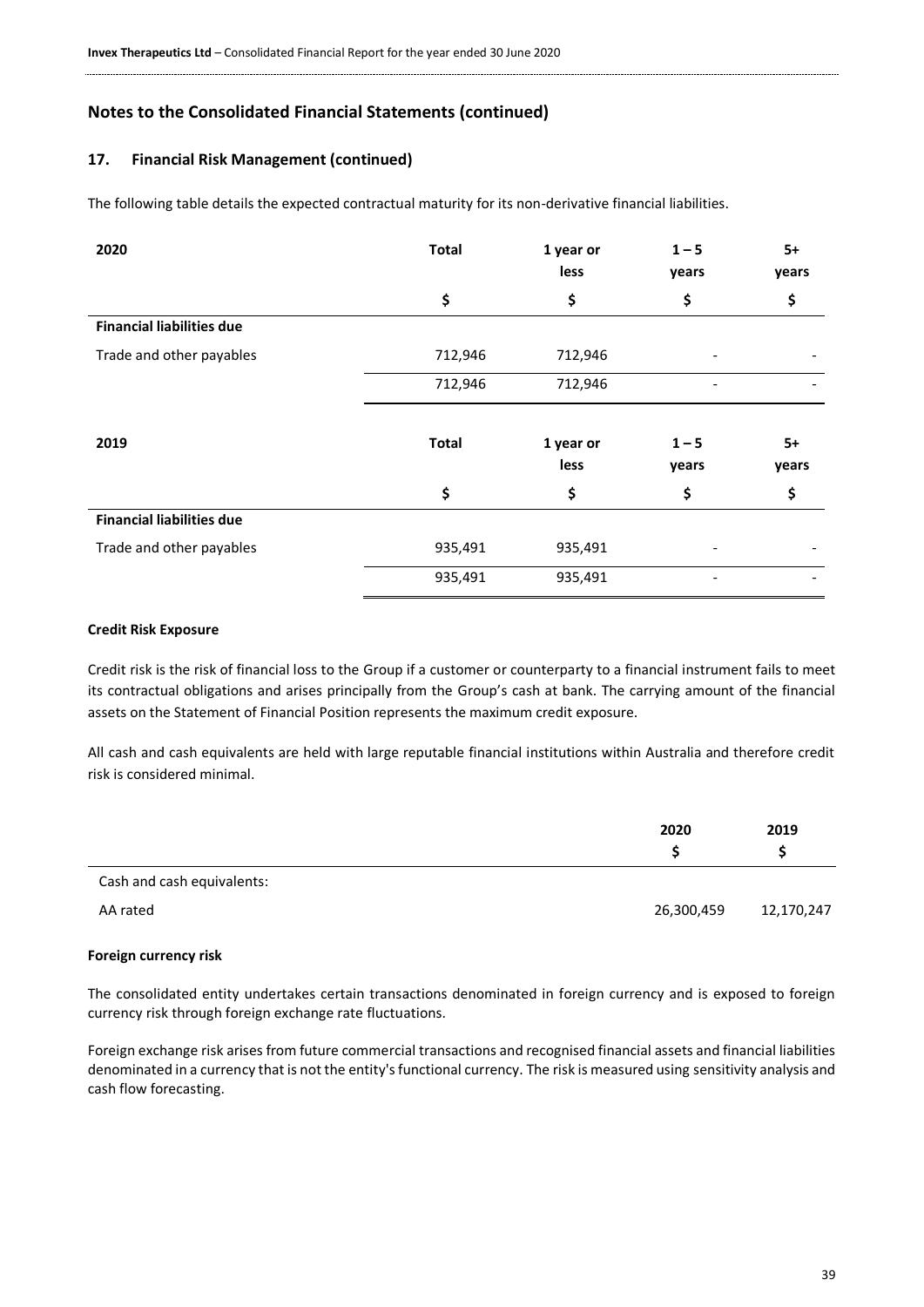# **18. Related Party Transactions**

#### **Key Management Personnel**

There were no key management personnel, other than the directors, during the year ended 30 June 2020.

The names of each person holding the position of director of the Company during the financial year are set out below:

- Dr Jason Loveridge
- Prof. Alexandra Sinclair
- Mr David McAuliffe
- Ms Narelle Warren

#### **Transactions with key management personnel**

(i) Total key management personnel remuneration is as follows:

|                            | 2020<br>\$ | 2019<br>\$ |
|----------------------------|------------|------------|
|                            |            |            |
| <b>Short Term Benefits</b> | 445,000    | 55,000     |
| Other non-cash Benefits    | 51,692     |            |
| Post Employment Benefits   |            |            |
| Share-based payments       | 477,252    |            |
|                            | 973,944    | 55,000     |

(ii) Nil loans were payable to or receivable from KMPs during or at the end of the financial year.

Unless otherwise stated, none of the transactions incorporate special terms and conditions and no guarantees were given or received.

# **19. Interests in subsidiary**

The consolidated financial statements incorporate the assets, liabilities and results of the following wholly-owned subsidiary in accordance with the accounting policy described in note 3:

|                        |                                 | <b>Ownership interest</b> |      |  |
|------------------------|---------------------------------|---------------------------|------|--|
|                        | Principal place of business /   | 2020                      | 2019 |  |
| <b>Name</b>            | <b>Country of incorporation</b> | ℅                         | %    |  |
| Invex Therapeutics Ltd | United Kingdom                  | 100                       | -    |  |

Invex Therapeutics Ltd UK was incorporated on 12 December 2019.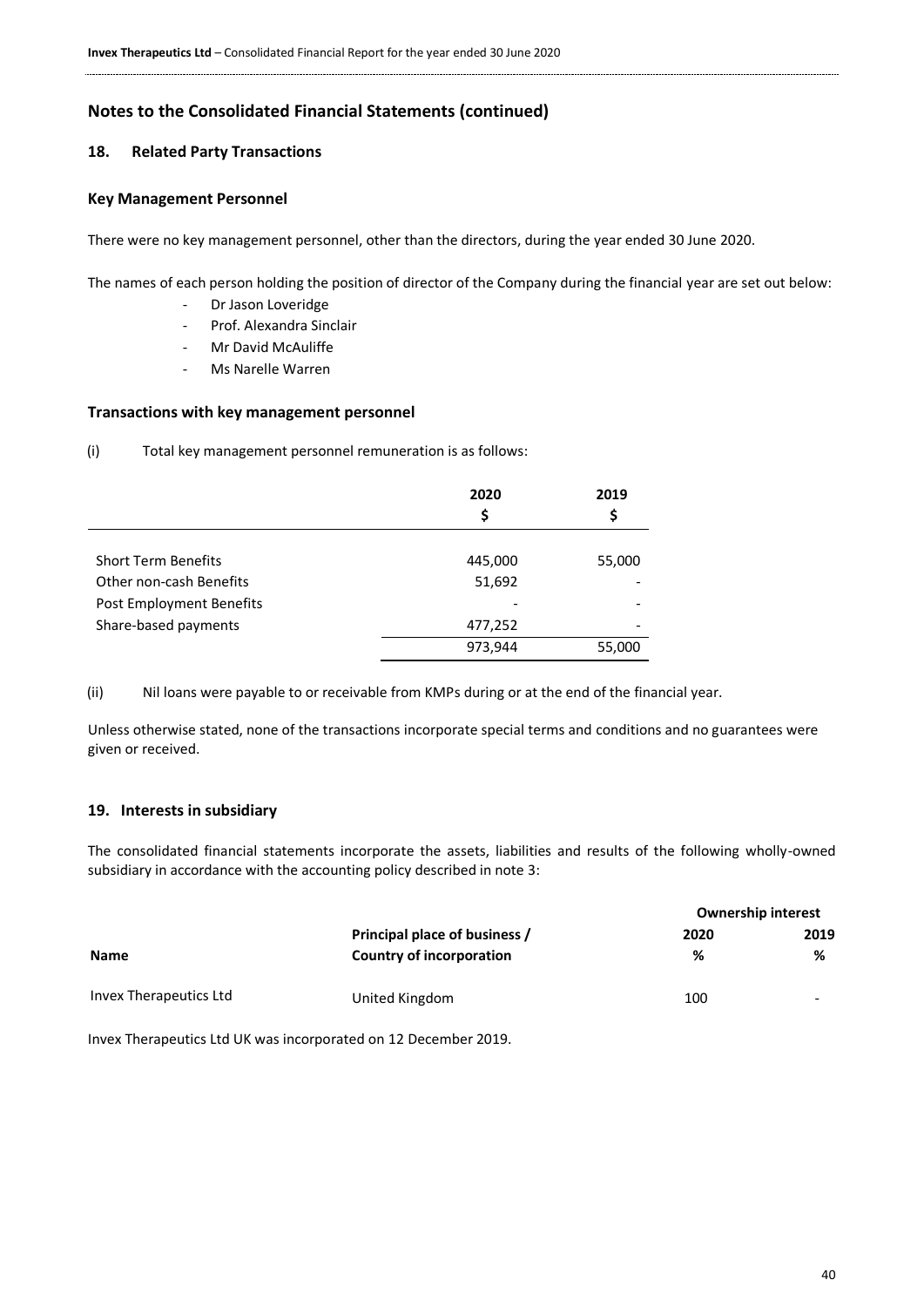#### **20. Share-based payments**

Share-based payments made during the year ended 30 June 2020 are summarised below.

#### **Recognised Share-based payment expense**

|                                           | 2020    | 2019 |
|-------------------------------------------|---------|------|
|                                           | S       |      |
| Options granted to Directors as incentive | 477,252 |      |
| Options granted to Advisers as incentive  | 500,582 | -    |
| Options granted to Employees as incentive | 5,558   | -    |
|                                           | 983,392 | -    |

#### **Options granted to Directors for services**

The Group's current Employee Share Option Plan (ESOP) was approved by the Board of Directors on 20 May 2019. The ESOP is designed to provide medium and long term incentives for all employees (including Non-executive and Executive Directors) and to attract and retain experienced Employees, Board Members and Executive Officers and provide motivation to make the Group more successful.

Under the ESOP, participants have been granted options which only vest if certain milestones are met. Participation in the plan is at the board's discretion and no individual has a contractual right to participate in the plan or to receive any guaranteed benefit.

Any option may only be exercised after the option has vested and other conditions imposed by the board have been satisfied. Options are granted under the ESOP for no consideration. Options granted under the ESOP carry no dividend or voting rights. When exercisable, shares allotted pursuant to the exercise of options will be allotted following receipt of relevant documentation and payments will rank equally with all other shares.

As options granted to employees are considered to represent the value of the services received over the vesting period of the options, the assessed value of the options are recognised and expensed over the vesting period. Options vesting during the period of issue are fully expensed under the accounting standards. The total Directors and Employee Options expense for the period is outlined below.

| <b>Tranche</b> | <b>Valuation</b><br><b>Date</b> | <b>Expiry Date</b> | <b>Exercise</b><br><b>Price</b> | Granted<br>during the<br>period | Vested during the<br>Period | <b>Total Share-based</b><br><b>Payment Expense for</b><br>the Period<br>\$ |
|----------------|---------------------------------|--------------------|---------------------------------|---------------------------------|-----------------------------|----------------------------------------------------------------------------|
| 1              | 22 Nov 2019                     | 22 Nov 2023        | \$0.60                          | 2,200,000                       | $\overline{\phantom{a}}$    | 477,252                                                                    |
| 2              | 21 Jan 2020                     | 21 Jan 2023        | \$1.00                          | 1,250,000                       | 250,000                     | 500,582                                                                    |
| 3              | 9 April 2020                    | 9 April 2023       | \$0.60                          | 60,000                          | $\overline{\phantom{a}}$    | 5,558                                                                      |
|                |                                 |                    |                                 |                                 |                             |                                                                            |
|                |                                 |                    |                                 | 3,510,000                       | 250,000                     | 983,392                                                                    |

The weighted average remaining contractual life of options outstanding at the end of the year was 3.08 years.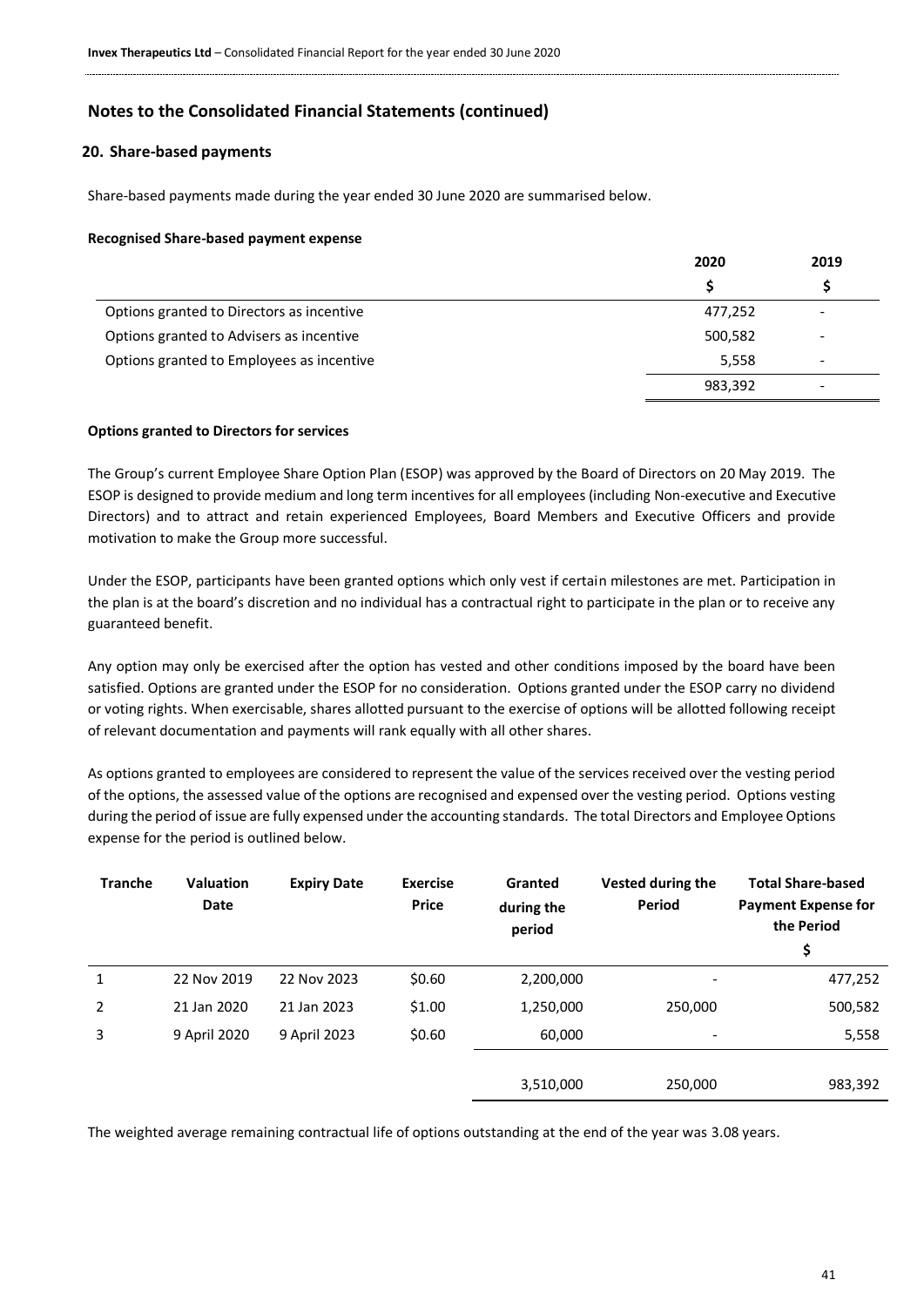# **20. Share-based payments (continued)**

Appropriate values for the options using the Black Scholes Model applying the following inputs.

| <b>Tranche</b>            | 1      | 2      | 3      |
|---------------------------|--------|--------|--------|
| Share price               | \$0.71 | \$1.17 | \$0.92 |
| Exercise price            | \$0.60 | \$1.00 | \$0.60 |
| Expected volatility       | 75%    | 75%    | 75%    |
| Expiry date (years)       | 4.00   | 3.00   | 3.00   |
| <b>Expected dividends</b> | Nil    | Nill   | Nil    |
| Risk free rate            | 0.77%  | 0.77%  | 0.77%  |
| Value per option          | \$0.42 | \$0.62 | \$0.55 |

The vesting conditions attached to the Tranche 1 and 3 Options are as follows:

- 50% of the Options will vest and become exercisable upon completion of 12 months continuous service from date of issue; and
- 50% of the Options vest and become exercisable upon completion of 24 months continuous service from date of issue.

The vesting conditions attached to the Tranche 2 Options are as follows:

- 250,000 of the Options vest from date of issue.
- 250,000 of the Options will vest and become exercisable 6 months from date of issue.
- 250,000 of the Options will vest and become exercisable 9 months from date of issue.
- 250,000 of the Options will vest and become exercisable 12 months from date of issue.
- 250,000 of the Options will vest and become exercisable 15 months from date of issue.

#### **21. Matters Subsequent to end of Financial Year**

The impact of the Coronavirus (COVID-19) pandemic is ongoing and while it has not adversely financially impacted the consolidated entity up to 30 June 2020, it is not practicable to estimate the potential impact, positive or negative, after the reporting date. The situation is changing rapidly and the Company's ability to operate normally is subject to measures imposed by the Australian Government and other countries, such as; maintaining social distancing requirements, quarantine, travel restrictions and other economic stimulus that may be provided.

On 2 July 2020 the Company allotted 7,653,847 ordinary shares, to raise \$9,950,001 following shareholder approval at General Meeting of Shareholders on 29 June 2020.

Other than as disclosed above, no matters or events have arisen since the end of the financial period which significantly affected or may significantly affect the operations of the company, the results of those operations or the state of affairs of the company in subsequent financial periods.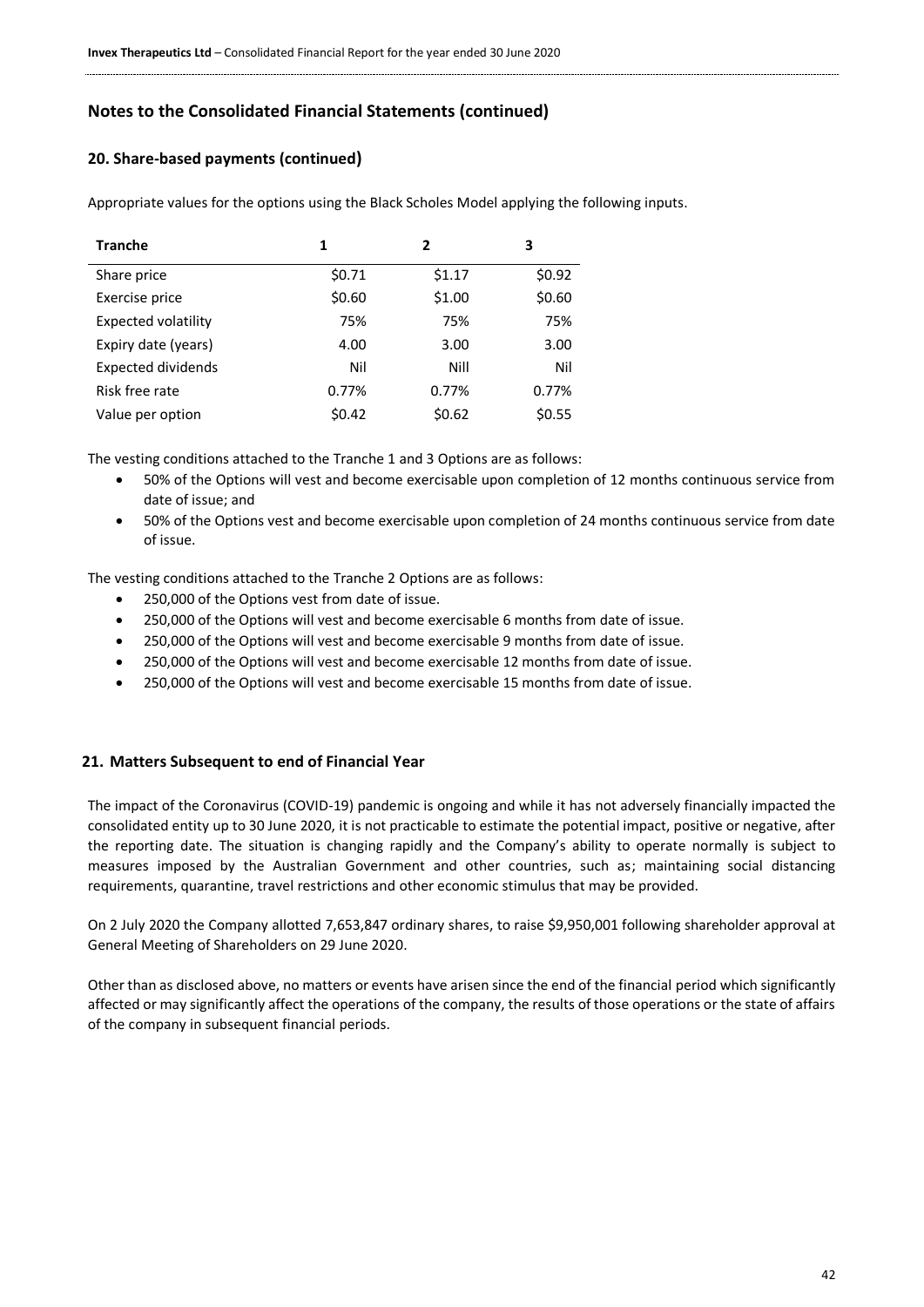# **22. Parent Entity Information**

Set out below is the supplementary information about the parent entity.

#### **Statement of profit or loss and other comprehensive income**

|                            | Parent        |            |
|----------------------------|---------------|------------|
|                            | 2020          | 2019       |
| Loss after income tax      | (3, 224, 497) | (232, 122) |
| Total comprehensive income | (3, 224, 497) | (232, 122) |
|                            |               |            |

# **Statement of financial position**

|                                  | Parent      |            |
|----------------------------------|-------------|------------|
|                                  | 2020        | 2019       |
|                                  | \$          | \$         |
| Total current assets             | 26,393,062  | 12,255,867 |
| Total assets                     | 157,095     | 117,946    |
| <b>Total current liabilities</b> | 2,006,132   | 935,491    |
| <b>Total liabilities</b>         | 2,006,132   | 935,491    |
| Equity                           |             |            |
| Issued capital                   | 27,017,127  | 11,670,444 |
| Reserves                         | 983,517     |            |
| <b>Accumulated losses</b>        | (3,456,619) | (232, 122) |
| Total equity                     | 24,544,025  | 11,438,322 |

# **23. Auditor's Remuneration**

|                                                          | 2020   | 2019   |  |
|----------------------------------------------------------|--------|--------|--|
|                                                          | \$     |        |  |
|                                                          |        |        |  |
| Amounts paid or payable to BDO for:                      |        |        |  |
| Audit services                                           |        |        |  |
| an audit or review of the financial report of the entity | 35,291 | 20,000 |  |
| Total audit services                                     | 35,291 | 20,000 |  |
|                                                          |        |        |  |
| <b>Taxation services</b>                                 | 2,000  |        |  |
| Independent Assurance Report                             |        | 10,914 |  |
| Total other services                                     | 2,000  | 10,914 |  |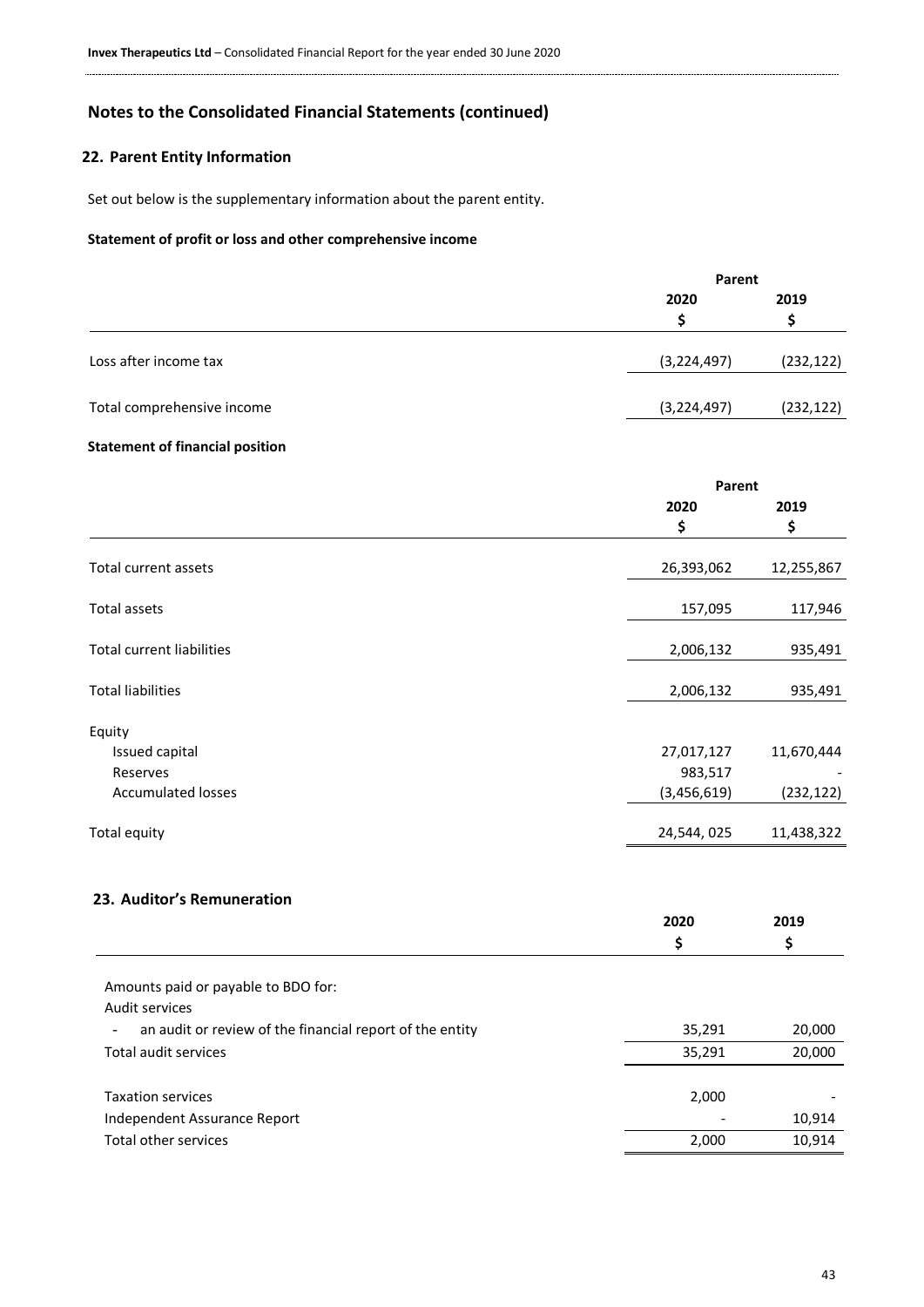# **24. Dividends**

There are no dividends paid or payable at 30 June 2020.

### **25. Commitments**

| 2019                                      | <b>Total</b> | 1 year or<br>less | $1 - 5$<br>years         | 5+<br>years |
|-------------------------------------------|--------------|-------------------|--------------------------|-------------|
|                                           | S            |                   | S                        | S           |
|                                           |              |                   |                          |             |
| Phase II Clinical trial and reformulation | 753,154      | 753,154           | $\overline{\phantom{0}}$ |             |
| Total                                     | 753,154      | 753,154           | $\overline{\phantom{a}}$ |             |

There are no other commitments which require disclosure as at 30 June 2020.

#### **26. Segment reporting**

The Group has identified its operating segments based on the internal reports that are reviewed and used by the Board of Directors in assessing performance and determining the allocation of resources.

The Group is managed primarily on the basis of its research and development activities. Operating segments are therefore determined on the same basis.

Reportable segments disclosed are based on aggregating operating segments where the segments are considered to have similar economic characteristics.

The Group operated in one segment which is research and development activities within Australia. The Company is domiciled in Australia.

#### **27. Contingent Liabilities and Contingent Assets**

<span id="page-43-0"></span>The Directors are not aware of any contingent liabilities or contingent assets which require disclosure as at 30 June 2020.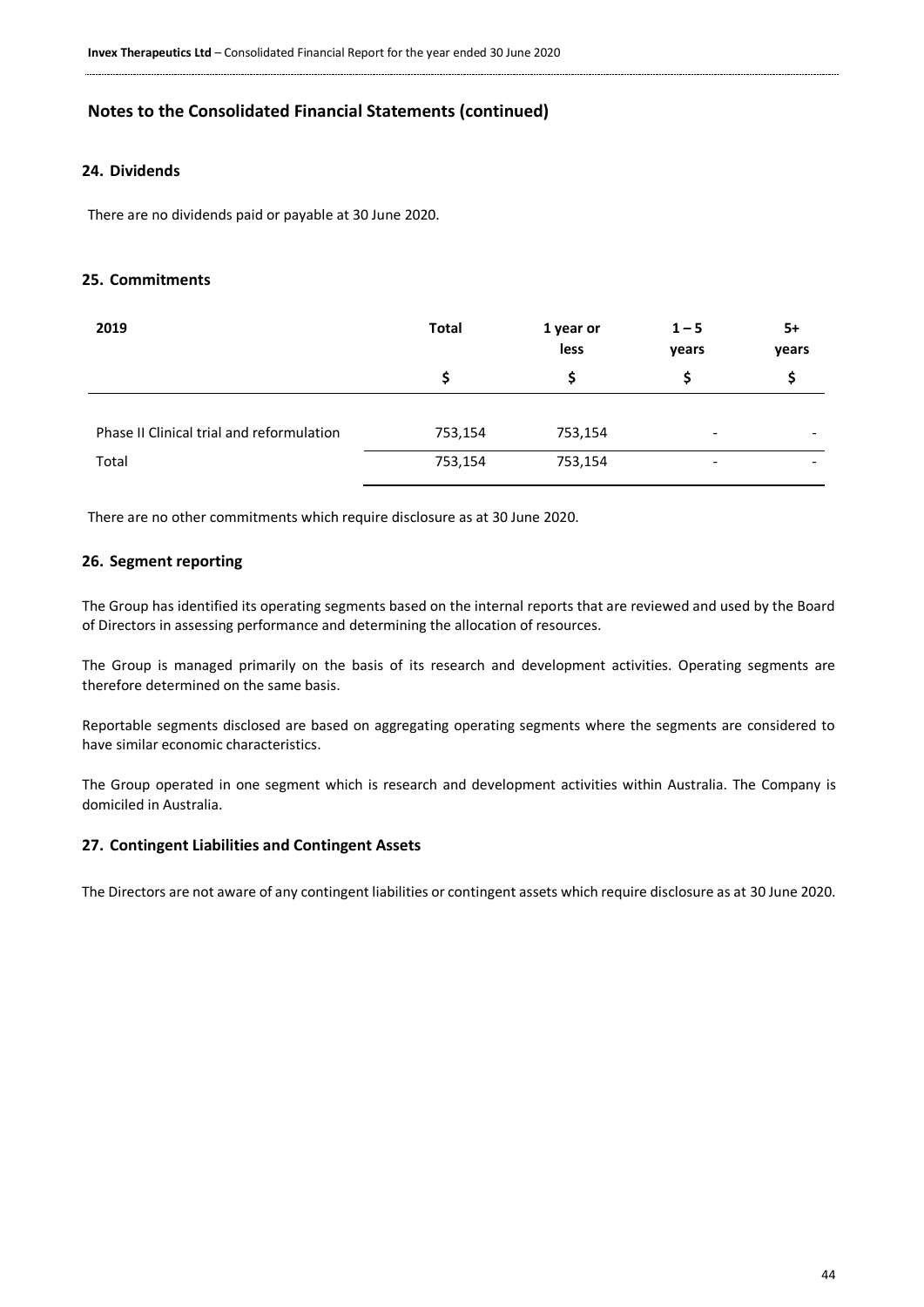# **Directors' Declaration**

In the Directors' opinion:

- (a) the financial statements and notes are in accordance with the *Corporations Act 2001*, and:
	- (i) complying with Accounting Standards, the *Corporations Regulations 2001* and other mandatory professional reporting requirements; and
	- (ii) give a true and fair view of the financial position as at 30 June 2020 and of the performance for the year ended on that date of the Group.
	- (iii) are in accordance with International Financial Reporting Standards issued by the International Accounting Standards Board, as stated in note 1 to the financial statements; and
- (b) In the Directors' opinion, there are reasonable grounds to believe that the Group will be able to pay its debts as and when they become due and payable; and
- (c) The Directors have been given the declarations by the Executive Director as required by section 295A, of the C*orporations Act 2001*.

This declaration is made in accordance with a resolution of the Board of Directors and is signed for and on behalf of the directors by;

Jewid MSAUlfe

David McAuliffe Non-executive Director

Perth, Western Australia, 27 August 2020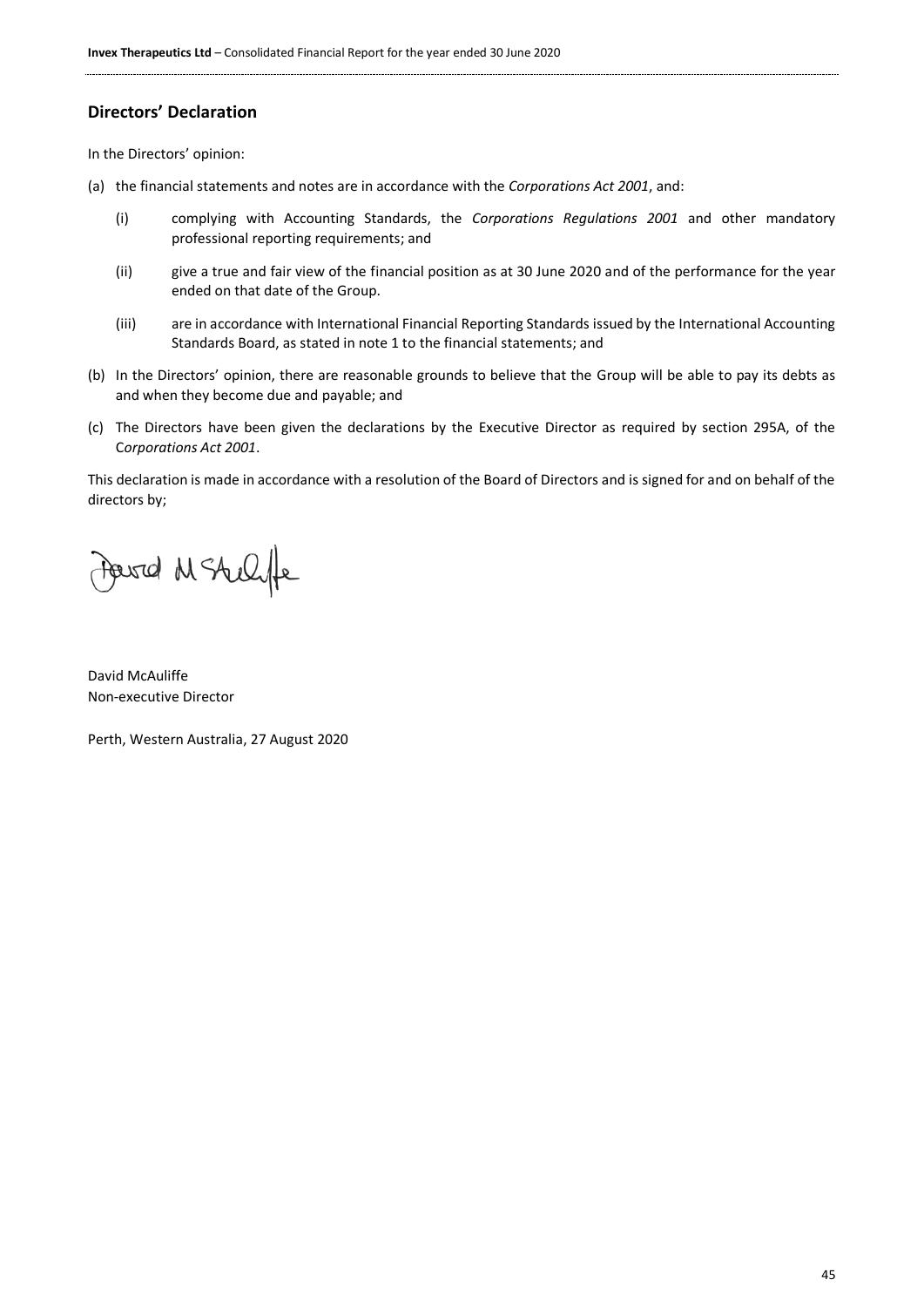

38 Station Street Subiaco, WA 6008 PO Box 700 West Perth WA 6872 Australia

# **INDEPENDENT AUDITOR'S REPORT**

To the members of Invex Therapeutics Ltd

# **Report on the Audit of the Financial Report**

# **Opinion**

We have audited the financial report of Invex Therapeutics Ltd (the Company) and its subsidiary (the Group), which comprises the consolidated statement of financial position as at 30 June 2020, the consolidated statement of profit or loss and other comprehensive income, the consolidated statement of changes in equity and the consolidated statement of cash flows for the year then ended, and notes to the financial report, including a summary of significant accounting policies and the directors' declaration.

In our opinion the accompanying financial report of the Group, is in accordance with the *Corporations Act 2001*, including:

- (i) Giving a true and fair view of the Group's financial position as at 30 June 2020 and of its financial performance for the year ended on that date; and
- (ii) Complying with Australian Accounting Standards and the *Corporations Regulations 2001*.

# **Basis for opinion**

We conducted our audit in accordance with Australian Auditing Standards. Our responsibilities under those standards are further described in the *Auditor's responsibilities for the audit of the Financial Report* section of our report. We are independent of the Group in accordance with the *Corporations Act 2001* and the ethical requirements of the Accounting Professional and Ethical Standards Board's APES 110 *Code of Ethics for Professional Accountants (including Independence Standards)* (the Code) that are relevant to our audit of the financial report in Australia. We have also fulfilled our other ethical responsibilities in accordance with the Code.

We confirm that the independence declaration required by the *Corporations Act 2001*, which has been given to the directors of the Company, would be in the same terms if given to the directors as at the time of this auditor's report.

We believe that the audit evidence we have obtained is sufficient and appropriate to provide a basis for our opinion.

# **Key audit matters**

Key audit matters are those matters that, in our professional judgement, were of most significance in our audit of the financial report of the current period. These matters were addressed in the context of audit of the financial report as a whole, and in forming our opinion thereon, and we do not provide a separate opinion on these matters.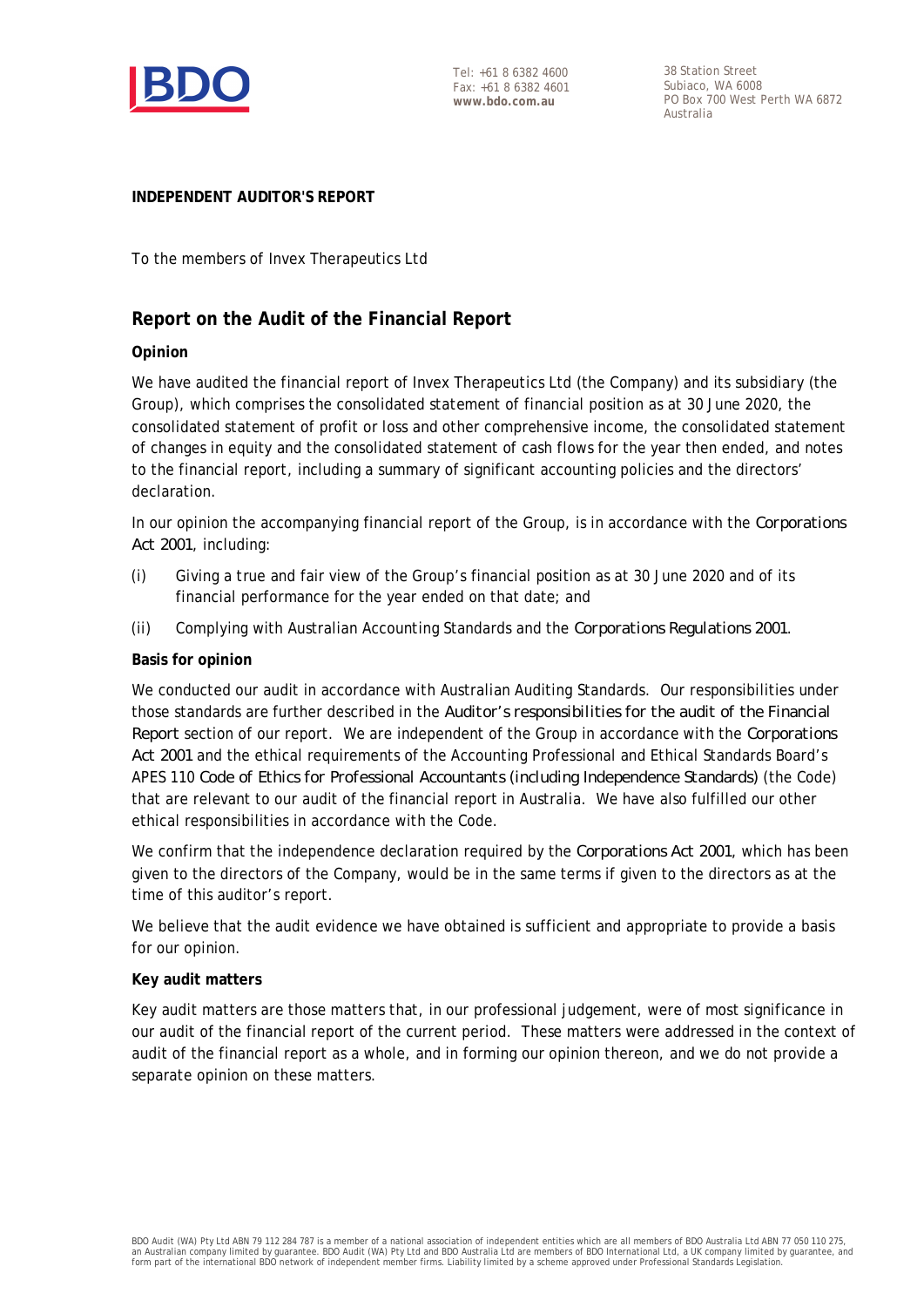

# **Measurement of Share-Based Payments**

| Key audit matter | How the matter was addressed in our audit |
|------------------|-------------------------------------------|
|                  |                                           |

During the financial year ended 30 June 2020, the Group issued options to employees, advisors and key management personnel, as disclosed in Note 20 of the financial report. The Group performed calculations to record the related share based payment expense in accordance with AASB 2 *Share Based Payments* in the consolidated statement of profit or loss and other comprehensive income.

Refer to Notes 3(i) and 3(u) of the financial report for a description of the accounting policy and significant estimates and judgements applied to these arrangements.

Due to the complex and judgemental estimates used in determining the fair value of the share based payments, we consider the Group's calculation of the share based payment expense to be a key audit matter.

Our procedures included, but were not limited to the following:

- Reviewing the relevant agreements to obtain an understanding of the contractual nature and terms and conditions of the share-based payment arrangements;
- Reviewing management's determination of the fair value of the share-based payments granted, considering the appropriateness of the valuation models used and assessing the valuation inputs;
- Involving our valuation specialists to assess the assumptions used in the Group's calculation being the share price of the underlying equity, risk free rate and volatility;
- Assessing the allocation of the share-based payment expense over the relevant vesting period; and
- Assessing the adequacy of the related disclosures in the financial report.

# **Other information**

The directors are responsible for the other information. The other information comprises the information in the Group's annual report for the year ended 30 June 2020, but does not include the financial report and the auditor's report thereon.

Our opinion on the financial report does not cover the other information and we do not express any form of assurance conclusion thereon.

In connection with our audit of the financial report, our responsibility is to read the other information and, in doing so, consider whether the other information is materially inconsistent with the financial report or our knowledge obtained in the audit or otherwise appears to be materially misstated.

If, based on the work we have performed, we conclude that there is a material misstatement of this other information, we are required to report that fact. We have nothing to report in this regard.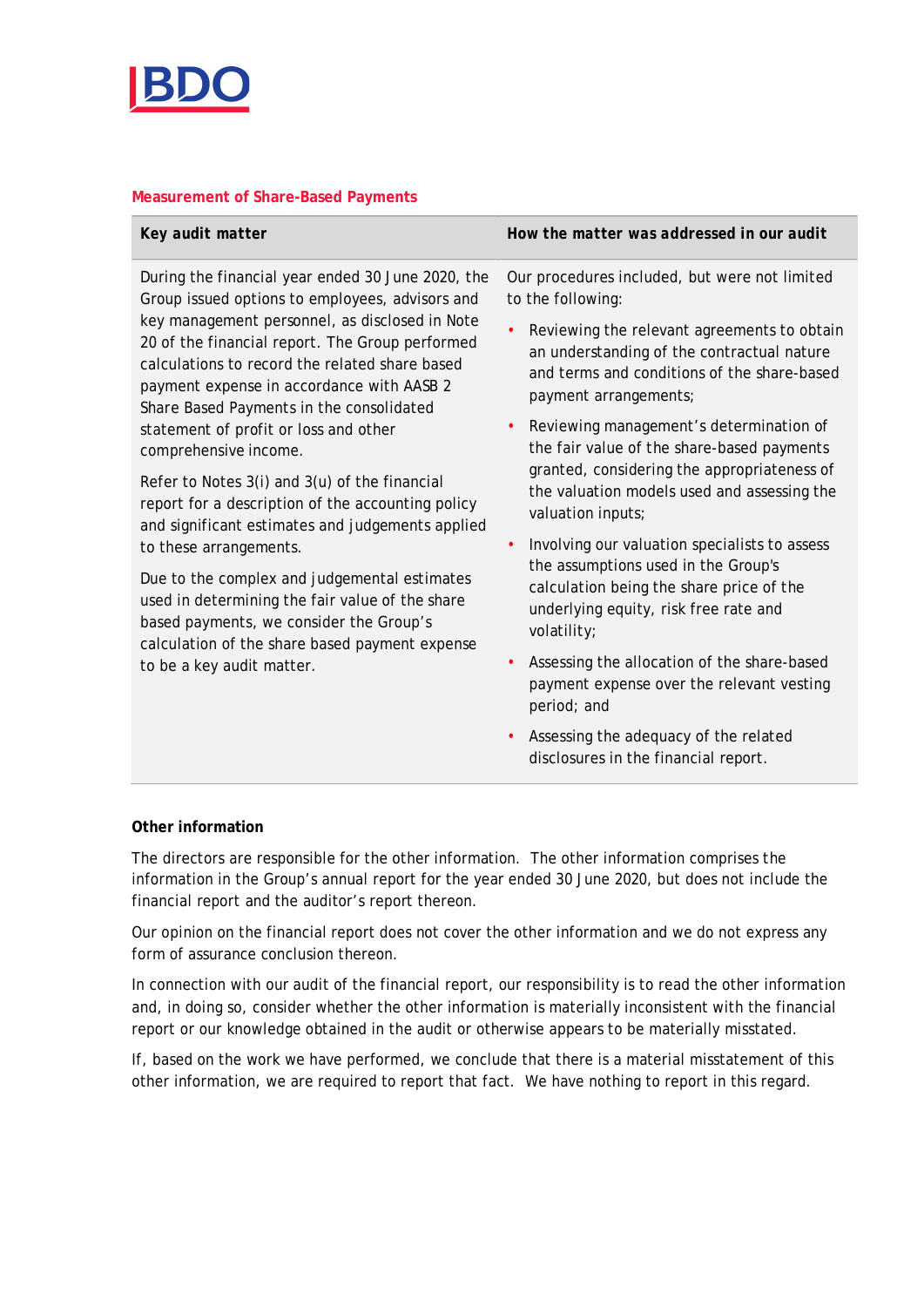

**Responsibilities of the directors for the Financial Report**

The directors of the Company are responsible for the preparation of the financial report that gives a true and fair view in accordance with Australian Accounting Standards and the *Corporations Act 2001* and for such internal control as the directors determine is necessary to enable the preparation of the financial report that gives a true and fair view and is free from material misstatement, whether due to fraud or error.

In preparing the financial report, the directors are responsible for assessing the ability of the group to continue as a going concern, disclosing, as applicable, matters related to going concern and using the going concern basis of accounting unless the directors either intend to liquidate the Group or to cease operations, or has no realistic alternative but to do so.

**Auditor's responsibilities for the audit of the Financial Report**

Our objectives are to obtain reasonable assurance about whether the financial report as a whole is free from material misstatement, whether due to fraud or error, and to issue an auditor's report that includes our opinion. Reasonable assurance is a high level of assurance, but is not a guarantee that an audit conducted in accordance with the Australian Auditing Standards will always detect a material misstatement when it exists. Misstatements can arise from fraud or error and are considered material if, individually or in the aggregate, they could reasonably be expected to influence the economic decisions of users taken on the basis of this financial report.

A further description of our responsibilities for the audit of the financial report is located at the Auditing and Assurance Standards Board website (http://www.auasb.gov.au/Home.aspx) at:

https://www.auasb.gov.au/admin/file/content102/c3/ar1\_2020.pdf

This description forms part of our auditor's report.

**Report on the Remuneration Report**

**Opinion on the Remuneration Report**

We have audited the Remuneration Report included in pages 11 to 18 of the directors' report for the year ended 30 June 2020.

In our opinion, the Remuneration Report of Invex Therapeutics Ltd, for the year ended 30 June 2020, complies with section 300A of the *Corporations Act 2001*.

# **Responsibilities**

The directors of the Company are responsible for the preparation and presentation of the Remuneration Report in accordance with section 300A of the *Corporations Act 2001*. Our responsibility is to express an opinion on the Remuneration Report, based on our audit conducted in accordance with Australian Auditing Standards.

**BDO Audit (WA) Pty Ltd**

SPme

**Jarrad Prue Director**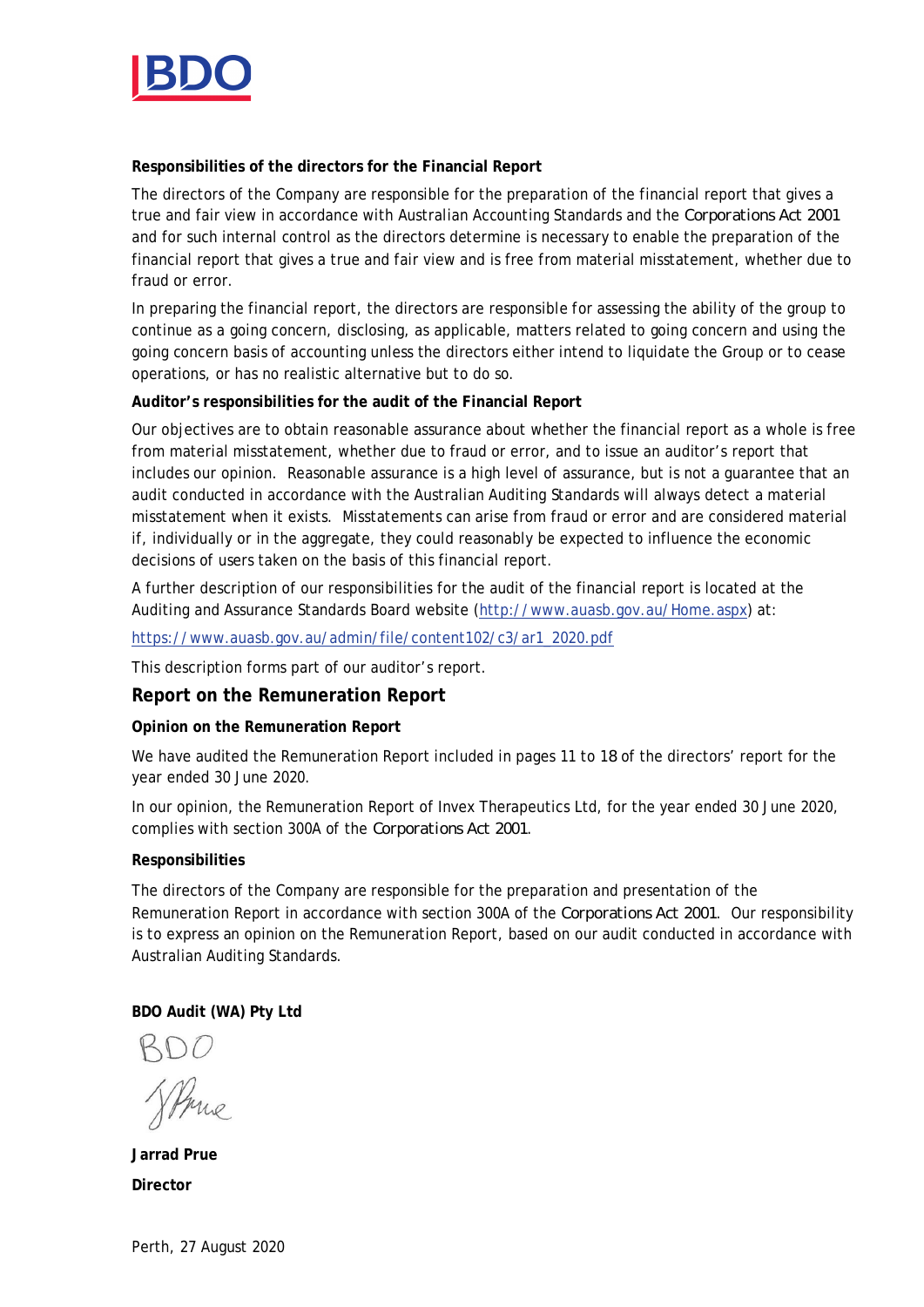# **Corporate Governance Statement**

In fulfilling its obligations and responsibilities to its various stakeholders, the Board is a strong advocate of corporate governance. This statement outlines the principal corporate governance procedures of Invex Therapeutics Ltd (Group). The Board of Directors (Board) supports a system of corporate governance to ensure that the management of Invex Therapeutics Ltd is conducted to maximise shareholder wealth in a proper and ethical manner.

#### **ASX Corporate Governance Council Recommendations**

The Board has adopted corporate governance policies and practices consistent with the ASX Corporate Governance Council's *Principles of Good Corporate Governance and Best Practice Recommendations* ("ASX Principles and Recommendations 4<sup>th</sup> Edition") where considered appropriate for Invex Therapeutics Ltd size and nature. Such policies include, but are not limited to the Board Charter, Board Committee Charters, Code of Conduct, Trading in Securities, Continuous Disclosure, Shareholder Communication and Risk Management Policies.

Further details in respect to the Group's corporate governance practises and copies of Group's corporate governance policies and the 2020 Corporate Governance Statement, approved by the Board and applicable as at 30 June 2020 are available of the Group's website:

<http://www.invextherapeutics.com/company/corporate-governance>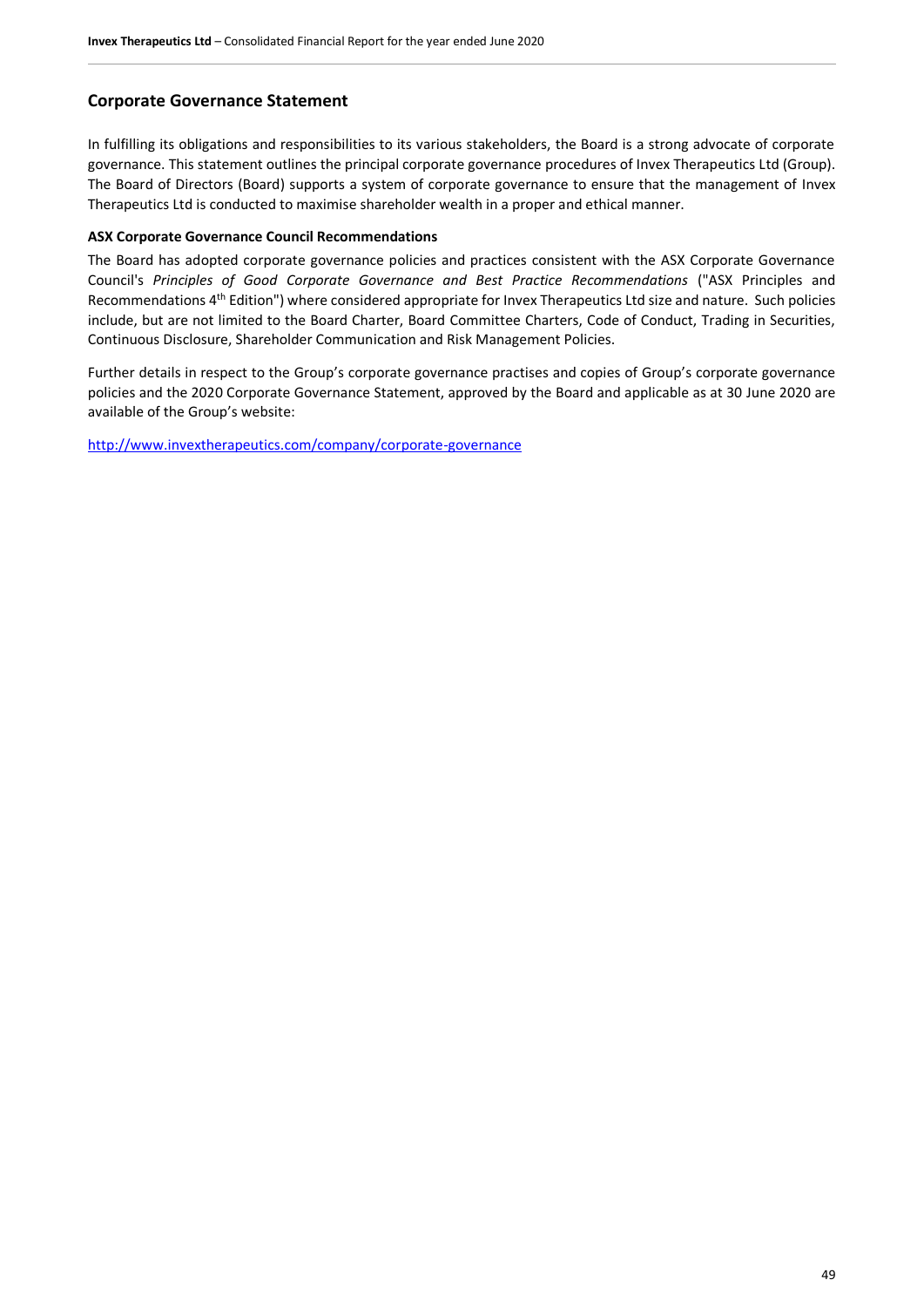# **ASX Additional Information**

Additional information required by the ASX Limited Listing Rules not disclosed elsewhere in this Annual Report is set out below.

# **1. Shareholdings**

The issued capital of the Company as at 27 August 2020 is 75,153,848 ordinary fully paid shares. All issued ordinary fully paid shares carry one vote per share.

#### **Ordinary Shares**

| <b>Shares Range</b> | <b>Holders</b> | <b>Units</b> | %     |
|---------------------|----------------|--------------|-------|
| 1-1,000             | 274            | 176,927      | 0.24  |
| 1,001-5,000         | 416            | 1,168,901    | 1.56  |
| 5,001-10,000        | 184            | 1,462,604    | 1.95  |
| 10,001-100,000      | 357            | 11,585,422   | 15.42 |
| 100,001 and above   | 86             | 6,759,994    | 80.85 |
| Total               | 1,317          | 75,153,848   | 100   |

#### **Unmarketable parcels**

There were 79 holders of less than a marketable parcel of ordinary shares.

### **2. Top 20 Shareholders as at 27 August 2020**

|                |                                                                                         | <b>Number of</b> |       |
|----------------|-----------------------------------------------------------------------------------------|------------------|-------|
|                | <b>Name</b>                                                                             | shares           | %     |
| $\mathbf{1}$   | <b>Tattarang Pty Ltd</b>                                                                | 8,846,154        | 11.77 |
| 2              | Tisia Nominees Pty Ltd <henderson a="" c="" family=""></henderson>                      | 4,000,000        | 5.32  |
| 3              | JK Nominees Pty Ltd <the a="" c="" fund="" jk=""></the>                                 | 3,900,000        | 5.19  |
| 4              | Anthony Grist                                                                           | 3,597,700        | 4.79  |
| 5              | Dr Jason Loveridge                                                                      | 3,374,462        | 4.49  |
| 6              | Mr David Jerimiah McAuliffe                                                             | 3,350,001        | 4.45  |
| $\overline{7}$ | HSBC Custody Nominees (Australia) Limited A/C 2                                         | 2,668,747        | 3.55  |
| 8              | Alexandra Jean Sinclair                                                                 | 2,500,000        | 3.33  |
| 9              | Ms Kathryn Mary Salkilld                                                                | 2,293,000        | 3.05  |
| 10             | <b>Citicorp Nominees Pty Ltd</b>                                                        | 2,029,472        | 2.70  |
| 11             | The University of Birmingham                                                            | 2,000,000        | 2.66  |
| 12             | Bannaby Investments Pty Limited                                                         | 1,625,000        | 2.16  |
| 13             | Sunset Capital Management Pty Ltd <sunset a="" c="" superfund=""></sunset>              | 1,466,456        | 1.95  |
| 14             | BNP Paribas Nominees Pty Ltd HUB 24 Custodial Serv Ltd DRP                              | 1,220,000        | 1.62  |
| 15             | Cityscape Asset Pty Ltd < Cityscape Family A/C>                                         | 1,173,781        | 1.56  |
| 16             | HSBC Custody Nominees (Australia) Limited-GSI EDA                                       | 1,117,499        | 1.49  |
| 17             | Sandhurst Trustees Ltd < Collins Value Fund A/C>                                        | 1,081,924        | 1.44  |
| 18             | J P Morgan Nominees (Australia Limited                                                  | 875,000          | 1.16  |
| 19             | HSBC Custody Nominees (Australia) Limited-GSI EDA                                       | 741,197          | 0.99  |
| 20             | CS Third Nominees Pty Limited <hsbc 13="" a="" au="" c="" cust="" ltd="" nom=""></hsbc> | 702,244          | 0.93  |
|                | <b>Total</b>                                                                            | 48,562,637       | 64.62 |
|                | <b>Total remaining holders balance</b>                                                  | 26,591,211       | 35.38 |